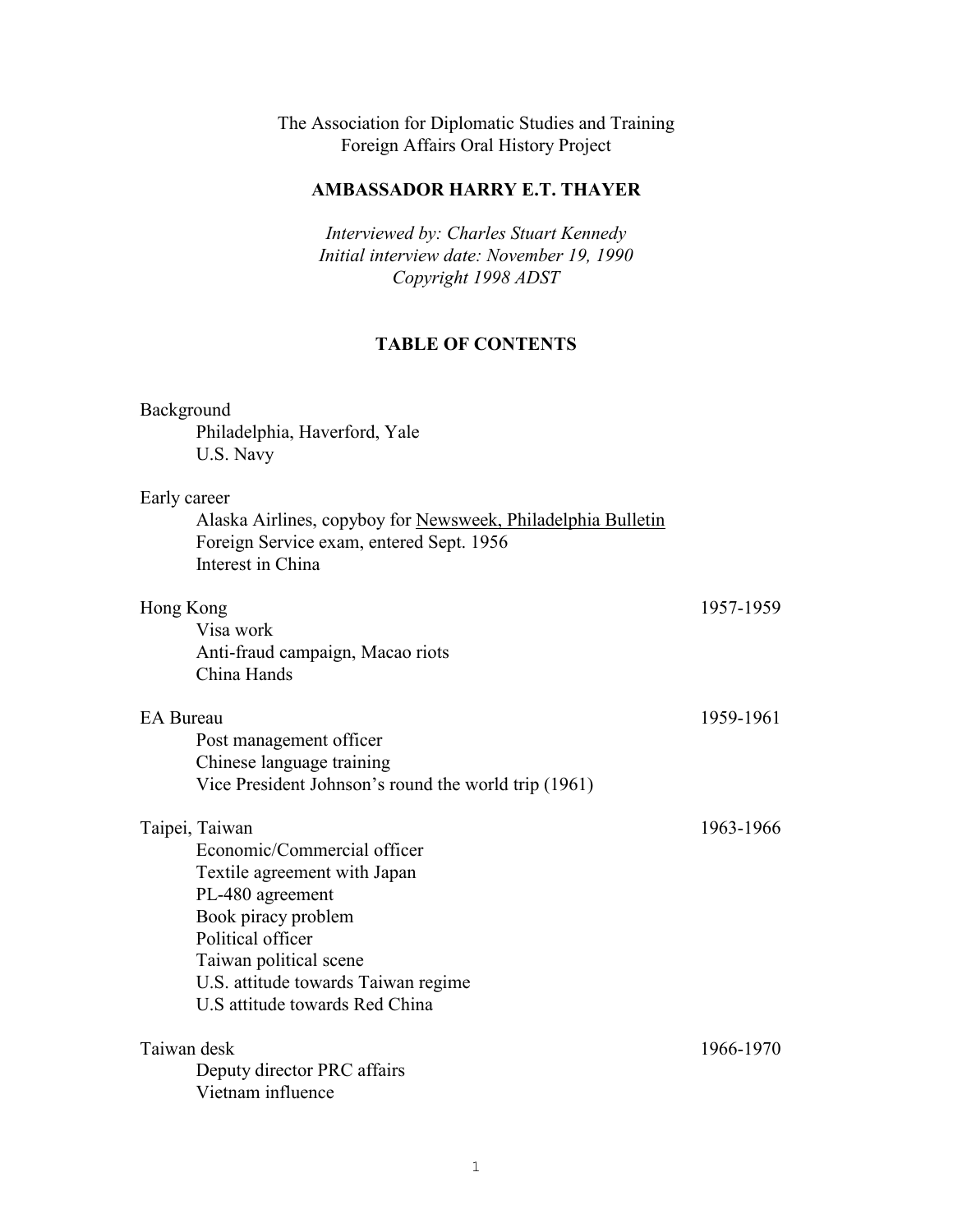| National War College                                                                                                                                                                                                                                                                                                                                            | 1970-1971 |
|-----------------------------------------------------------------------------------------------------------------------------------------------------------------------------------------------------------------------------------------------------------------------------------------------------------------------------------------------------------------|-----------|
| <b>United Nations</b><br>China representation. problem<br>Security Council seat<br>Japanese attitude towards China<br>Effect of Kissinger's visit to Beijing<br>Two-China policy<br>Bush as ambassador and USUN official<br>Communist Chinese delegation to UN<br>Korean issue, Cambodia<br>John Scali, Daniel Moynihan<br>Reduction of U.S. contribution to UN | 1971-1975 |
| Capture of U.S. contribution to UN                                                                                                                                                                                                                                                                                                                              |           |
| Beijing, China<br>Deputy Chief of Mission to George Bush<br>"Gang of Four" period<br>Amb. Bush's relations with Chinese<br>Kissinger visits<br>Death of Mao (1976)<br>Deng visit to U.S.<br>Charge- daily routine<br>Ex-President Nixon visit to China<br>Ambassador gates<br>Reasons for change in U.S. China relationships                                    | 1975-1976 |
| EA, Chinese Affairs<br>Director for Chinese Affairs<br>Carter Administration and China<br>NSC staff problems<br><b>Taiwan Relations Act</b><br>Kissinger Secrecy<br><b>Relations with Congress</b><br>President Carter active in China policy                                                                                                                   | 1976-1980 |

# **INTERVIEW**

*Q: Harry, I wonder if you'd give me a little about your background. Where did you come from?*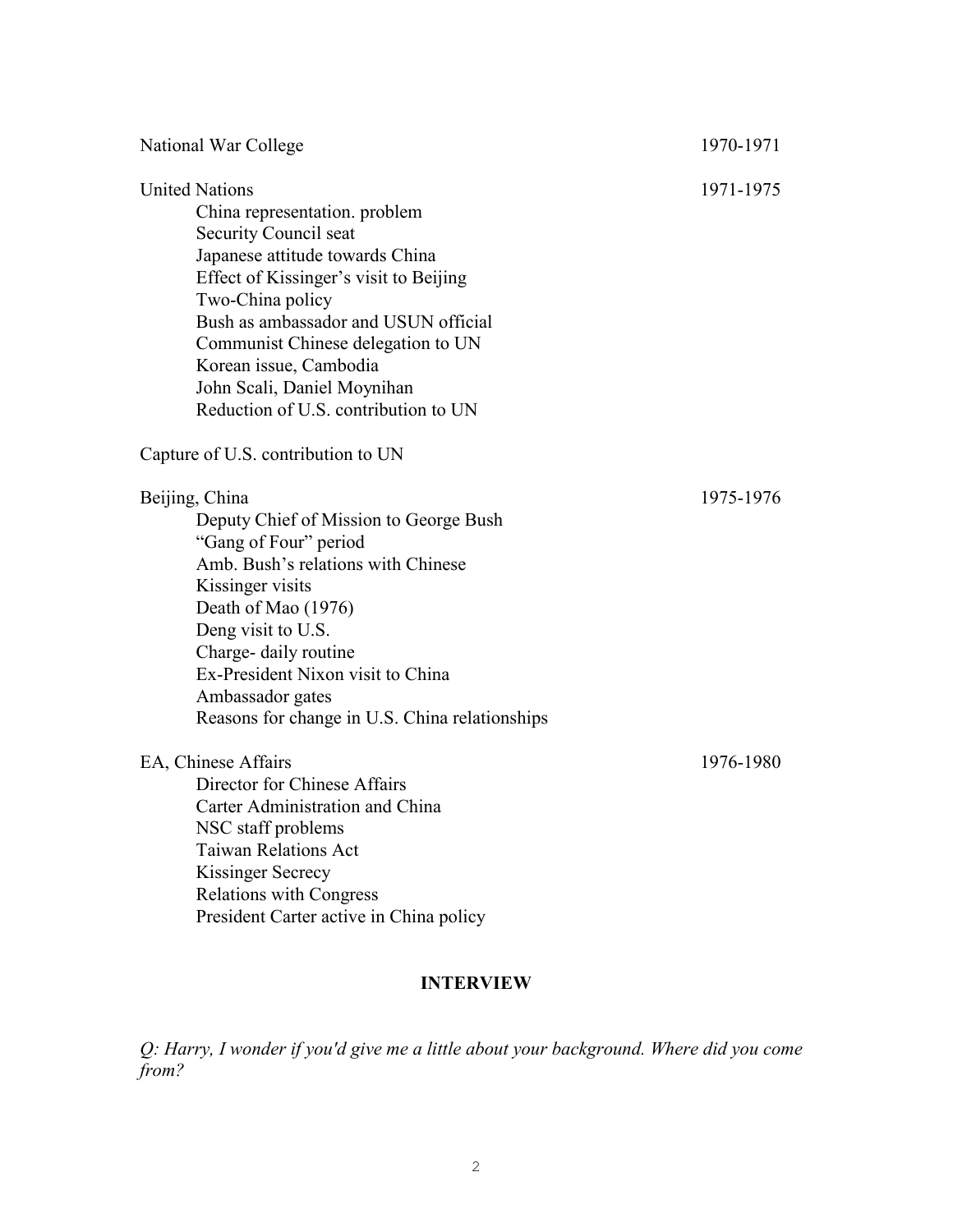THAYER: Well, I was born in Boston, but that was an aberration of my father's short transfer from Philadelphia. Basically I'm a Philadelphian. My father was an investment banker. I was raised in Philadelphia, went to the Haverford School for all my primary and secondary education and then went into the Navy for a couple of years, entering just before the war was over as a seventeen-year-old, in the end just served in the States, got out in '46, and went to Yale. I graduated from Yale in 1951; an automobile accident had interrupted my education.

I had planned to work as a newspaper man and was hoping to go to work for the *Hartford Courant* in Connecticut, but at the last minute was offered a job with Alaska Airlines as assistant to the chairman of the board in New York. So I went to New York for Alaska Airlines, stayed there for six months and decided to go on with my original plan. I got a job at *Newsweek* as a copy boy, stayed there for a couple of years. And that was during the [Senator Joseph] McCarthy period. During this time my interest in Chinese, which had started at my senior year at Yale intensified. Even though I hadn't majored in it or taken any Chinese courses at Yale, I began at Yale to read into China. At *Newsweek* I continued my interest in things Chinese, although I worked there on other subjects, especially medicine and science writing.

This interest increased during the two years at *Newsweek*, which was '52 to '54. Then I went to Europe with my wife for three months, used up our savings, just wandered around Europe. After we came back, I went to work for the *Philadelphia Bulletin* at the same time as taking the Foreign Service exams, worked for the *Philadelphia Bulletin* as a police reporter for a year and then as a rewrite man in general assignment for a year, which ended in 1956. Then I went into the Foreign Service September of 1956.

# *Q: What attracted you towards the Foreign Service?*

THAYER: I first got attracted to the Foreign Service by interest in things Chinese, in what was happening between the U.S. and China. And this was during the time of the issuance of the *White Paper* in 1949. When I was at college, my interest was boosted also by a major article in the *Reporter* magazine about the China lobby, by the rise of Senator Jenner and others...

### *Q: Knowland.*

THAYER: Knowland, the senator from Formosa, McCarthy, the whole shebang. And I just became more and more aware of things relating to U.S.-China relations. And, at the same time, I was stimulated further by our trip to Europe, where, among other things, I stopped in at embassies and talked to Foreign Service officers as I could. And I agonized about trying to go to the Foreign Service as soon as that trip was over, but decided to put a little more newspaper work under my belt, take the exam to keep my options open; so I took the exam but went to newspapering.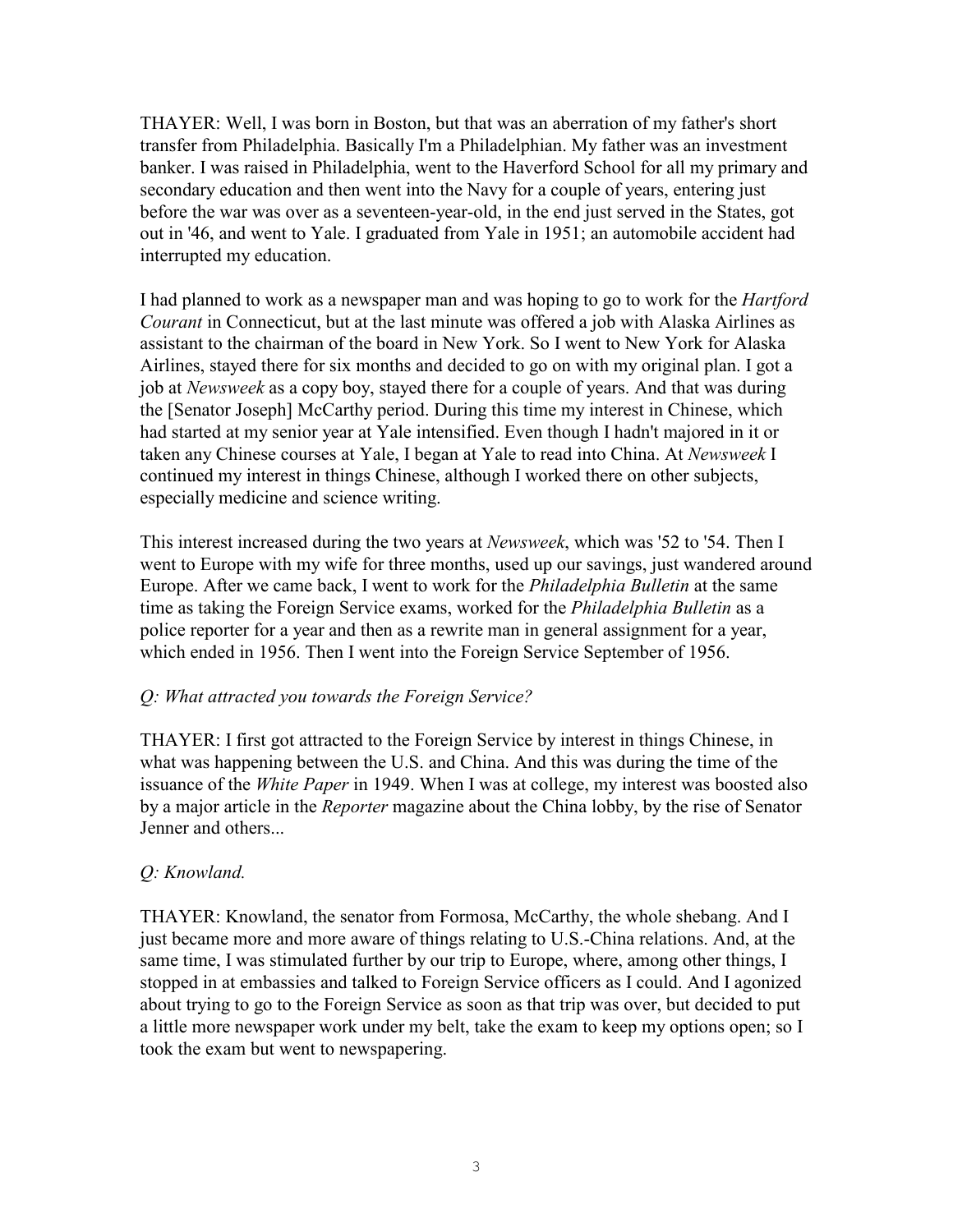When I came into the Foreign Service, I came in with also a lot of the romance of the Foreign Service. I liked the idea of traveling abroad. As a kid, I traveled a lot around the United States, taking all kinds of different jobs in a variety of states. And I had a lot of the romantic attraction of the Foreign Service, in addition to this rather unfocused but nevertheless strong interest in getting involved somehow in China.

There was another factor in this interest. In 1951, while I was working for the *Philadelphia Bulletin*--let me back up a minute. During all this period, the Korean War was very much a part our lives. And I expected to be called back in the Navy for the Korean War. I had been an enlisted man 1945-'46. So when I went to join a reserve unit, I took the examination for a commissioned officer. The Korean War and things Asian had also come very much in our consciousness. I thought I was going to be called back in with my unit. In the end, for some reason, the unit wasn't called, and I went on with my civilian life.

While I was at the *Bulletin*, which was during the '54 to '56 period--I guess that must have been '55--the Chinese announced that they had a number of prisoners of war, including a friend and guy with whom I graduated, Jack Downey-- John Downey--one of the CIA men who was captured after he was shot down on a mission into Manchuria. Not shot down, but he had landed in a small plane, and he was captured along with a fellow named Fecteau. In any event, the announcement by the Chinese of John Downey's capture had a terrifically strong impact on me, and it intensified my desire to get involved somehow.

I remember picking up the phone in Philadelphia the morning I read this in the *New York Times* and calling Peter Braestrup. Peter more recently was editor of the *Wilson Quarterly* and now is with the Library of Congress in another capacity. But Peter was then with *Time* magazine and a journalistic friend. And I remember saying to Peter, "Peter, isn't there something we can do about Jack? Can't we do something about Jack?" And internally I thought to myself, one of the things that I can do is to get involved, not as an act of charity, but just as an act of--I just felt I wanted to do something. I felt I wanted to be a part of that rather than observing. It increased those desires of wanting a piece of the action rather than observing the action. So Jack's capture intensified my desire, or the announcement of his capture intensified my desire to enter the Foreign Service.

Actually, Jack's capture came back into my life after I entered the Foreign Service. I still had more to do with Jack in a very direct way after going in. We can come to that at a later stage.

### *Q: In the first place, when you entered the Foreign Service, was there any attempt to channel you off towards the USIA side with your newspaper experience or not?*

THAYER: No, there wasn't any attempt, as far as I remember. I remember being asked by one of my Washington- resident Yale classmates why didn't I go into USIA. And I remember answering him--this was at a party--"If I'm going to go into the State Department or the government, I want to be a part of the real action. I don't want to be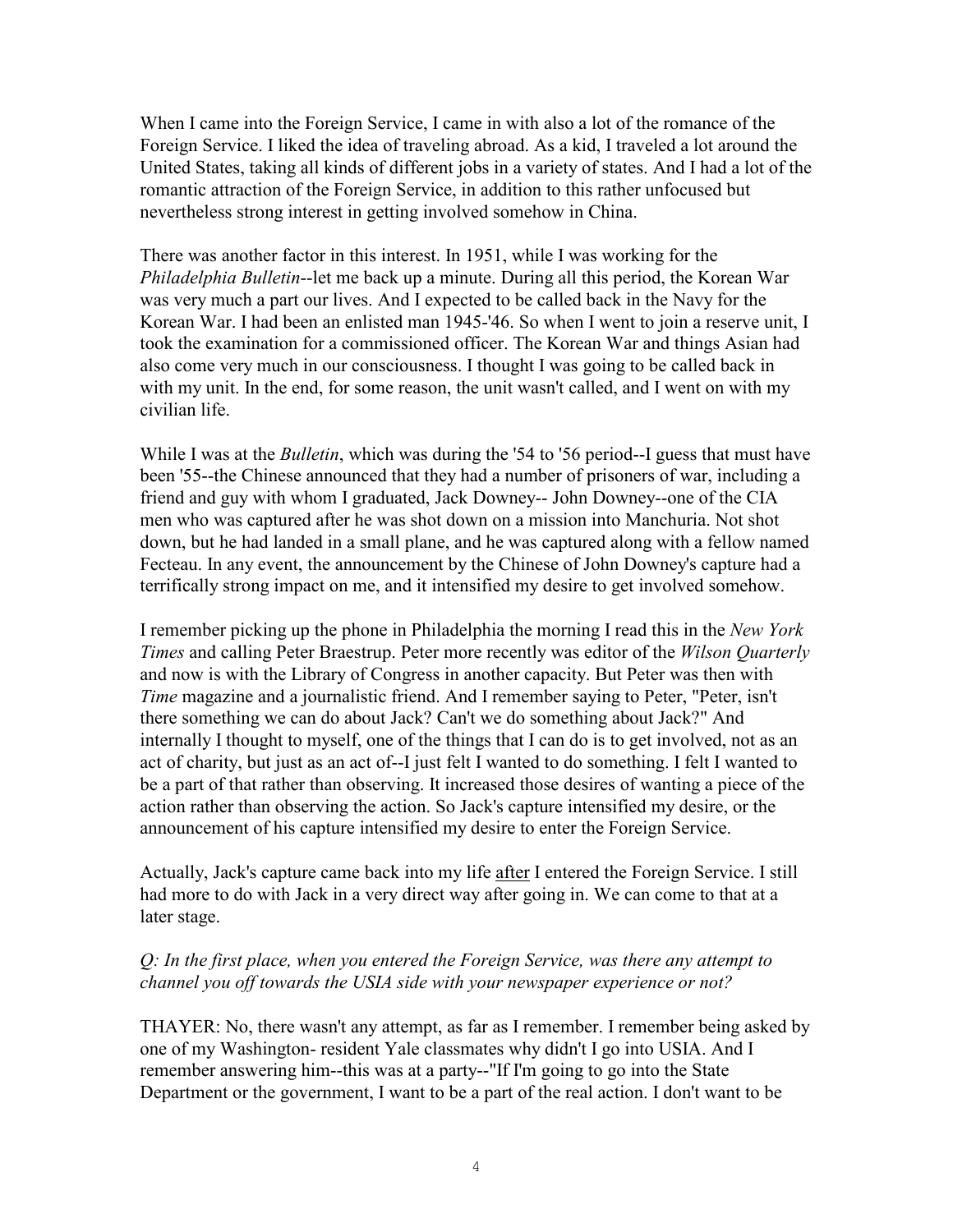helping to comment on the action. I want a part of the real action." But no, no attempt was made to recruit.

## *Q: Did you have regular training and all that?*

THAYER: I was a member of the Class of September 1956. It's a class that Loy Henderson, former under secretary of state, is alleged to have commented on during a 1960 or '61 visit to Vientiane. He supposedly asked one of my classmates when he had come into the Foreign Service. He said "1956."

And Loy Henderson said, "Oh, that was the year they took everybody in."

Anyhow, that was when I came in, September '56. And we were given a choice of assignments, asked to list preferences, one, two, three. I listed Hong Kong as my first preference for reasons that had more to do with the romance of the Foreign Service and China than everything else. I remember listing Beirut as second. Beirut was then one of the great posts to serve in.

# *Q: The pearl of the Middle East. The Paris of the Middle East.*

THAYER: And what is now known as Kinshasa, Leopoldville in those days, as my third choice. Luckily, I got Hong Kong.

# *Q: What were you doing in Hong Kong?*

THAYER: I started out as a visa officer, and I was on the visa line handling particularly spouses and minor children of American citizens. I did that for most of the two years I was in Hong Kong, two and a half years. I also served, for about six months, as the American Services officer. Although I'm basically a political officer, I really enjoyed the visa work. Although I never felt it was as prestigious as the political work in the big consulate in Hong Kong, I learned a tremendous amount because we were dealing face to face with people coming out of China. I just learned one hell of a lot about China.

# *Q: Could you give a little idea of the atmosphere of what a visa officer was doing? Because Chinese visas in those days were always a very difficult job.*

THAYER: In Hong Kong, virtually all the immigrant visas I handled were the M-1 and M-2 visas. Virtually all of my cases were from the south. The majority of them were from Taishan County.

### *Q: Taishan being near Canton?*

THAYER: Being near Canton. Hong Kong being near Canton, most of the people coming into our consulate were from Taishan on their way to the States. Taishan was the traditional origin of Chinese immigrants to the States. There was a study done a year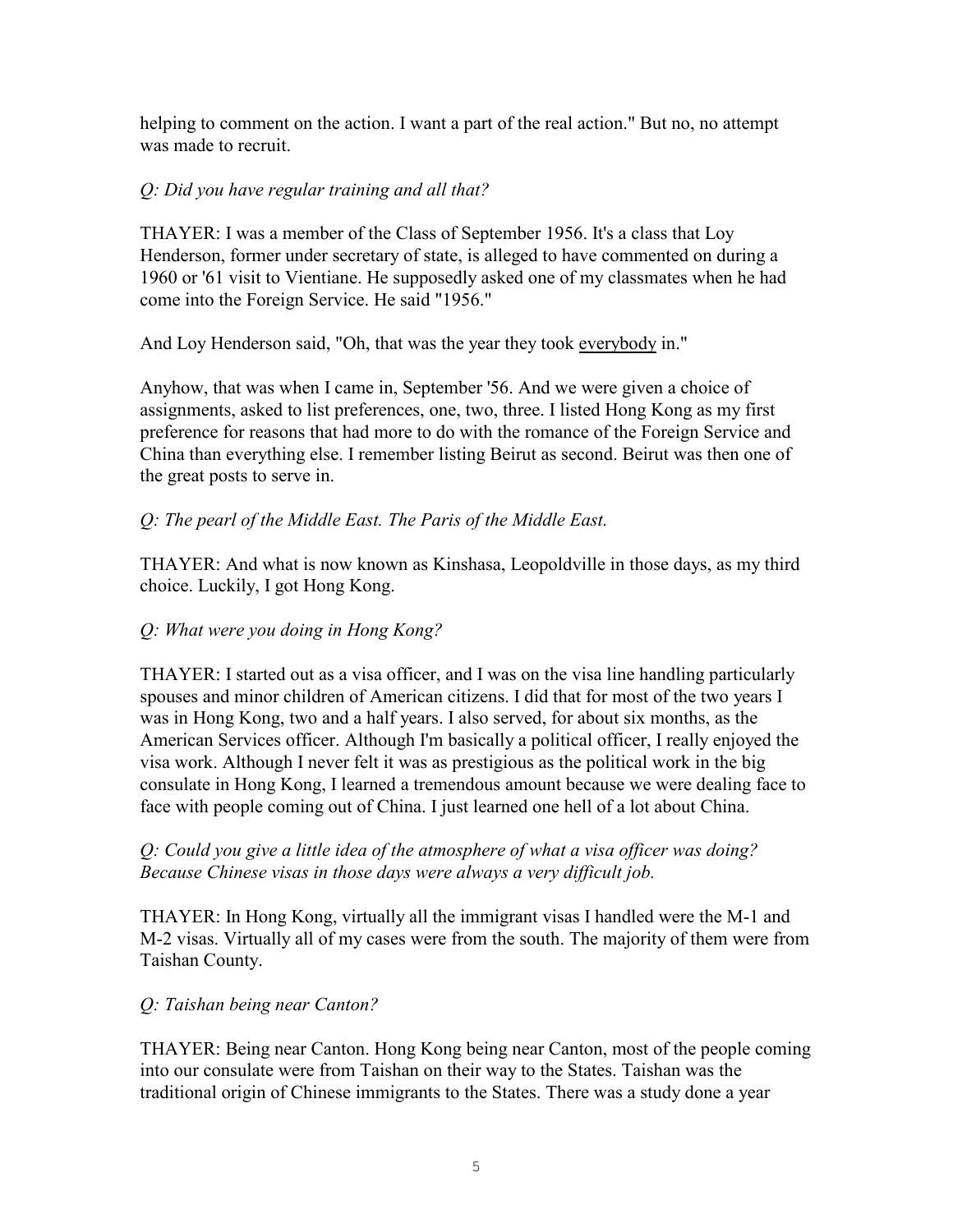before or two years before I arrived, which included a calculation that about 85 percent of the cases we were working with were fraudulently based. That is to say, the petitioners in the States had come in on phony slots opened by their fathers presence in the States, and their parents' declaration to the Immigration Service that they had a certain number of sons back in China. But they had sold off those slots to a lot of the people, the next generation. This group had gone to the U.S. before I got to Hong Kong. They were, at that time, filing petitions in turn, for their wives and children. The petitioners had gone to the States with false names, most of them. So their wives and children, with false names also, had to make up all kinds of paper stories in order to be legitimized as the subject of the petition. And so they were coming to us with all kinds of lies. Even though the basic relationships, by the time I got there, were mostly correct, the names, the identities, claimed home villages--many of them were false.

When I was there, the consulate was in the second year of a million dollar anti-fraud program where a bunch of security officers were hired to work with local authorities to get to the bottom of the fraud in the Chinese applications. So there was an atmosphere of suspicion and distrust that exceeds the situation in most places.

Illustrating this, the kind of mentality that was around in our consulate, I went off on a raid in Macao with one of our investigative officers and his Chinese local investigator. We went off to Macao, and we raided. We literally charged up the back stairs of a rickety old house to raid, in the first case, an apartment on the third or fourth floor where we tore the place apart looking for documents demonstrating the real identify of applicants that were before us applying for visas. We had no warrant. We had nothing at all. I went along as an observer. But my moral outrage at what we were doing only came in retrospect. At the time, I wasn't sensitive to this, quite to my shame today. But this is the kind of thing that we were doing in those days.

But I got to Hong Kong in May of '57, and Hong Kong was still quite a primitive place, nowhere near as crowded as it is now, and very much a place for refugees. We were processing refugees, basically, is what we were doing.

*Q: What did this do to you and your fellow consuls? Did this have an effect? I mean, when you've got 85 percent fraud or something like that, did it turn you all into cynics and pretty nasty people to deal with as bureaucrats?* 

THAYER: My guess is that most consular officers, if they haven't served in China, have served in comparable places where the fraud is very, very high. And I certainly went through stages, and I think most of my colleagues went through stages--initially of sympathy, then of an outrage at being lied to day after day after day, and ultimately passing through that sense of outrage to a feeling of resignation and compassion. I certainly went through all three of those periods in Hong Kong.

But the fraud was permeating before I got there. An American consular officer had been jailed for selling visas, quite a sensational case at the time. Fraud was a way of life. Yet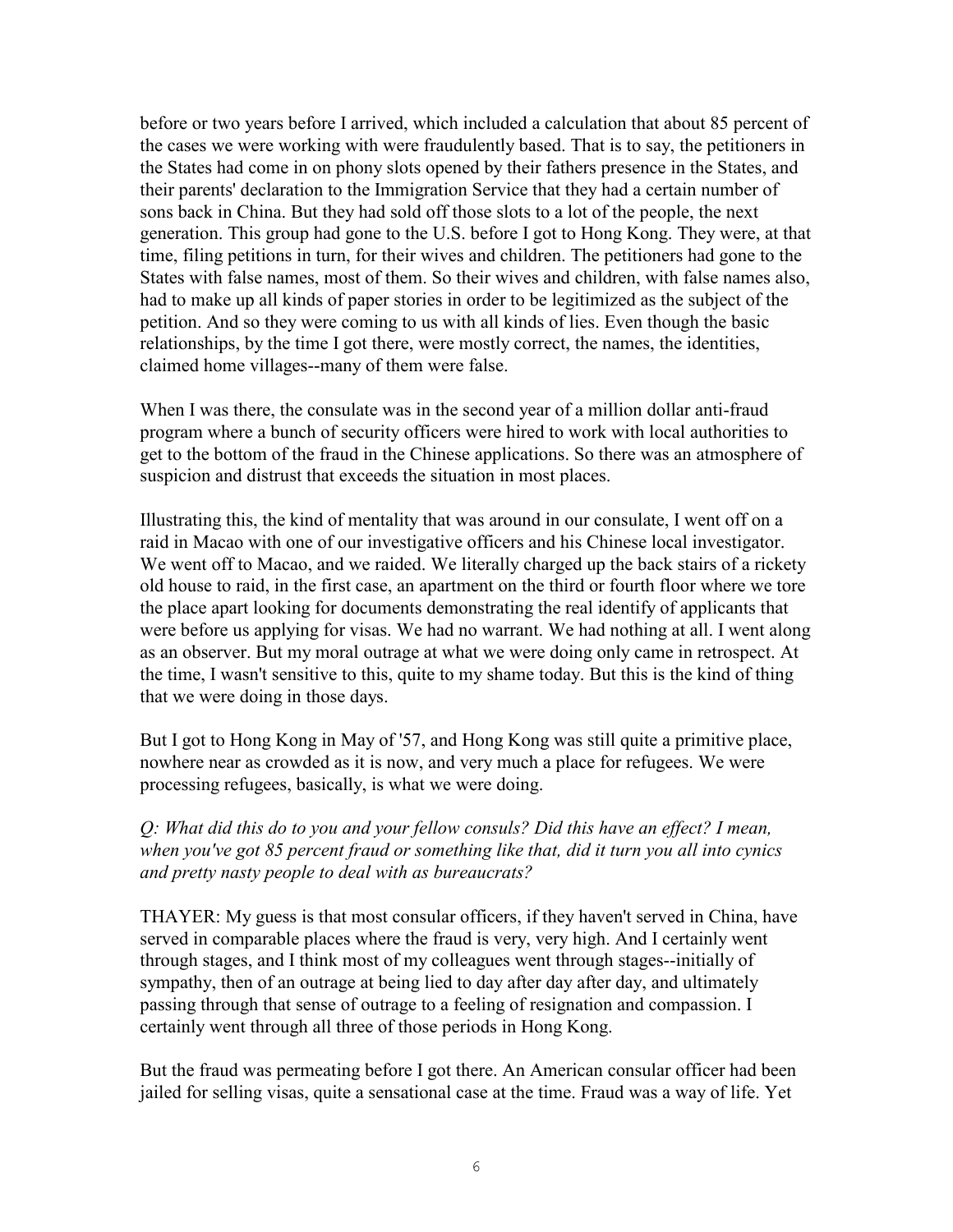we became quite good friends with some of the immigration attorneys who came in. In fact, while I served in Taiwan, this 1980's decade, I again saw one of the old immigration attorneys for Hong Kong cases, Jack Chow, who had some pretty bad cases but always managed to keep up good relations with the visa officers.

But, yes, it created attitudes that, in retrospect, were regrettable, are regrettable. And it created a certain degree of arrogance, a colonialist mentality. And in those days, Hong Kong was very much a colony. People called Chinese "boys." The Foreign Correspondents Club and the American Club were two main scenes of activities, and they had a "colonialist" flavor. While there were friendships, certainly close friendships between many of the consulate employees and the Chinese, the Chinese intellectuals and their senior local employees and so forth, there was, on the visa front, a different set of relationships, and they were, in many respects, mutually hostile--the visa officer angry at being exploited himself and his country being exploited from his perspective; the visa applicant, as is still the case, simply anxious one way or the other, ethics be damned, to get to the States. It's still the situation.

## *Q: Did you get any chance there to get into the political reporting side or anything like that?*

THAYER: As visa officers, we were encouraged mildly to send along political information to the political officers. And I made good friends in the political section, several of whom are among my good friends today, and would quite often confer with them about things that I had found. Occasionally I would send up a report. But we were pretty overwhelmed with visa work, as is the case most places, and there wasn't as much production out of the visa section for political or economic purposes as there probably could have been. However, there wasn't an intersectional disdain as there is in some embassies, and there was a good deal of cooperative work.

# *Q: What was your attitude at that time towards the People's Republic of China, in other words Red China, at that time?*

THAYER: Well, my attitude was based, you have to understand, mostly on ignorance, because I'd never had any formal study of China. But I read the FBIS and I...

# *Q: FBIS being?*

THAYER: The Foreign Broadcast Information Service translation of Chinese broadcasts. I read that every day, along with the consulate's own translations and other material. I otherwise tried to keep up with what was going on or learn about what was going on in China. I took a course at Hong Kong University in the economy of China. A lot of my attitude, I remember, could be illustrated by a conversation I had with Ambassador Bohlen, now dead, whose wife's name was Thayer and is a second cousin of my father. He was ambassador to Manila at that time, having been shipped out by Dulles for a variety of domestic political reasons. He and his wife, Avis, came over to Hong Kong.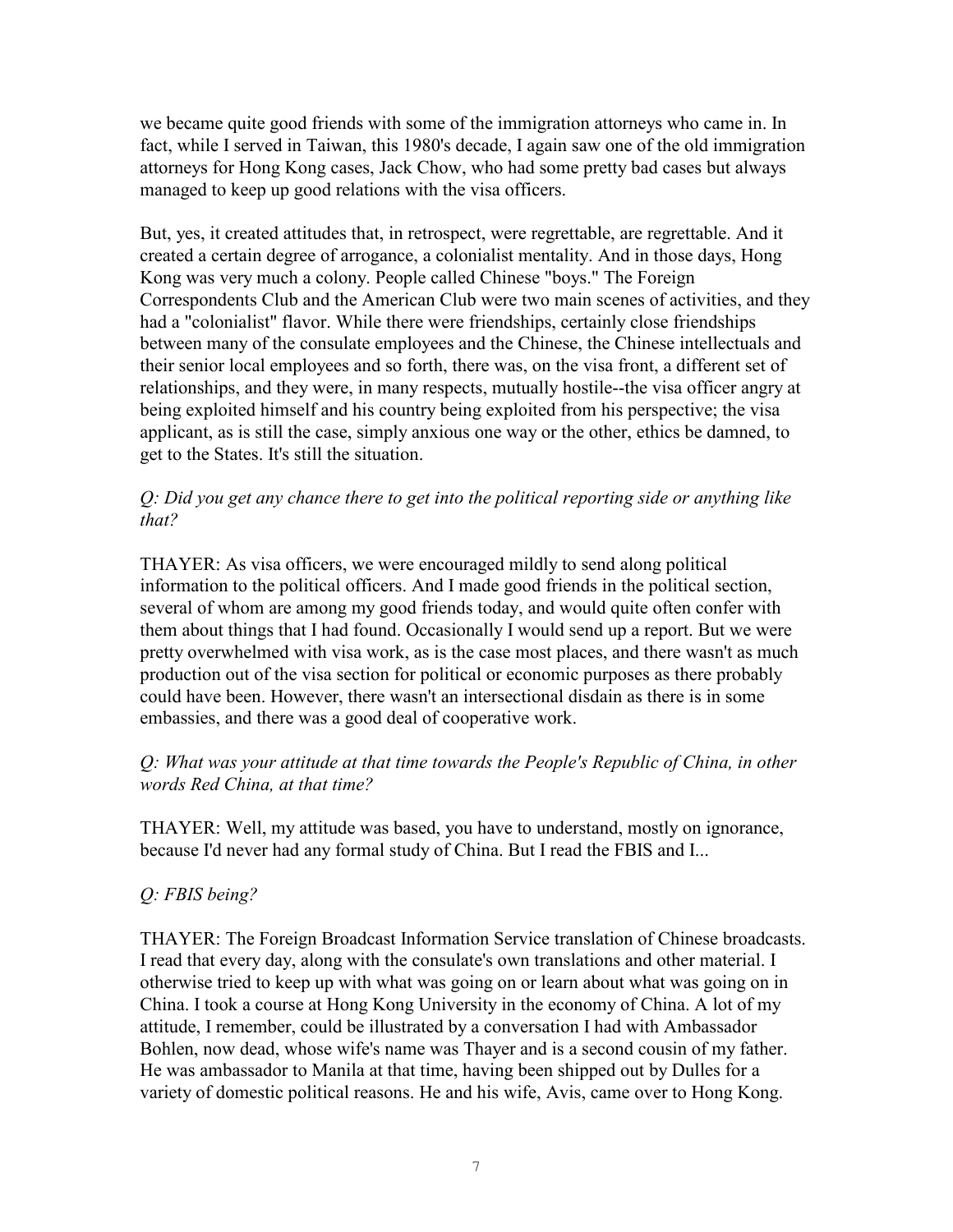And I remember they asked me to lunch, a very kind thing. I didn't know them well at all, but we were distantly related. I remember talking to Bohlen about my attitude toward China. I said, "Reading the FBIS every day, it makes me really despair at the U.S. and the Chinese ever working out some livable arrangement. The generation that is being schooled today"--that was in the '50s--"is hearing nothing but very vituperative anti-American propaganda. And so these kids are going to grow up with great antagonism, perhaps irreversible, toward the United States."

Ambassador Bohlen, in a kindly way, pooh-poohed this, saying that he didn't think that the effect would be permanent. And he said, "Anyway, Harry, you ought to remember something." He said, "Governments deal with governments, and the function of the diplomacy is to deal with the government, not with the people. And governments will not always see things in the same way as the people do." That was an interesting comment.

But my attitude was one more of curiosity rather than of hostility. I remember asking Consul General Drumright when I was on duty one Saturday morning--Drumright being an old-line, rather right-wing Foreign Service officer who escaped the purges. And I asked him did he ever think we would go back to China during my professional lifetime. And he said, "Oh, yes." He said, "I have no doubt that we'll go back. The Chinese will become democratic again, or at least the communists will fall, and we'll reopen the same number of posts that we used to have." But my attitude was more of curiosity and learning. I really was learning, didn't pretend to be an expert. It wasn't hostility. It was interest.

*Q: You were around the China hands. This was the time when it was absolutely an untouchable subject to talk about recognizing, as we all called it in those days, Red China. But what about within your cohorts and all? Did you see this as being a worthy--I mean, not a worthy goal, but that we were probably going to recognize Communist China, or we're going to have to wait for the great revolution that was in store or whatever you want to call a non-communist government?* 

THAYER: I don't remember clearly any single conversation I had on this subject with my colleagues there. I think there was a general acceptance of the impossibility of doing anything with the Chinese under then current conditions, that there were a lot of tangled knots that had to be untangled. And the beginnings of that were taking place in Europe: in Geneva, then Warsaw (our bilateral ambassador-level talks). But I don't think anybody that I was aware of saw a near-term solution to it. So we were just living with it.

But, at the same time, I think most of us young fellows were in the business because we wanted to deal with the China problem and were interested in the China problem as a diplomatic problem and implicitly a problem to be solved, implicitly someday we would solve it. So I think that was the context in which we were working.

I remember some conversations about the possibilities of Chiang Kai-shek retaking the mainland, somehow going back to the mainland. Still that wasn't an important part of our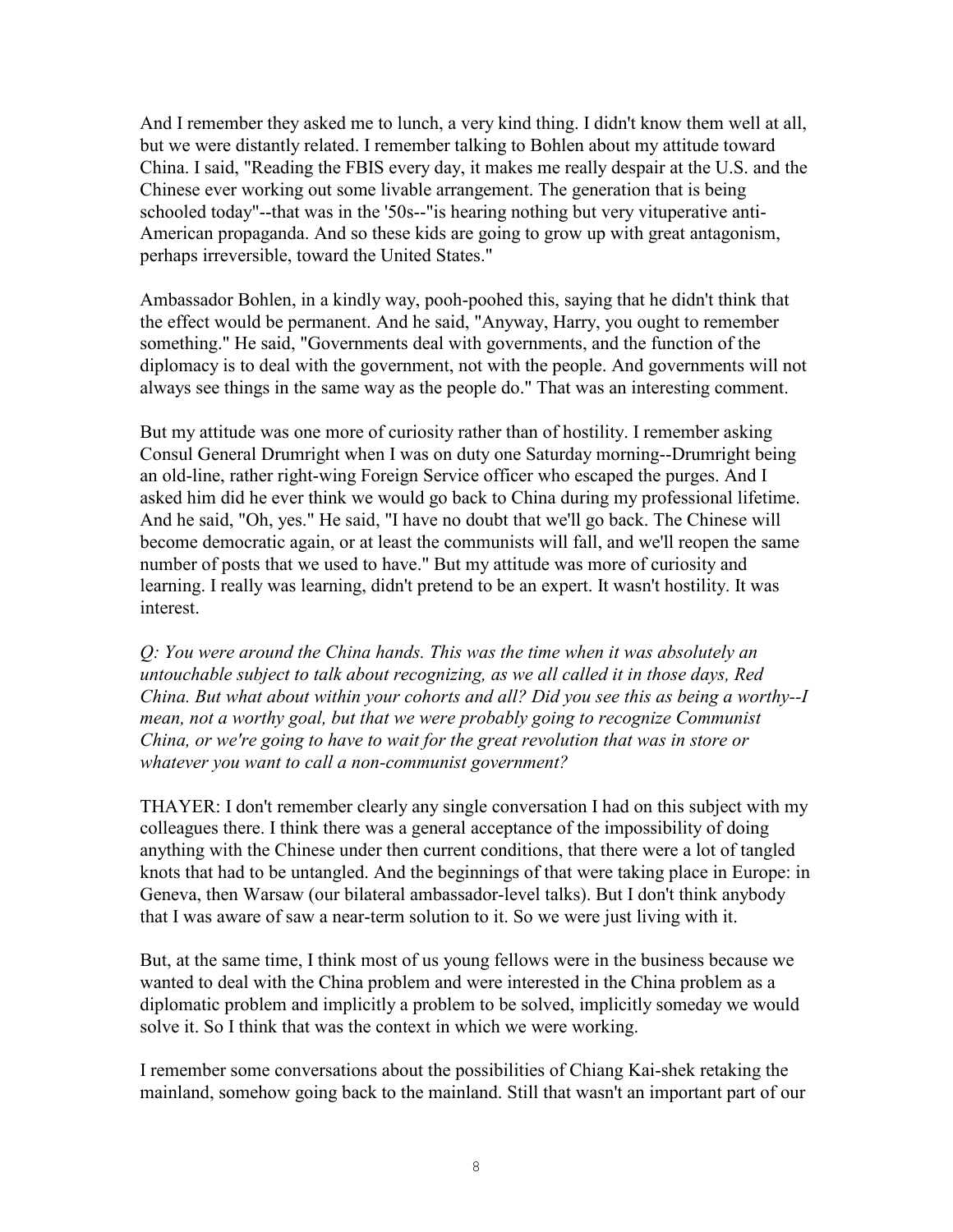thinking. The important part of the thinking was there's a problem there that had to be solved. We didn't quite know how it was going to be solved.

*Q: Did you feel sort of a heavy hand at all? I mean, obviously you were at a much lower level, so you wouldn't, but that one had to really watch what one said about China? I'm thinking because of the McCarthy era and all this, that you couldn't really express how you felt.* 

THAYER: I didn't feel that terribly myself, because I wasn't that important. But I remember some discussion by others, older Foreign Service officers there, who did feel that they needed to pull some punches specifically because of concern about the psychology of Washington. And whether this amounted to not reporting things that they felt rather than reporting--I don't think it meant not reporting facts, it's just that one was cautious. And I remember at about the same time, although it was in Washington, either just before I was in Hong Kong or just after, there was some concern about being seen reading a communist publication on the bus, for example. But I wasn't terribly conscious of this as a factor in Hong Kong.

## *Q: Then your first tour was over and you went back to the Department in 1959. What were you doing there?*

THAYER: Well, I went back to the Department to be a post management officer in the executive office of the East Asia Bureau with responsibility for personnel and funds for Japan, Korea, Hong Kong, and Taiwan, for the embassies and the consulate general there. I might say that about halfway through the Hong Kong experience my then wife and I talked over what we would do next and whether our experience in Hong Kong had confirmed sufficiently our interest and willingness to devote a career to Asia and China. We explicitly came to the decision that, yes, our interest was genuine. We wanted to stay in it. My wife had gotten quite a lot of interest in Chinese art and other things. I applied for the Chinese language program in Taichung (Taiwan), and was accepted in that program, the Foreign Service Institute's Chinese language and area training.

I was accepted for that program, but at the last minute, when I was to leave Hong Kong for the U.S. on home leave, they changed my assignment to go back to East Asia Bureau and serve as a post management officer. I was then over thirty and felt my languagelearning capability was going to fade pretty fast. I had been studying an hour a day in Hong Kong religiously and doing quite a bit of homework. But I was outraged at this sudden deprivation and consignment to administrative work in Washington instead of proceeding on the China track and, before leaving Hong Kong, fought it by telegram and letter and every way I could. But I was deemed indispensable for post management and went back as a post management officer.

*Q: How did that play out then?*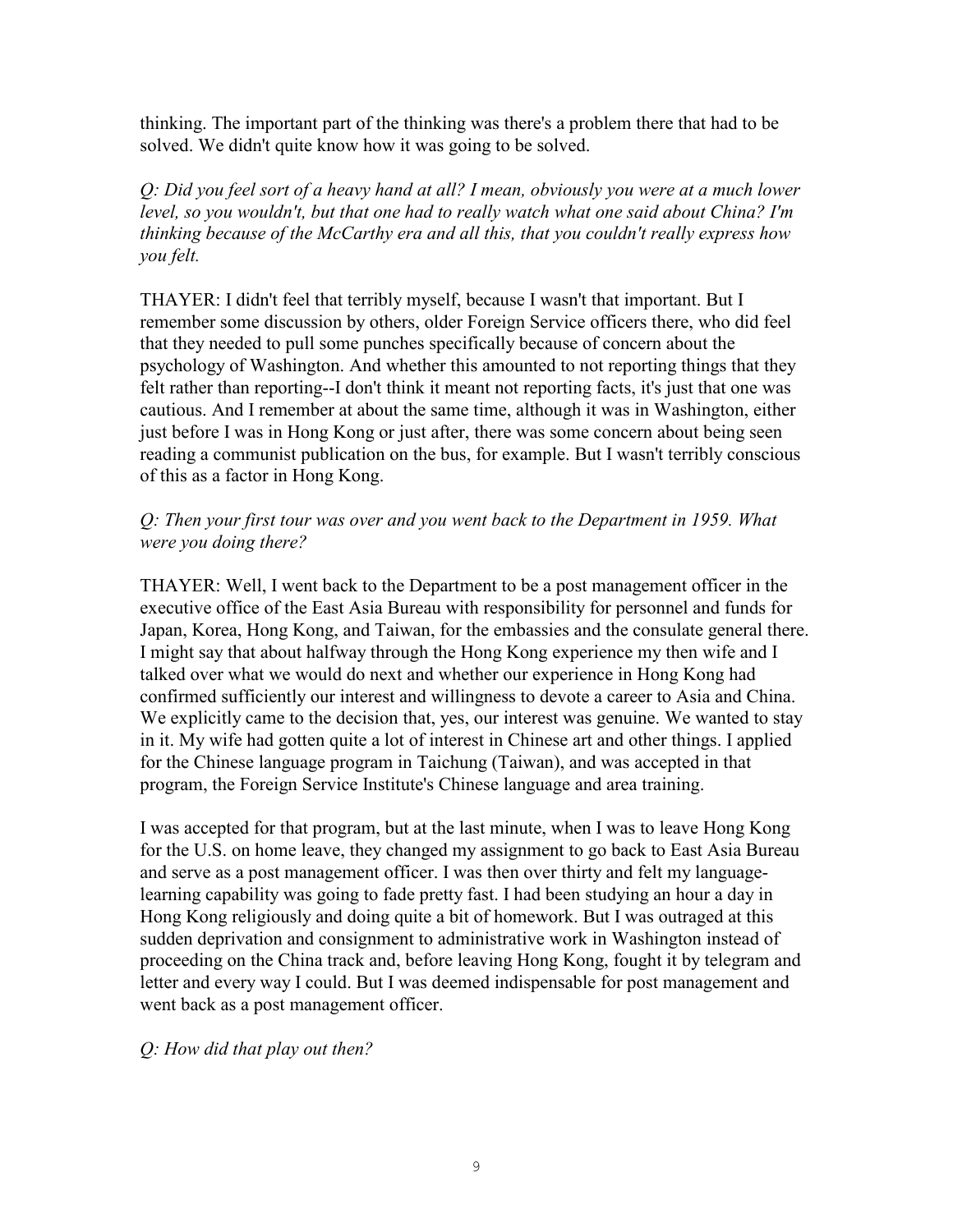THAYER: Well, it played out like so many things. I got interested in it, and I learned a lot about how the Foreign Service is run. They put me in the East Asia Bureau while Walter Robertson was still there, which gave me kind of a taste of things. And it was quite instructive. I learned a lot about the Foreign Service and working in the bureaucracy. And I learned a lot about management and all these things, learned a lot about Congress, writing justifications for funds to the Hill. That was all quite instructive. I also met a lot of the personalities involved in China and Asia affairs. I also, in May of 1961, suddenly got yanked off to go on a trip as a coat-holder for LBJ when he was vice president, went around the world as an aide to this LBJ first around-the-world trip.

#### *Q: This was a rather famous one, wasn't it?*

THAYER: The famous one, May of '61. We went out to tell Diem in Vietnam that we would support him forever, but we went to Guam and Midway and Manila and Taipei, Hong Kong, Saigon, Bangkok, New Delhi, Karachi, Athens, Wheelus Air Force Base (Libya), Bermuda, and Washington. And it was the Goddamnedest trip I've ever made, learned a lot, and I was a physical wreck at the end of it. But it was an eye-opener and a lot of fun.

### *Q: I realize that you were pretty far down the pecking line, but did you see anything of LBJ in action?*

THAYER: I saw a good deal of LBJ in action. I was on his plane, in the first place. Even between Washington and Travis Air Force Base I saw him in action. We put down at Travis.

### *Q: That's in California.*

THAYER: Right. Travis Air Force Base in California. We were on our way to Honolulu, the first substantive stop, where LBJ was to open the East-West Center. And I don't want to make this too long, but it's kind of illustrative. Bill Crockett, a senior State administrator, was on the trip. Bill Crockett was a guy in whom LBJ did have confidence, so Crockett ended up traveling with Johnson wherever he went. And Crockett was my super boss in our group. Along on this trip on the substantive side was "China" Ed Martin, along with Dick Ericson, who was then a special assistant to the EA front office.

Anyhow, Crockett was my basic boss, and I was told on the airplane, as we began to fly across the United States with Crockett, that, "You, Harry, have got to go up front (of the 707) and answer this message on the radio, get a message sent on the plane's radio to Honolulu about the motorcade in Honolulu. There's a lot of problems with this motorcade. We want you to go up and send this message." I wasn't drafting the message. I was just a messenger boy. In any event, with the message in hand, I had to walk up front. Incidentally, there were two 707s on this trip. One was for the press, and one was for the official group.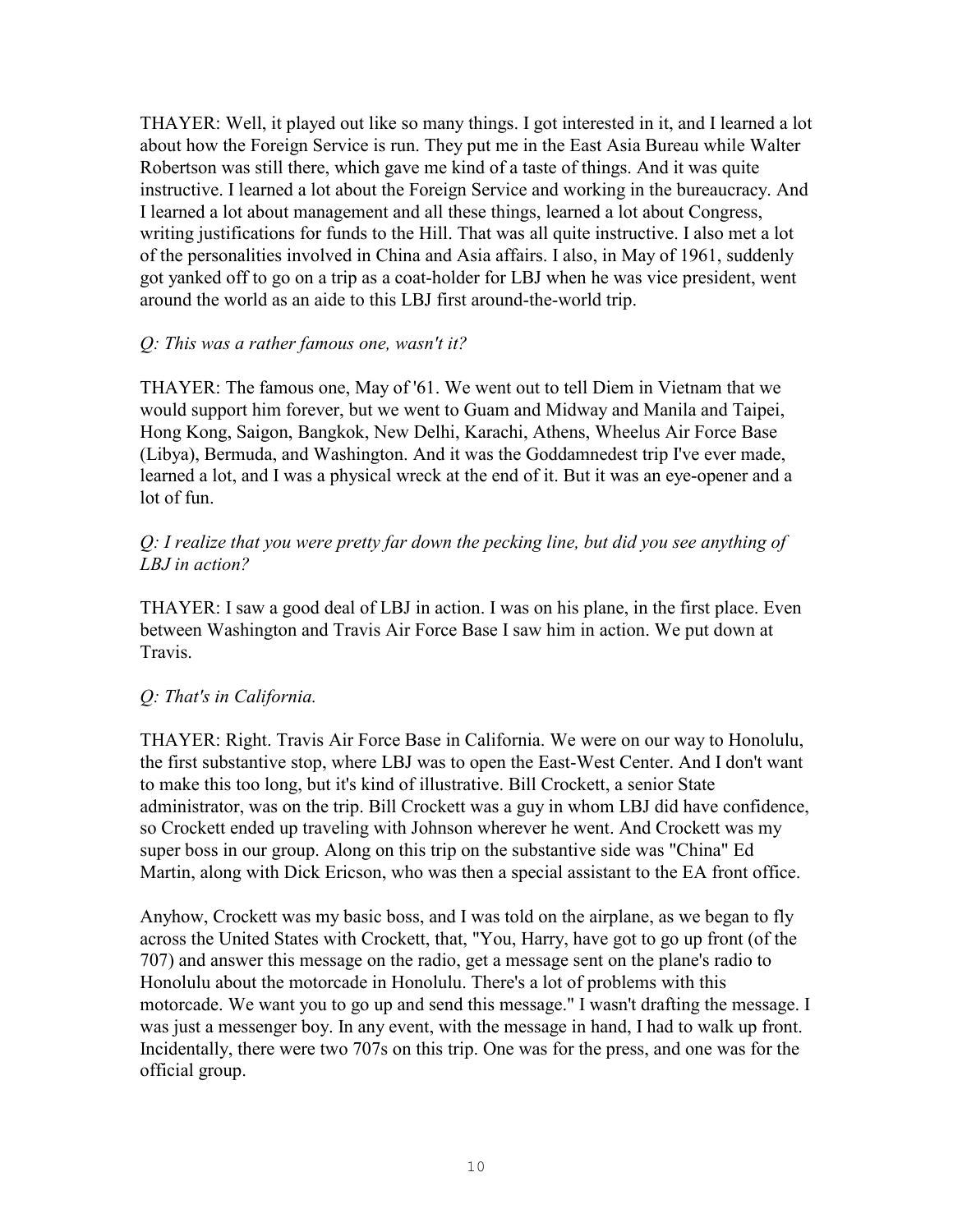LBJ was spread across the center aisle (the only aisle) up in the front of the plane where there were tables in a VIP configuration. But his long legs were stretched across the aisle as he was talking with one of the young secretaries. I had to say, "Excuse me, Mr. Vice President" to get up to the communications place. So I went by, and I said, "Excuse me, Mr. Vice President." I went up and I sent the message or called the message to Honolulu about the Goddamn motorcade. Then I came back and said, "Excuse me, Mr. Vice President." And he had to pull in his long legs, gave me a dirty look. About ten minutes later Crockett said, "Harry, I want you to go up there and send this other message."

I said, "You know, the vice president is giving me some very dirty looks there."

He said, "Send the message."

So I walked up there, and I said, "Excuse me, Mr. Vice President." He had to pull his legs back in and stop his conversation with this young luscious that he was talking to and gave me a very nasty look. And I went up and sent the message and came back, and there were his legs spread out in front. To my horror I had to say again, "Excuse me, Mr. Vice President."

And the vice president looked me right in the eye. He said, "Son, if you do this once again, I'm going to put poison in your soup." [Laughter]

And as I remember, I said something like, "In that case, Mr. Vice President, I'll have to get a taster." I really remember I said it, but I'm really not sure. Anyhow, that was my first exposure to LBJ.

I will say, there are a lot of other tales I could tell about LBJ, but one thing on this trip, well, LBJ was really terribly hard to deal with. Everybody found him very hard to deal with. Lady Bird was the balance. And she was often nudging the vice president to be a little bit more polite, to take into account, to praise and so forth, the Foreign Service people that were with him.

I might say, in connection with the LBJ trip--it's of some historical interest--two or three days before we left for this trip, which was very quickly assembled and posts were added the last minute, embassies were going crazy with these instructions- -all of us got called up to the under secretary's office, who was then Chester Bowles. This was my first presence in an under secretary's office. In any event, Ed Martin and Bill Crockett and others were up there, and Chester Bowles gave us a very serious talk. He told us how important this trip was from the administration's viewpoint, underlining the fact--not saying anything about [President John F.] Kennedy wanting to get Johnson out of town or other more narrow political reasons-- but underlining the fact that this was going to be LBJ's first real exposure to U.S. diplomacy and certainly to Vietnam. He stressed that it was very important to the president that LBJ come back feeling more sympathetic to U.S. foreign interests and particularly to the president's interests.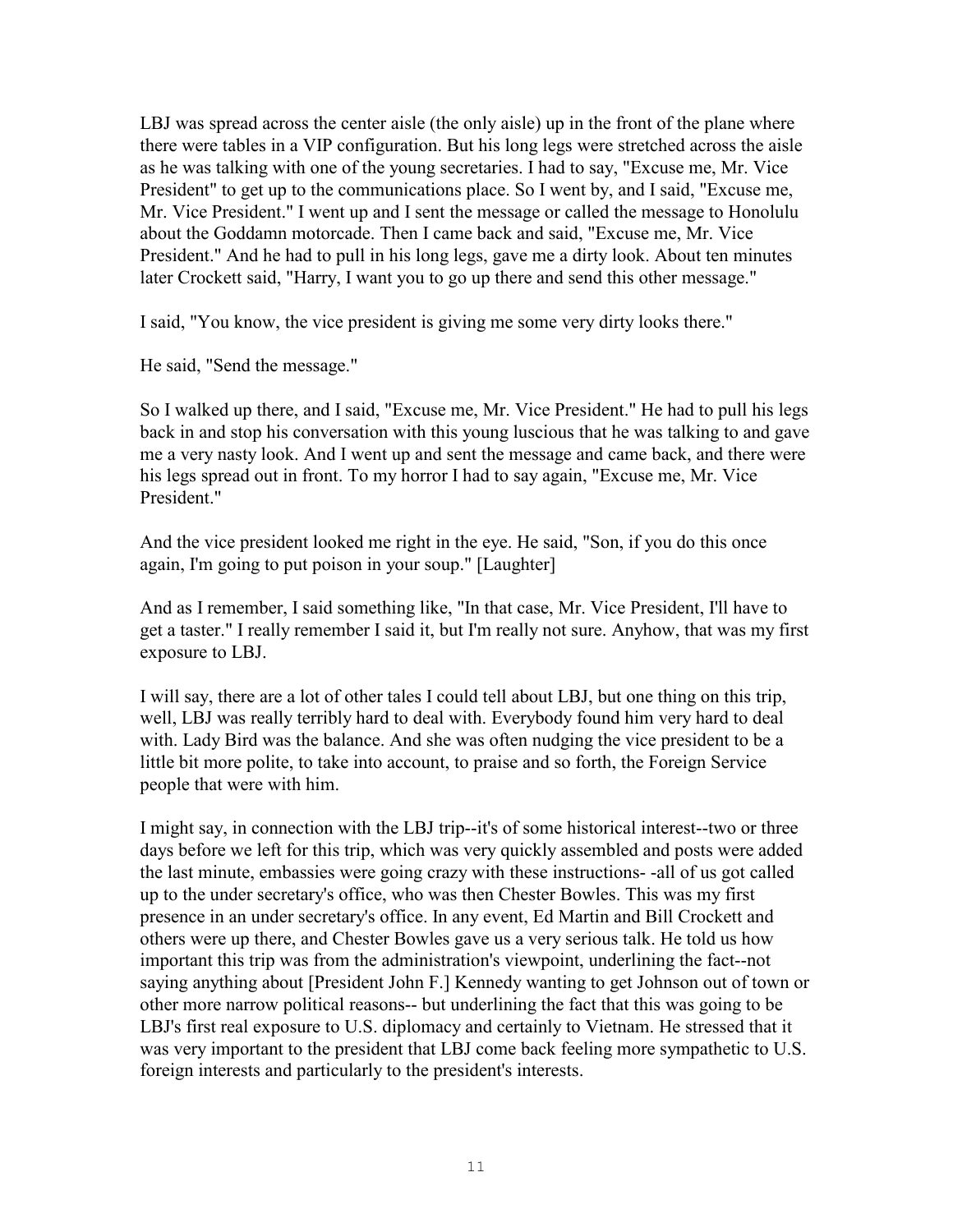Therefore, our responsibility was, among other things, to make this trip as pleasant an experience for LBJ as possible. And we were to accommodate as much as possible where we could to LBJ's demands even if they seemed unreasonable. The point being that the president needed LBJ's support more than he felt he then had. This is May of 1961. And our serious purpose, overriding purpose, was to have LBJ return with a more sophisticated and stronger support for what the president was trying to do.

## *Q: That's interesting. This was toward the end, wasn't it?*

THAYER: May of '61, right.

# *Q: And then did you get your Chinese training?*

THAYER: That summer of '61, I went direct to Taiwan to start training in Taiwan. And I ended up staying there two years, partly because of an accident I had. It put me out of training for a while. At the end of those two years in Taichung, which I loved, I had initially expected to go to Phnom Penh in one of the China-watching posts, combining French and Chinese. I had French and I had learned Chinese. But something happened about the Phnom Penh assignment. I ended up opting for Taipei, and I went down to Taipei as my first assignment in 1963 after language school.

*Q: Were you getting any indoctrination as you went through your training? I went through Serbian training, and we had Serbian teachers who were trying their best to turn us into real strong anti-Titoists. Really it didn't have much effect. But I was wondering whether because of the training, were you getting the KMT side of things from your language teachers?* 

THAYER: To some extent. And we were conscious that everything we were doing was being reported to the regime in Taipei. Some of the teachers were hard-line. Some of the teachers were very, very anti-KMT, and that came through in the teaching. The language school even then, however, was allowed to teach from original communist materials. We learned from Mao's writings, and the *People's Daily*. These Materials weren't allowed to go out of the building, but we were allowed to consult them. So it was a reasonably balanced thing. But I will say, from the experiences of my last job as dean of the language school, the problem of getting native speakers to train without giving a little free political indoctrination one way or another is still with us.

*Q: Oh, yes. [Laughter] Well, it sounds like you had it a little better. There is nothing more stubborn than a Serb, and these two were cousins, and they were very strong.* 

### *What were you doing in Taipei? You were there from '63 to '66.*

THAYER: I was there from '63 to '66. I went down there as an economic commercial officer covering industry -- textiles and book piracy were the two main things I covered. But I also did odds and ends of other things. And we did our first bilateral textile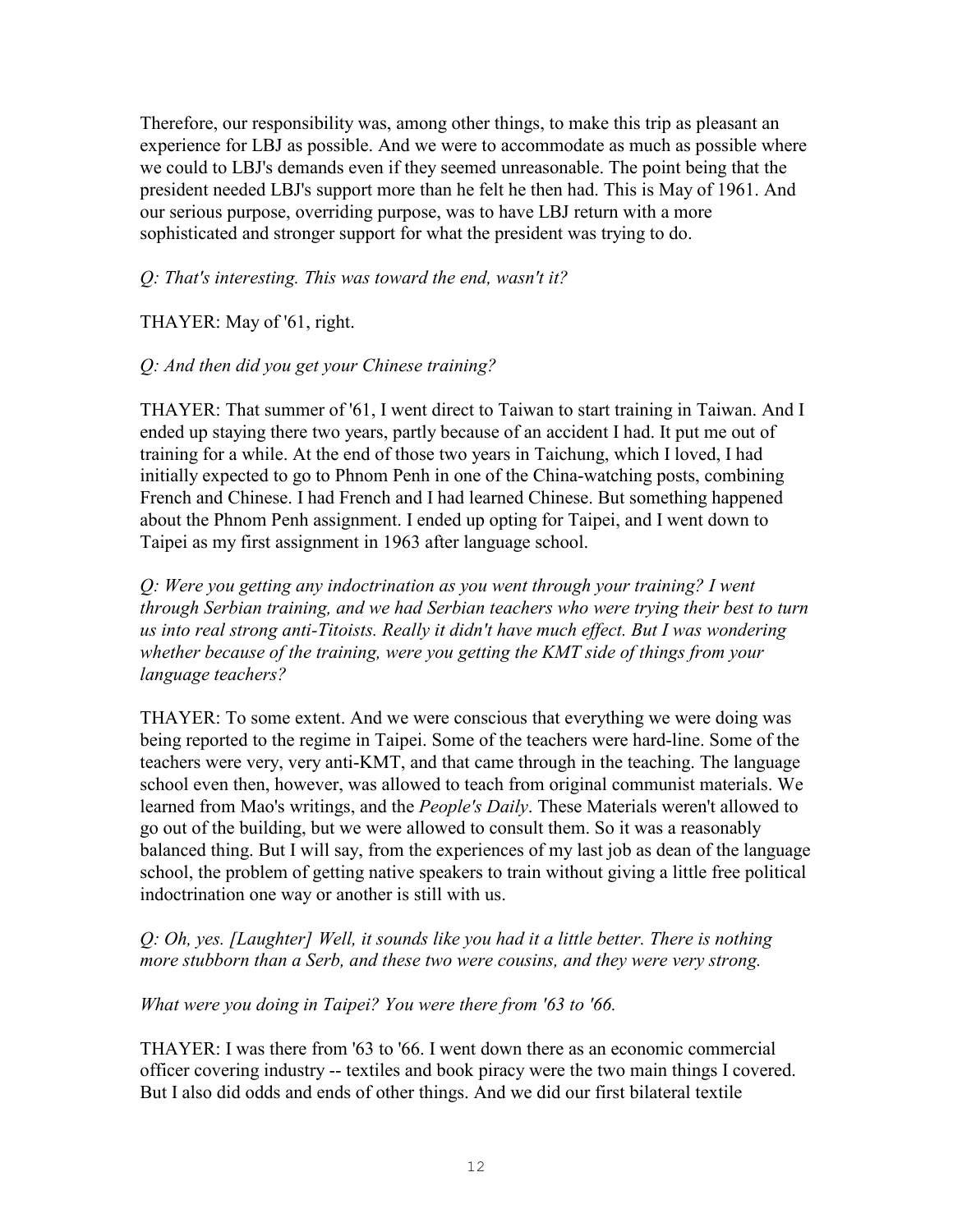negotiation a few months after I arrived. It was a tremendously instructive experience for me being the embassy person on this beat.

I will say that my newspaper background reared its historic head just before I went down to Taipei. The PAO in Taipei at that time tried to persuade the DCM and myself that I should go to USIS and help him put together a weekly newspaper and work full time in USIS. I fought this very hard in a long memorandum written from the language school to the DCM in which I gave my background and aspirations and said that I'd been derailed once from Taichung, I was over thirty, I'd never done any substantive work, and I wanted to get on with my substantive career, and I figured USIS would be a diversion.

That view was finally accepted, and I went as an economic commercial officer, served in that job for a year, as the only Chinese language officer in the section. After home leave I came back and worked in the political section.

*Q: Harry, could you tell me a little more about these textile negotiations? Then we'll come to the book piracy issue. Because both of these seem to be, in many ways, the very core of our relationship with Taipei. I mean, these are not minor subjects, are they, in those days, anyway?*

THAYER: Well, they weren't minor subjects in those days. We had completed a textile agreement with Japan. I think we had not done so with anybody else at that point. The importance of the negotiation, the commercial importance is well understood, the domestic pressures here, perhaps, are well understood. To me, the really enlightening part of that effort was the problem of coordinating and getting a consensus among U.S. domestic interests as manifested in the various departmental representatives who were there--the Labor Department, the Commerce Department, the State Department. These were all participants in the negotiations.

The relationships with the Chinese seemed to be a lot less acrimonious than the relationships among the American negotiators. As a State Department officer, I was very much a creature of the chief negotiator who was a State Department officer himself. And I was quite flabbergasted as a relatively naive Foreign Service officer to find the American side conniving with the Chinese side to bypass one of the American negotiators. Well, this isn't a new idea to older hands, but to me it was an eye-opener. It was also, to me, very satisfying that, as a Chinese language officer, I could use my Chinese, and that was useful. I mean, that was rewarding for me. Parenthetically, I'll say that in that same job I worked on a PL 480 agreement.

### *Q: Would you explain what the PL 480 agreement was?*

THAYER: Public Law 480, which allowed for the sale of American agricultural commodities repaid in foreign currencies which were normally spent, of course, in the host country. The thing I most remember about the PL 480 agreement was that I was charged with verifying that the Chinese version conformed with the American version. I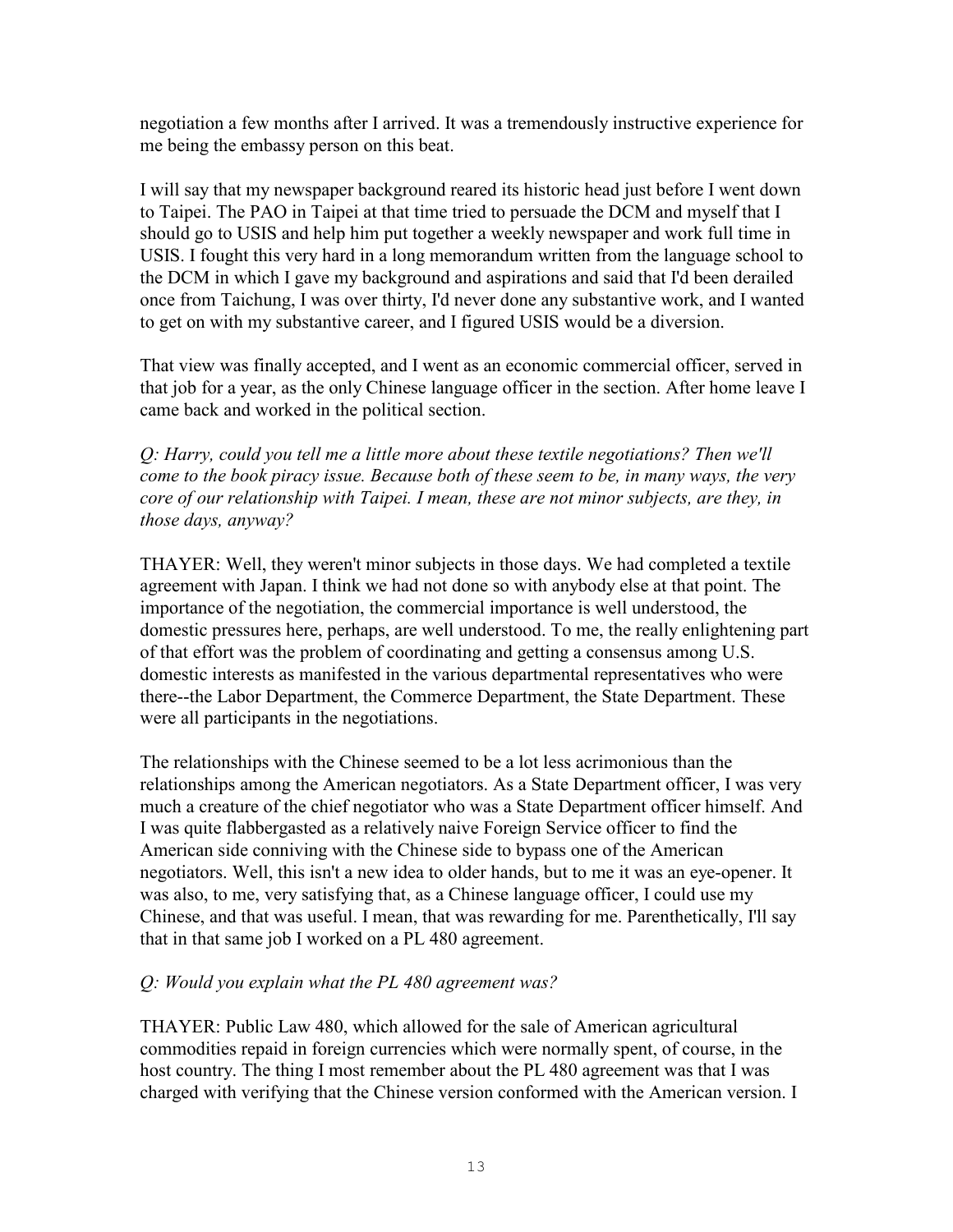was able to find that in a number of respects the Chinese version was imperfectly translated and was able to get it translated correctly. As a language officer, that was very gratifying that I could do that.

Anyhow, the textile negotiations have been followed by many bilaterals with Taiwan. Subsequently I, twenty years later, when I headed the PRC desk, was involved in our first textile negotiations with the Communist Chinese.

# *Q: Well, how did the book piracy issue come up? Could you explain what the problem was?*

THAYER: Yes. The problem of the book piracy in those days was that the Chinese were not only copying without authorization American books, including the encyclopedias, but were exporting these publications back to the United States. And it did not sit well with the American publishers to find their prices undercut by, say, 90 percent in their own territory.

# *Q: I think many of us benefitted by these overseas. I mean, they were tut-tut. But I have several books which...*

THAYER: Well, that's what we all did. An encyclopedia from Taiwan was a very wellknown commodity available to Foreign Service officers. In any event, in 1963 and 1964, when I worked on this problem, I took it quite seriously. We were getting a lot of flak, Congress and so forth. I worked with a department director at the Taiwan Ministry of Interior, who, himself, was convinced that Taiwan for its own image had to do something about the problem. And he and I worked very closely together.

At the same time, when I came back to the United States on consultation I went to New York and met with the American Publishers Association to try to encourage them to work with us and take the Chinese bureaucracy in good faith, treat them in good faith, and together, as the saying goes, we could make progress. In fact, we did make some progress when I was there, and within a year or two, exports to the United States had stopped. The Chinese had instituted procedures to stop the export to the United States of Taiwanpirated books. And I don't mean it all halted completely, but the Chinese regulations were in place and firmly enough so that the embassy issued strict instructions against any of our personnel taking stuff back as being against both U.S. and Chinese laws. I don't know that it was ever implemented properly, but the Chinese customs and the American customs both inspected for pirated books, and pirated books that were attempted to be taken out of Taiwan were confiscated, and I think there were some penalties imposed.

So that was a rewarding thing. It taught me something about negotiations. It also seemed like a worthwhile thing to put some imagination and energy into, which I did. And it was also, if I may say so, a palpable kind of problem that had some sex appeal to it. Our ambassador gave me a lot of support.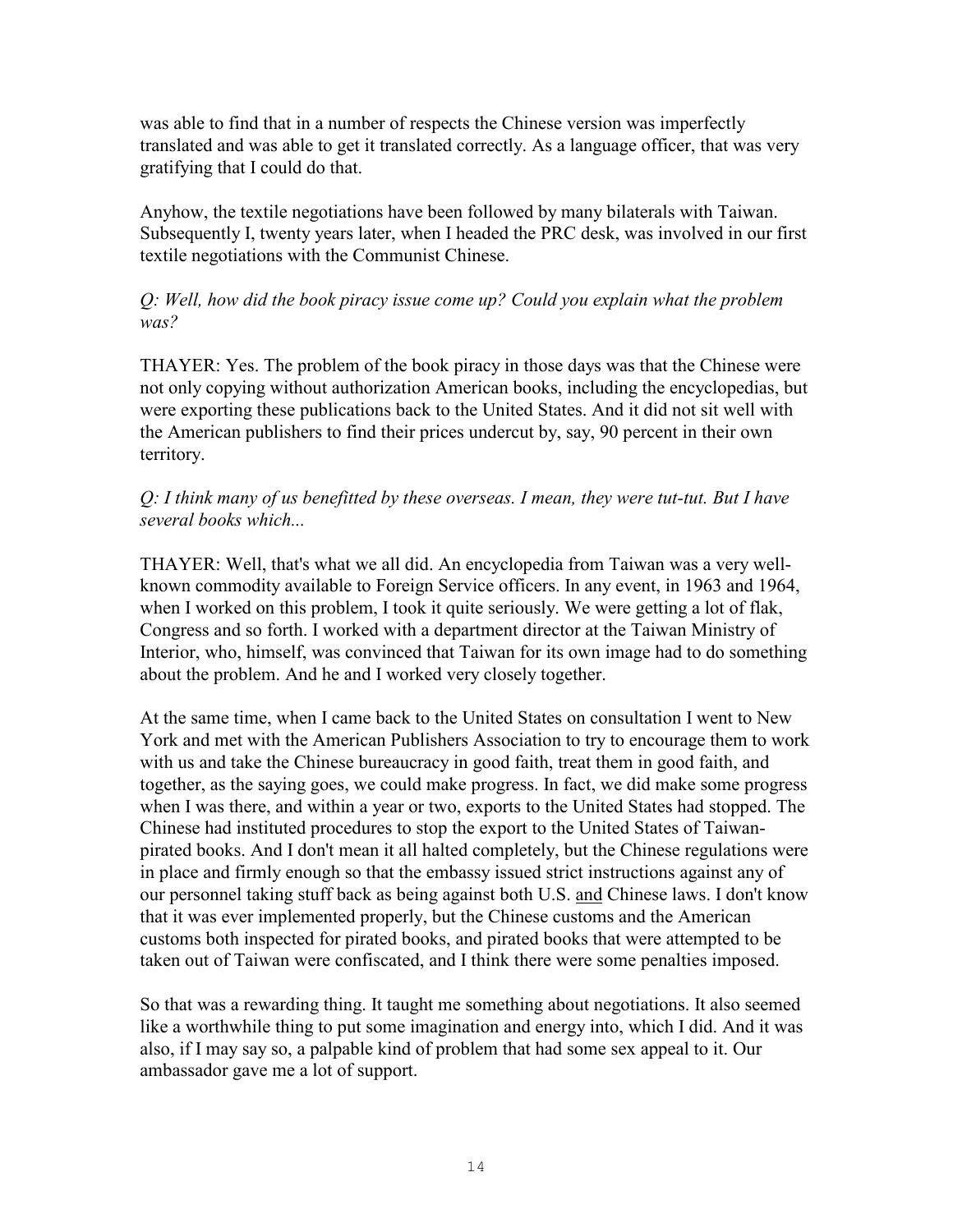#### *Q: Our ambassador at that time was?*

## THAYER: Was Jerauld Wright.

## *Q: Admiral Jerauld Wright.*

THAYER: Retired admiral, who is still in Washington and quite active, a very nice gent, and he gave me terrific support--demarches to the foreign minister and so forth--in effect, giving support to the Chinese department director whose name I still remember was Hsiung--a Chinese character for bear-- who actually, more or less, single-handedly reversed Taiwan's position. Mr. Hsiung was a very fine gent. But the ambassador was supportive, and it was one of those things that Foreign Service officers put a lot of energy into, get a lot of satisfaction from, but it passes and nobody remembers what you did. But it's part of the fun of being in the Foreign Service.

*Q: Then you worked on the economic side, and then you moved over, you say, to what, the political side?* 

THAYER: To the political side. We had a five- or six-man political section.

### *Q: Of course, in those days, that was our representation to China.*

THAYER: Right. And Embassy Taipei was a lot more important in the '50s and the '60s, particularly in the early '60s than subsequent to the [Secretary of State Henry] Kissinger. As a political officer, I was covering two things. One was some of the central government organizations, including the KMT central committee, and the other was the Taiwanese and local governments.

In this connection, I began to study Taiwanese. So I studied one hour a day Mandarin, Monday, Wednesday, and Friday, and one hour a day Taiwanese, Tuesday and Thursday. Taiwanese was important because part of my job, I'm delighted to say, was to get out of the embassy and go around the island and meet the local politicians, the magistrates, the KMT county chairmen, the newspaper publishers and so forth. That was terrific fun. I would just go off on my own for a week and wouldn't have a necktie on, and go around the island and meet people and use my Chinese full time. It was terrific fun.

*Q: I wonder if you could give, at this point, how you saw the situation on Taiwan, I mean, both with a central government but also relations with the Taiwanese and the effectiveness, and lack thereof.* 

THAYER: Well, I didn't see it as clearly then as I do now. But I saw the Taiwanese probably as a lot more meaningfully discontented than they were. That is to say, Taiwanese did feel exploited. Chiang Ching-kuo was just beginning to have some effect in bringing Taiwanese into the...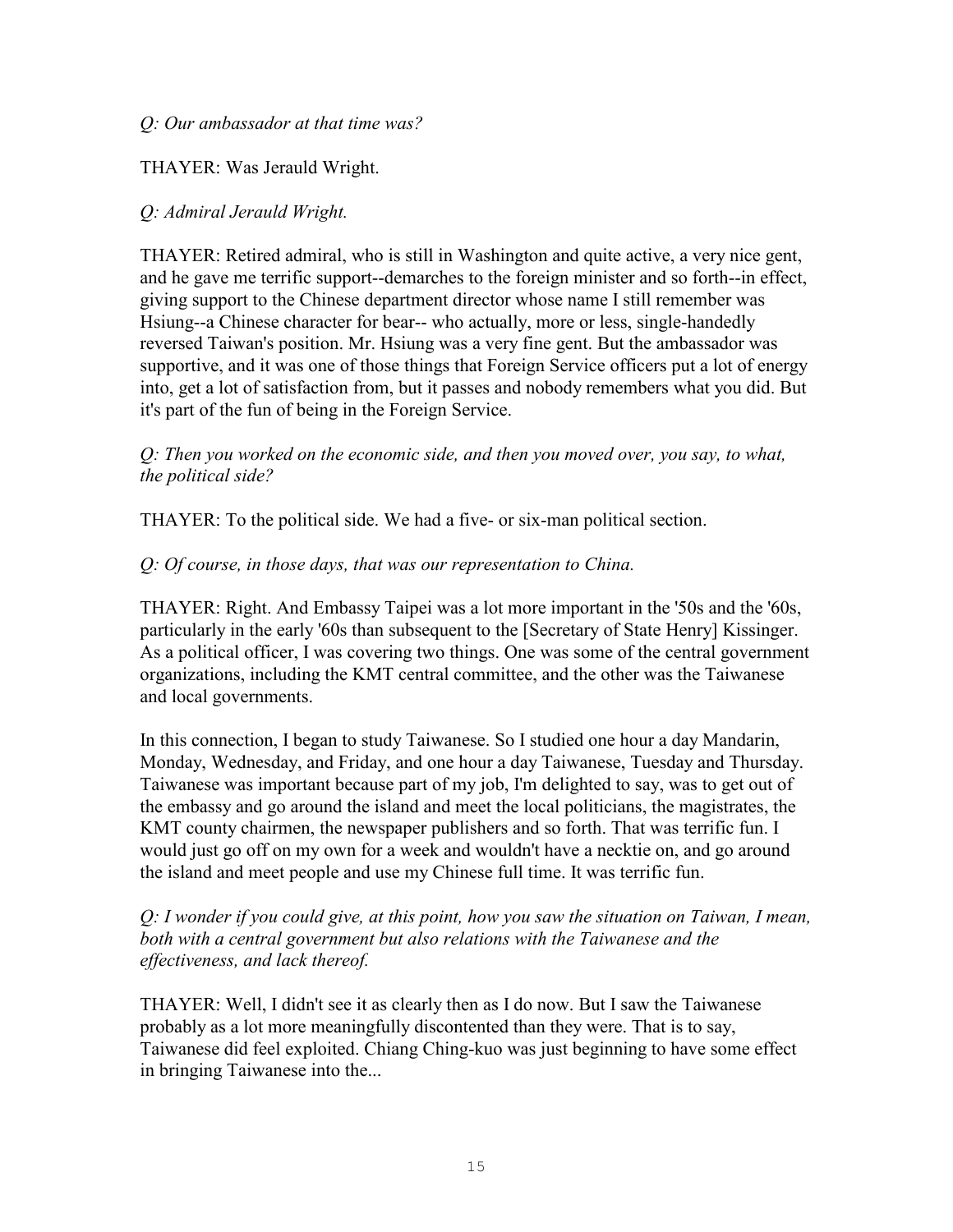#### *Q: Who was he?*

THAYER: Chiang Ching-kuo was the son of Chiang Kai-shek. He became deputy defense minister when I was there, became defense minister, too, when I was there. But he was responsible for opening the KMT more and more to Taiwanese. Taiwanese were very much in the KMT when I was there, but there was a lot of anti-KMT sentiment, particularly among the Taiwanese intellectuals. There was a good deal of apparent sentiment, nostalgia, for the Japanese. Some of this was phoney. Some of this was real. In any event, in the 60's I think I exaggerated the importance of the anti-KMT sentiment in terms of the ability of the Taiwanese, anti-KMT Taiwanese, to turn their antagonism into dramatic pressure against the regime.

I remember postulating in a paper (that I never did send forward because I didn't really believe it in the end; I talked myself out of it in the process of writing) that, if Chiang Kai-shek then were suddenly to die and there was some kind of economic downturn, the Taiwanese would actually riot to the point of using physical power against the regime. And I had come to the point, I thought, of believing that. But when I wrote it out, I realized I didn't believe it.

*Q: This raises a point I think that's interesting. I'd like you to comment on it. Going back to the time you were there and how you saw things, when one reads newspaper columnists now fifty years ago or something, they tend to see things in apocalyptic terms. I mean, if this doesn't happen, very horrible things or major things will happen, rather than things sort of working their way out. It's easier to get a handle on these things if you're just writing. Do you think that this, sort of in political reporting, too--I mean, the same process of not seeing things maybe in as gradualistic terms as they might be in more sort of black and white?*

THAYER: I saw things more in black and white than, in retrospect, was accurate, certainly. But I found the process of writing, particularly a long think-piece, helped mature my own thinking. I would say, incidentally, that when I got to Taiwan, well, I had had four or five years of newspaper experience and supposedly a good education and so forth, but I was really quite naive about foreign policy and diplomacy. And when I was in the economic section, I participated in drafting the first part of an annual posture statement for the embassy in which I went along with a rather wild and simplistic set of recommendations for U.S.-China policy, a paper which I hope never surfaces, because I think, in retrospect, it was so bad-- so bad and so simplistic. Well, I just make that point. I imagine many officers have gone through the same thing. But this was not a good paper even while I was an economic officer.

As a political officer, I saw a lot of the Taiwanese, sympathized with them, and let myself be influenced, I think more than a more mature officer would have, by their description of the facts and by their perspectives, although I discounted a great deal of what they said about their economic well being, because I could see how well they lived compared to how I know they had lived ten years earlier, and the statistics were there also. So I wasn't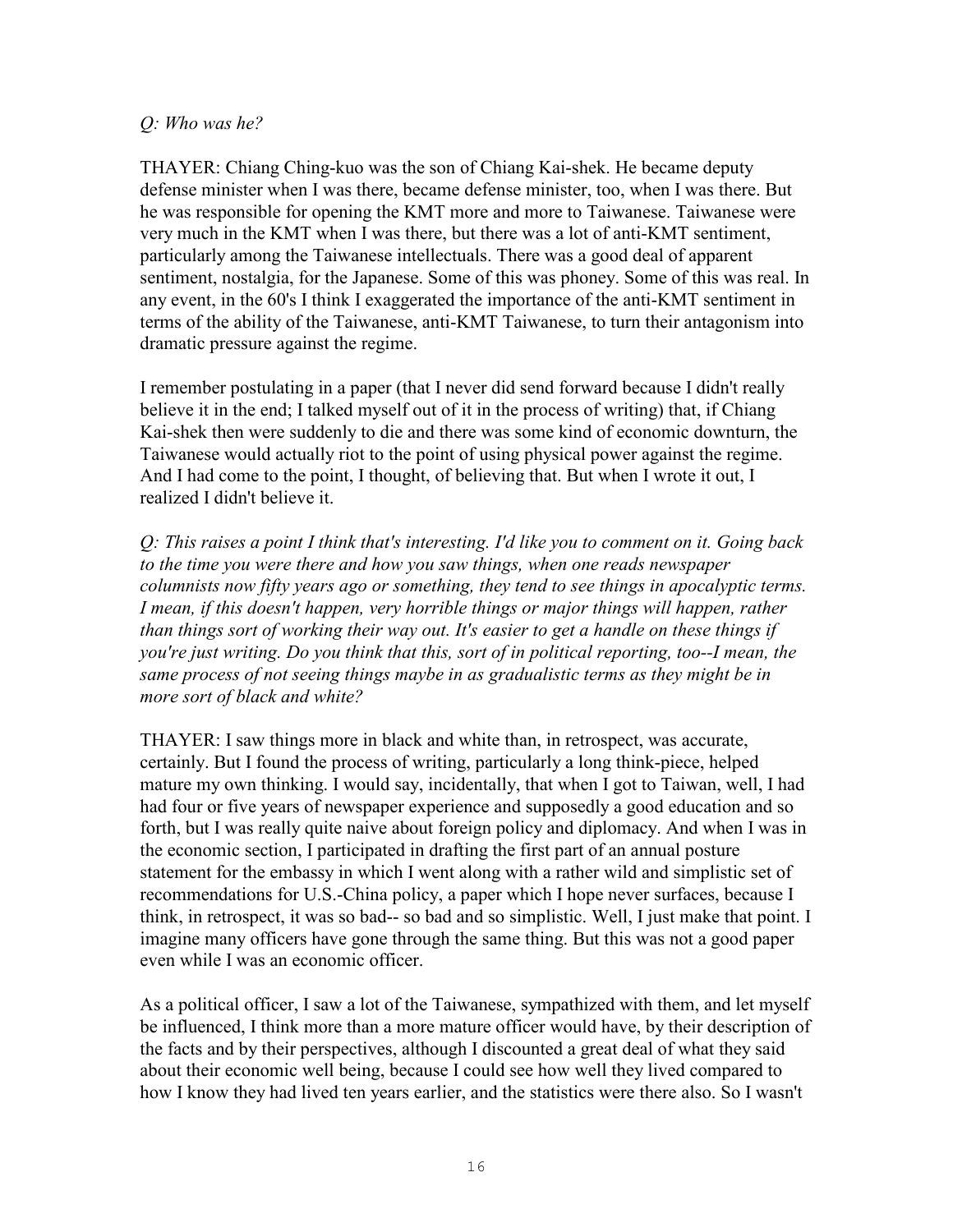taken in entirely. But my sympathies certainly were with them, and, therefore, I probably exaggerated, in my own thinking, their importance. I don't think it affected my reporting at all except that by my interest in the Taiwanese, in the local politicians' attitudes, I was able to get better access to them, and, therefore, I was able to report more fully what they were thinking and what they were saying.

It's when the judgment came as to how important this was that--others were making these judgments in any case. I was a junior officer, and there were level heads around, and I wasn't pushing a particular line. I was just reporting. I loved reporting. I loved getting out and talking to people, figuring out what they were thinking, trying to write it in an understandable and interesting way and drawing some small conclusions from it. I enjoyed that part of it, throwing light on dark corners.

# *Q: How did the political section, particularly, and yourself look upon the KMT--the Kuomintang--as a government, its effectiveness, its value?*

THAYER: Well, I think we thought it was effective. We believed and said in our briefings to newcomers and newspapermen and so forth how important it was for the free world to have a strong Taiwan, a viable economy, a military force, Taiwan as a major part of the Pacific chain of democratic or at least non-communist states. We believed in the unpleasant nature of the communist regime, indeed. I think all of us saw the imperfections of the Taiwan regime at that time, as did many in the regime itself. I think we had a rather healthy attitude. We weren't in the bag of the regime. That is to say, our embassy was not a spokesman for the regime, although there were times, particularly in the evolutionary period of the early '60s, when, for example, on the issue of Mongolia, which occurred just before I came down to Taipei...

# *Q: The issue being?*

THAYER: Being Mongolia's seat in the UN. Ambassador Drumright, I think, got into a big rhubarb with the Kennedy administration over that. And there were other times when our embassy as a whole, I think, saw things a little more sympathetic to the KMT regime than perhaps Washington did. But I don't think egregiously so. We had some very smart and able people at the leadership of the embassy when I was there.

# *Q: Who were they?*

THAYER: When I arrived, Ralph Clough was the DCM, and Ralph was one of our best China language and area professionals. His spoken Chinese is terrific. But he's a tremendously wise person and was not going to be anybody's fool. I'm sure that his advice to our series of ambassadors was always good. He was in charge a lot of the time. He was a very good man, is a very good man still.

# *Q: Yes, we had a good interview with him. Marshall Green did it, by the way.*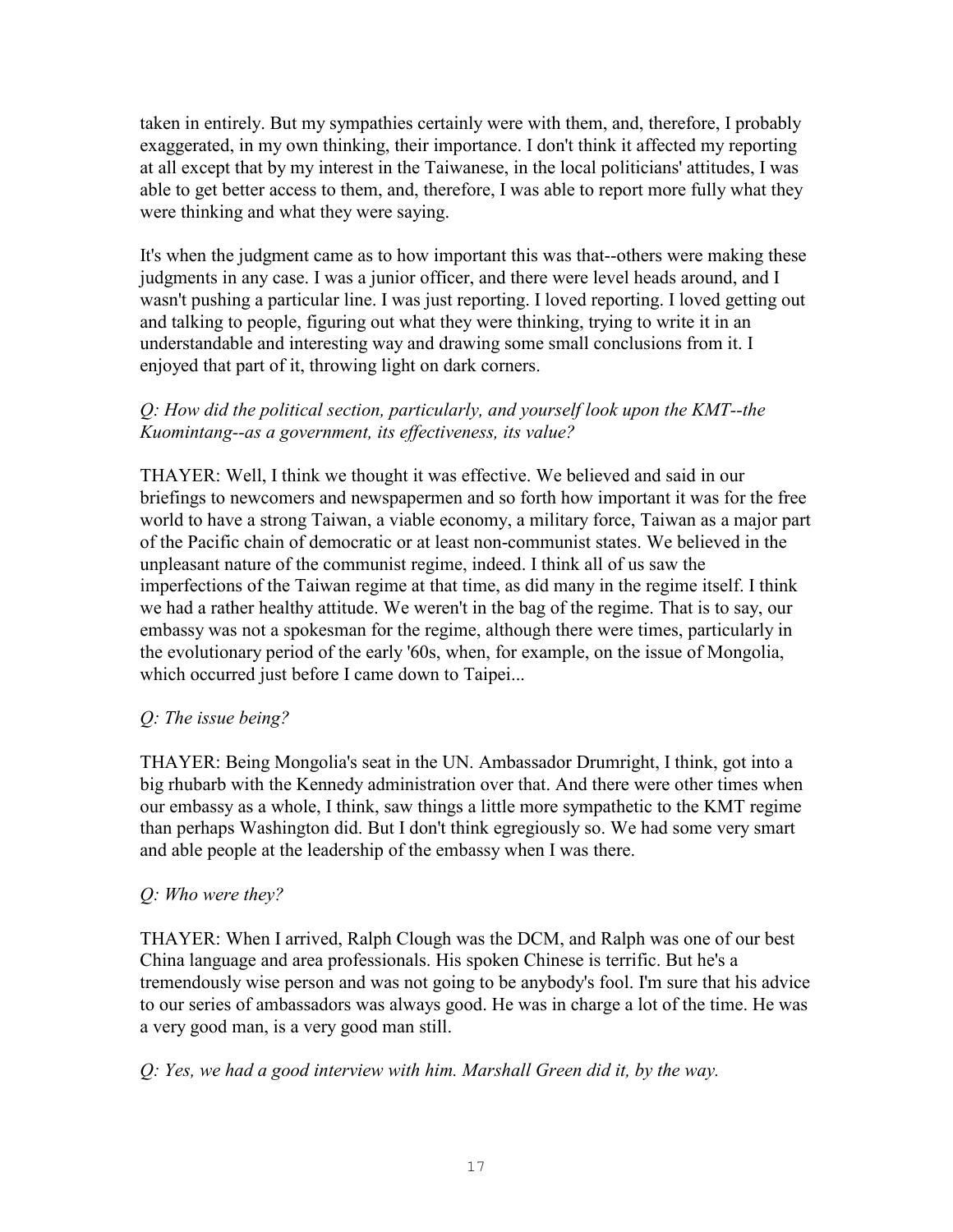THAYER: Well, Ralph was there, and then he was succeeded by Art Hummel, who has had a wonderful career. Art was a very good DCM, very able with the Chinese, also a very level-headed guy. So we weren't a bunch of patsies for the regime. We very much had our eye on U.S. interests. I think I say this collectively. I'm speaking more of the others senior to me who were in the embassy.

## *Q: How about a view of Red China in those days? It was going through tremendous turmoil at this point in the mid-'60s. How did you view this? Did you think of this as an awesome power or a disintegrating power? What did you think?*

THAYER: Well, you have to remember, in those days, China had its first nuclear test in 1964, first nuclear device. It had beaten up the Indians in '61, I guess. We had the Quemoy issue in '58. Communist China was a threat, and we saw it as a threat. We saw- at least I did--the KMT as, at that point, the only sensible part of China to support. Maybe eventually something else would happen, but in those days there wasn't much doubt as to what we needed to do in our relationship with the KMT. I think there was a fair amount of discussion of the need for our relationship with the PRC to evolve more, and that was manifested in things that were done during the Kennedy administration, including the Hilsman speech in '63--Assistant Secretary Hilsman--in which he said, in effect, that Communist China was there to be dealt with. So there was a degree of realism, but we didn't see any rapid evolution about to take place.

# *Q: Do you recall how you felt about China and the Soviet Union? Was it still as close as a lips-to-teeth type situation, or how did you see it then?*

THAYER: I think I understood that the split had taken place. The Soviets had withdrawn personnel and all that. I never saw China as a creature of the Soviet Union, anyhow, and we certainly didn't, in those days, think that it was. There were, you know, obvious rifts. I can't remember all the details now. But there were problems within the PRC, within the Chinese Communist Party, and there were the tremendous economic problems in the early '60s, the aftermath of the Great Leap Forward.

We saw the PRC as a threat but also knew it was in trouble. But there wasn't much doubt--I don't think there was much doubt in those days--that our alliance with the KMT was important to U.S. interests. I saw it in too simplistic terms, but I think that, generally speaking, people were sophisticated about it.

### *Q: Were there any major incidents that you were involved in or anything during this time you were on Taipei?*

THAYER: No, the riots of '57 were...

*Q: That's when they sacked the embassy.*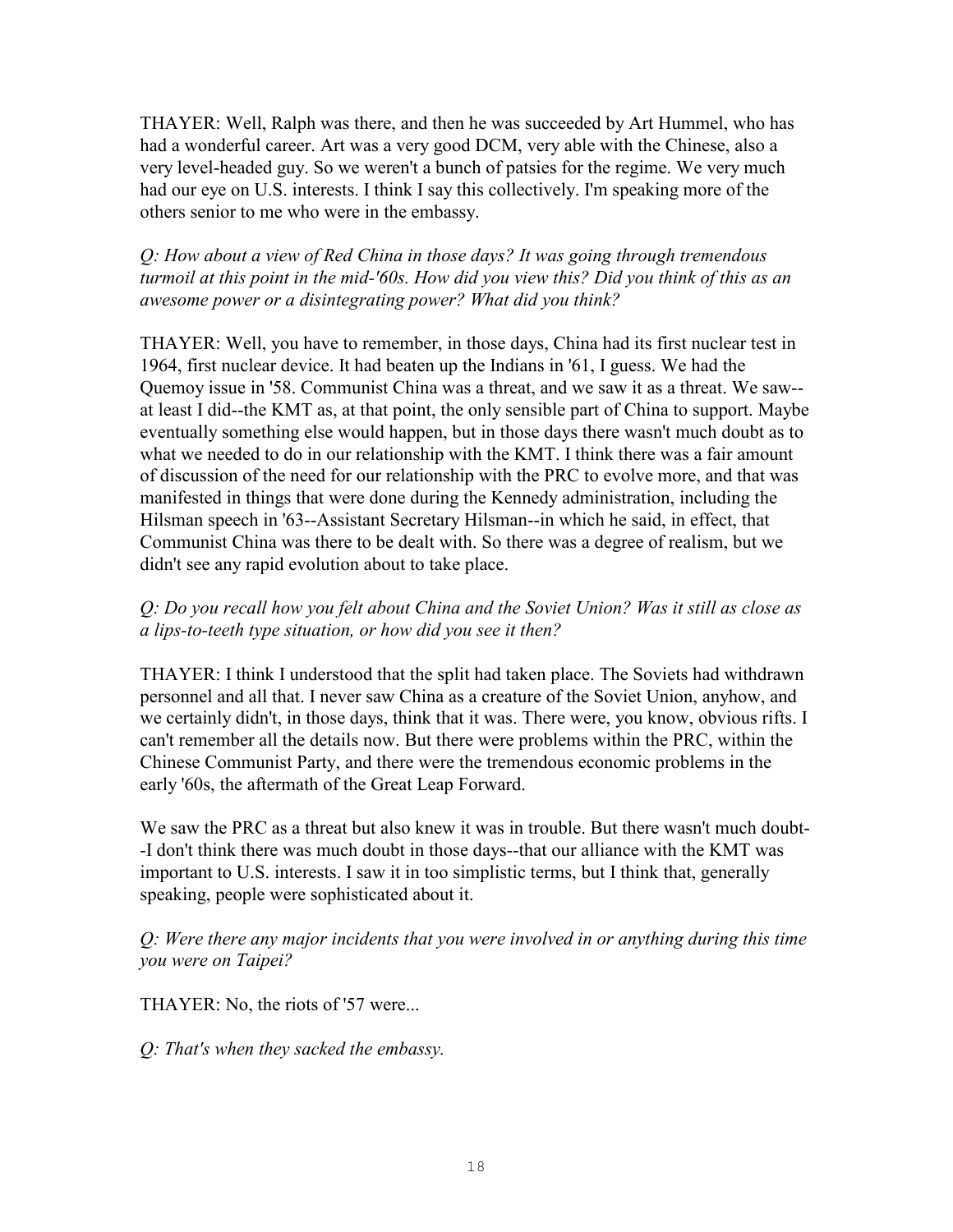THAYER: When the Chinese sacked the embassy--were a very important memory to us all, and part of the memory of our embassy institution. We were all sensitive about that. When I was in language school, there were a lot of rumors that Chiang was going to attack some piece of Fujian and there was a big excitement, seen the distance from the language school. But, actually, the three years I was in the embassy, there weren't any really dramatic incidents that I can remember. We didn't go through a major change of regime. There were no other major events that took place. I wouldn't call it a placid time, but relatively so.

*Q: You came back and you were in INR [Intelligence and Research] then, weren't you?* 

THAYER: No, actually I came back to be on the Taiwan desk.

# *Q: You left in '66?*

THAYER: Left Taiwan in '66 and came on the Taiwan desk, which was a four-man desk, and I was the low man. Then I became deputy director for my second year there. Much of the time I was handling economic questions as well as being the desk-level authority on the local politics side because of my own experience in Taiwan.

# *Q: Was there any residue of the old China lobby from Congress? Did you feel this breathing down your neck or not, or had this pretty well been dissipated?*

THAYER: By that time, the China lobby had pretty well dissipated, but it was still there, and some of the well-known figures of the China lobby were around. And because of our dealing with the Taiwan Embassy, the Republic of China Embassy, we saw a lot of these folks--Walter Judd, for example. When I got to the U.N. in 1971 during the Chinese representation effort, the China lobby was exemplified by the Committee of One Million, which was the new manifestation of the China lobby. It was still very active. But as a desk officer, no, there wasn't much involvement.

# *Q: You then spent a while with the Intelligence and Research Division?*

THAYER: No, I went back to serve on the Taiwan desk for two years, and then I went over as deputy director of PRC affairs. So '66 to '68 I was on Taiwan and Taiwan affairs, and '68 to '70 I was on PRC affairs.

### *Q: How did we view the PRC? This was the time of our major commitment in Vietnam. How did we view the role of the PRC at that time?*

THAYER: Well, we viewed the PRC as supporting Vietnam, of course. But we also--I say "we," the people on the desk before I got there as well as when I was there--we were concerned that our hostilities with Vietnam did not spill over unduly into the U.S.-PRC relationship. The Warsaw talks were continuing at that time. We also had other things in mind to do with the PRC that would reduce the tension between us. We sought to avoid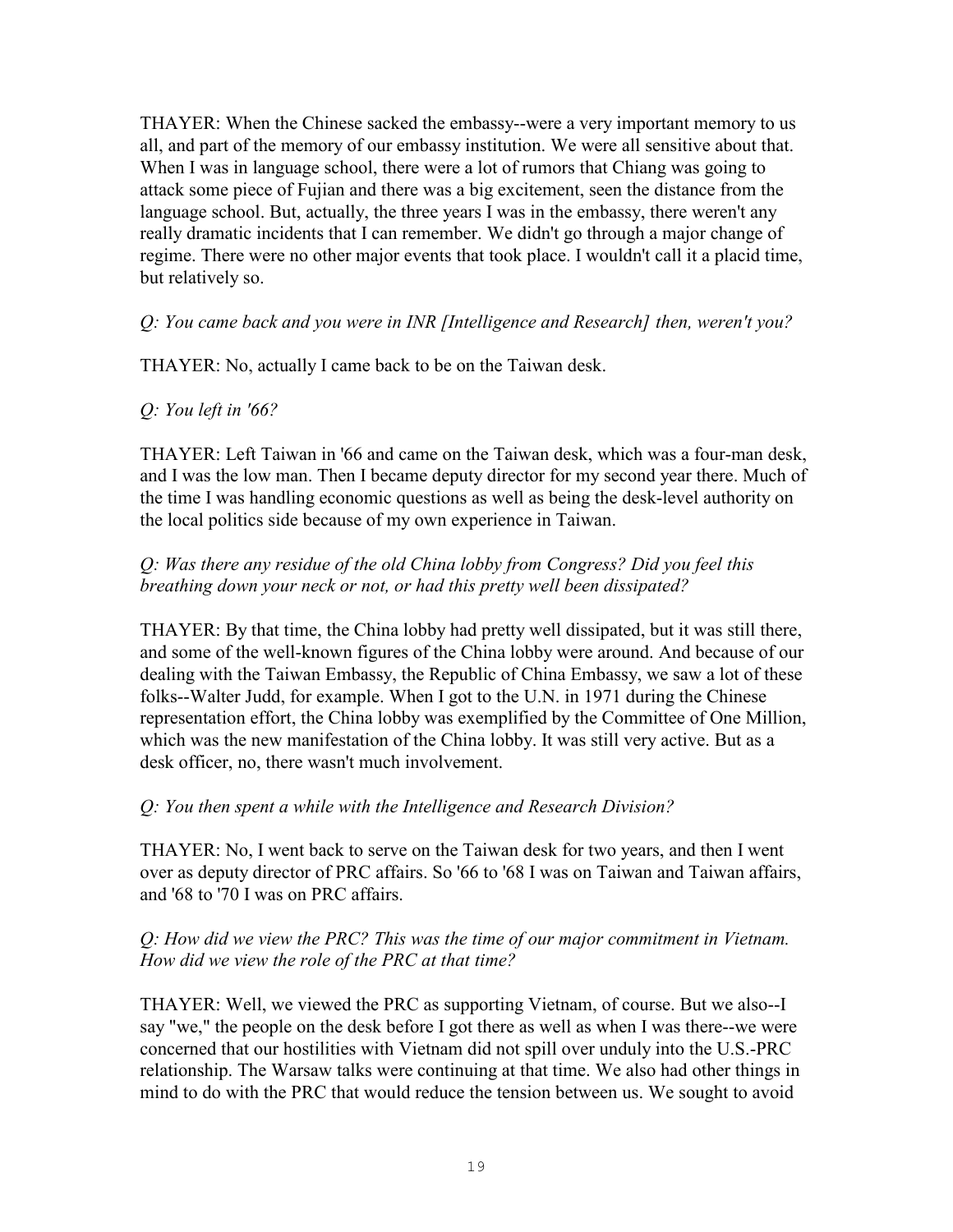gratuitously exacerbating a relationship with the PRC, exacerbation as a corollary to our hostilities with Vietnam.

*Q: You must have then gone a bit head-to-head with the military from time to time, didn't you? Because we were flying bombing raids very close to the Chinese border.* 

THAYER: Well, there were.

# *Q: The military, from what I understand, felt the State Department was trying to get a little too precious.*

THAYER: Perhaps so. My recollection of what actually we did with the military is not so clear. But I remember a pilot being shot down over Hainan, for example, and he evidently had gotten off course. We didn't think this contributed to U.S.-PRC relations. And, as I remember, we let our views be known about that. It was also during this period that the Seventh Fleet patrols between Taiwan and the mainland which were merely symbolic, were reduced. I can't remember at which point they were eliminated, but they were reduced, in any case.

In those days, we were looking for ways to improve the relationship with the PRC and were trying various things, including in the Warsaw channel but also in other ways to reduce the tension with the PRC. I was deputy to Paul Kreisberg, who was the director, and Don Anderson was the number three man and was our interpreter at the Warsaw talks. And he and Paul would go off to Warsaw talks while I ran the office. But Vietnam was still very much in the way of improvement of U.S.-PRC relations.

# *Q: Did the idea crop up from time to time of somehow using the Republic of China's troops at all as a factor in the Vietnam thing, or was this something that we--*

THAYER: I don't remember any specifics on this, but I think it was well understood by everybody that we didn't want to complicate the Vietnam exercise or U.S.-PRC relations by the introduction of KMT troops. I will just mention parenthetically that while I was still in Taiwan, I did accompany the ambassador in to see the foreign minister to ask for Taiwan secondary support of some kind, contribution of medical supplies, I think. And, of course, there were some well-known refueling activities that took place out of Taiwan in those days, I think involving KC-135s. So that was there.

But back to the period of '68 to '70, there were various things that were happening, of course, especially the Sino-Soviet clashes on the Ussuri River which occurred in the later period. We were looking for opportunities to improve our relationship with the PRC and did everything we could to keep the Vietnam thing from interfering with that.

*Q: Did [Secretary of State] Dean Rusk reach in and tap any of you? Did you get any feel for his attitude towards the PRC?*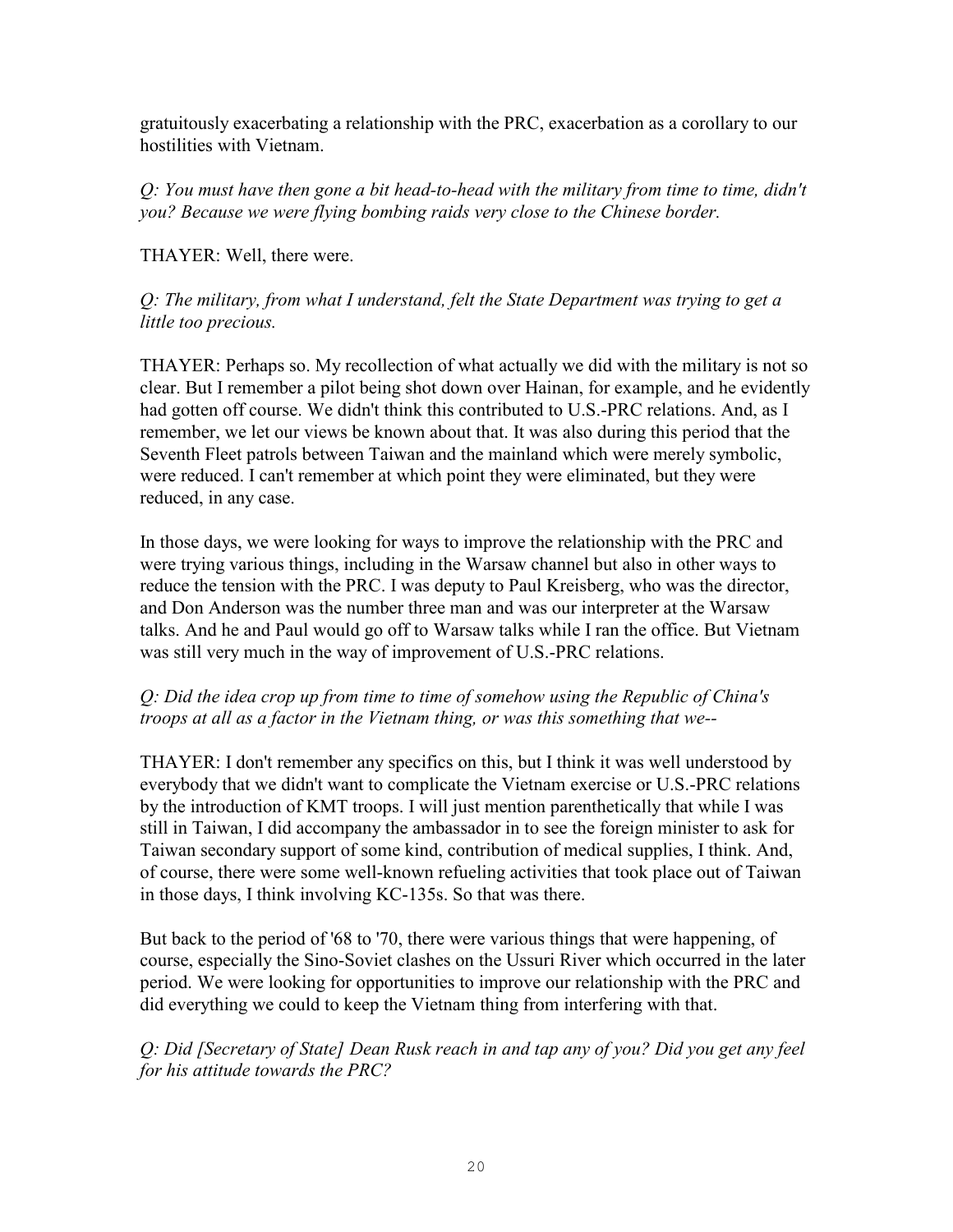THAYER: Yes, but I would say my feel was secondhand, very much so. I was in his presence from time to time, I guess, but didn't have much direct dealings with him. He was pretty hard-line, articulating the line including the PRC threat to Southeast Asia and so forth. We were also trying to open relations with Mongolia in those days, and he, I remember, did not support certain memos that were sent up proposing we do this or that to open negotiations or relations with Mongolia. But, generally, I think we understood that the secretary's posture was hard-line against the PRC.

## *Q: Then you moved to the United Nations from the War College?*

THAYER: Yes. I went to the War College for a year and then moved to the UN in '71. I actually expected to go to Africa on my post-War College tour and so I took the War College African trip. But I ended up not going to West Africa as I thought I was going to. I ended up going to the UN.

# *Q: What were you doing with the UN?*

THAYER: I went to the UN as the deputy counselor for political/security affairs under Mike Newlin, with global responsibilities. But I went there initially to be the staff coordinator for all the Chinese representation issue activities. I went the summer of '71, just about the time that we put forward our proposal for dual representation; that is, presence in the UN General Assembly of both the PRC reps and the Republic of China reps. The Security Council seat--this evolved a little later--the Security Council seat was to be given to the PRC.

### *Q: The political context at this time, [Richard M.] Nixon was the president, but we had not yet made our overt opening to the PRC, had we?*

THAYER: That's right. Nixon was the president when I went to New York in early July of '71. It was in the context of the UN's support for the PRC increasing, so it was questionable that we would be able to hold the line on the PRC. With our dual representation proposal we were adjusting to this political reality. Very shortly after I arrived on duty in New York, Kissinger's trip to the PRC was revealed, and that put the dual representation issue in a new context where the U.S., on the one hand, was trying to preserve a seat for the Taiwan regime at the same time as actively playing footsie with the authorities in Beijing. So that was a complicating factor in the so-called "Chirep" issue as it played out in 1971.

*Q: How did you operate? The Chirep problem was something that absorbed our United Nations activities and also many of our relations abroad of getting people to make sure that the PRC was not represented in the United Nations. This went on for years, and you were there at sort of the end of this whole thing. How did you find this work at sort of the seat of the whole thing in the United Nations? How did you operate in this?*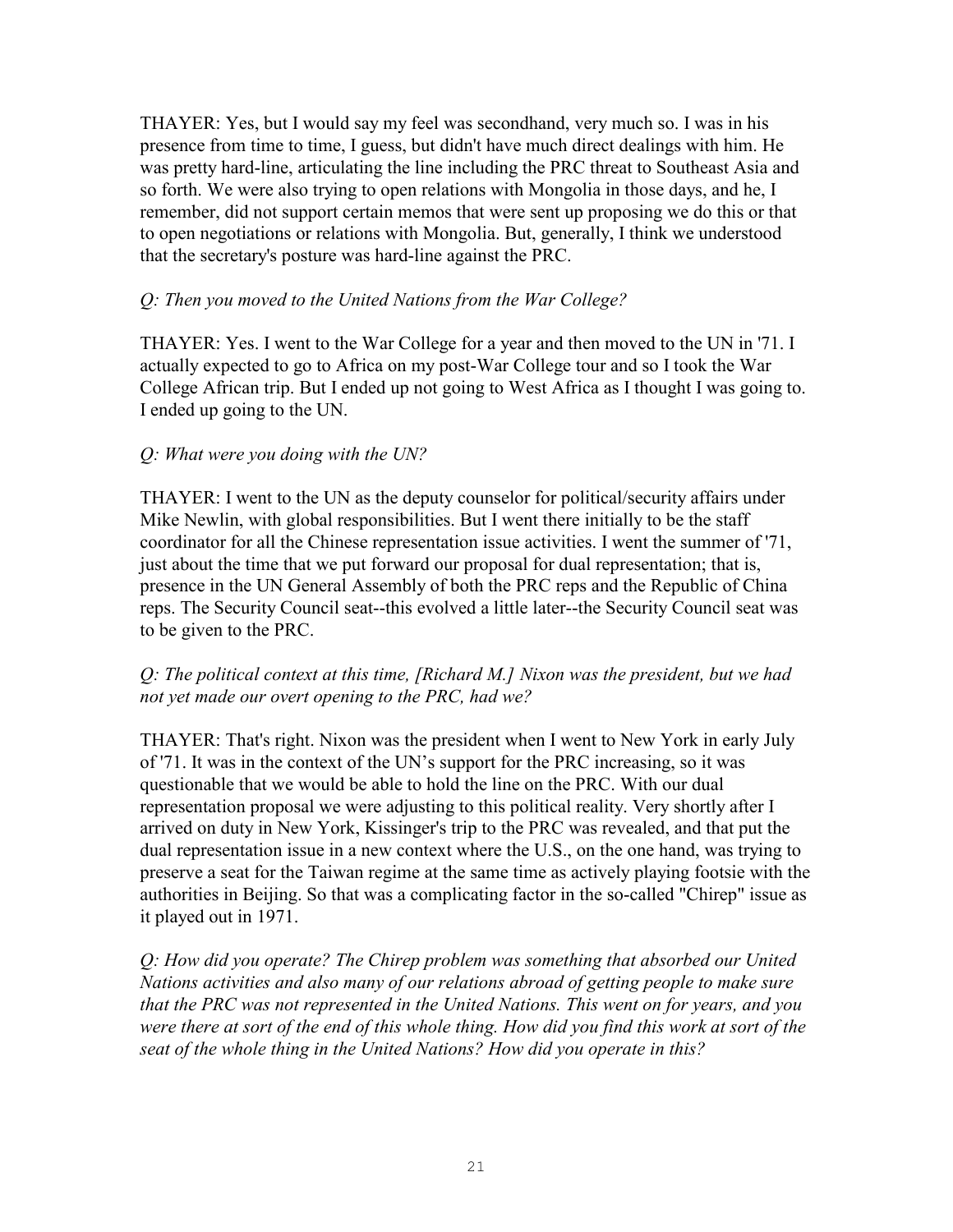THAYER: Well, you're right. The Chinese representation issue had been with us forever, and I can remember, in 1961, Paul Kreisberg, when he was in INR, telling me that INR and others were then exploring some new possibility for a formula for Chinese representation. In 1971, my philosophical context was that Taiwan was a viable entity; I didn't expect Taiwan ever to regain the mainland, but it was a viable entity and a good member of the UN and so forth, and it was appropriate that it continue to be represented in the UN.

On the other hand, the PRC--whatever kind of shambles it was in--it was also, in the end, an entity, a quarter of the world's population and so forth, and it should be represented in the UN, too. So the dual representation issue seemed to me to conform with reality at a certain level, at a logical level. It was not reality at the political level, because the PRC didn't want to put up with dual representation, and the PRC increasingly held the cards. But it was a worthy goal if we could have pulled it off, and we came close--within two votes-- on the important question resolution. We came within two votes of pulling it off that year. Now, if we'd pulled it off that year, certainly there's a good chance the next year we would have lost it. But, nonetheless, it was worth it and also a matter of good faith. It was worth our trying to do it.

*Q: Was there ever any feeling on the part of the Republic of China representation to say, "Okay, the hell with this. We're a separate country, and we're Taiwan," or something like this?* 

THAYER: It was never manifested, any inclination toward going for a status of an independent Taiwan.

### *Q: Because that would have probably been much more sellable, wouldn't it?*

THAYER: Well, it might have been. But, in the end, no, because the PRC was against it, and the majority of UN members recognized the importance of the PRC and were not prepared to cross the PRC. But the leadership of Taiwan and certainly the mainlanders, who were their diplomatic servants, diplomatic officers, from the ambassador on down, adhered to a one-China view with their government as being the legitimate government of that one China.

They swallowed hard with the idea of the Security Council seat being taken over by the PRC. They saw everything as in a one-China context. This was a very deeply felt conviction on the part of the representatives of Taiwan. We worked very intimately with the Taiwan group and with Japan, as well as a whole group of co-sponsors. But the group in Taiwan worked hard to preserve their seat. And then-Ambassador [George] Bush and others worked extremely hard. Eighteen hours a day was nothing in those lobbying exercises. I might say a word about the lobbying.

*Q: I'd like to hear that, yes.*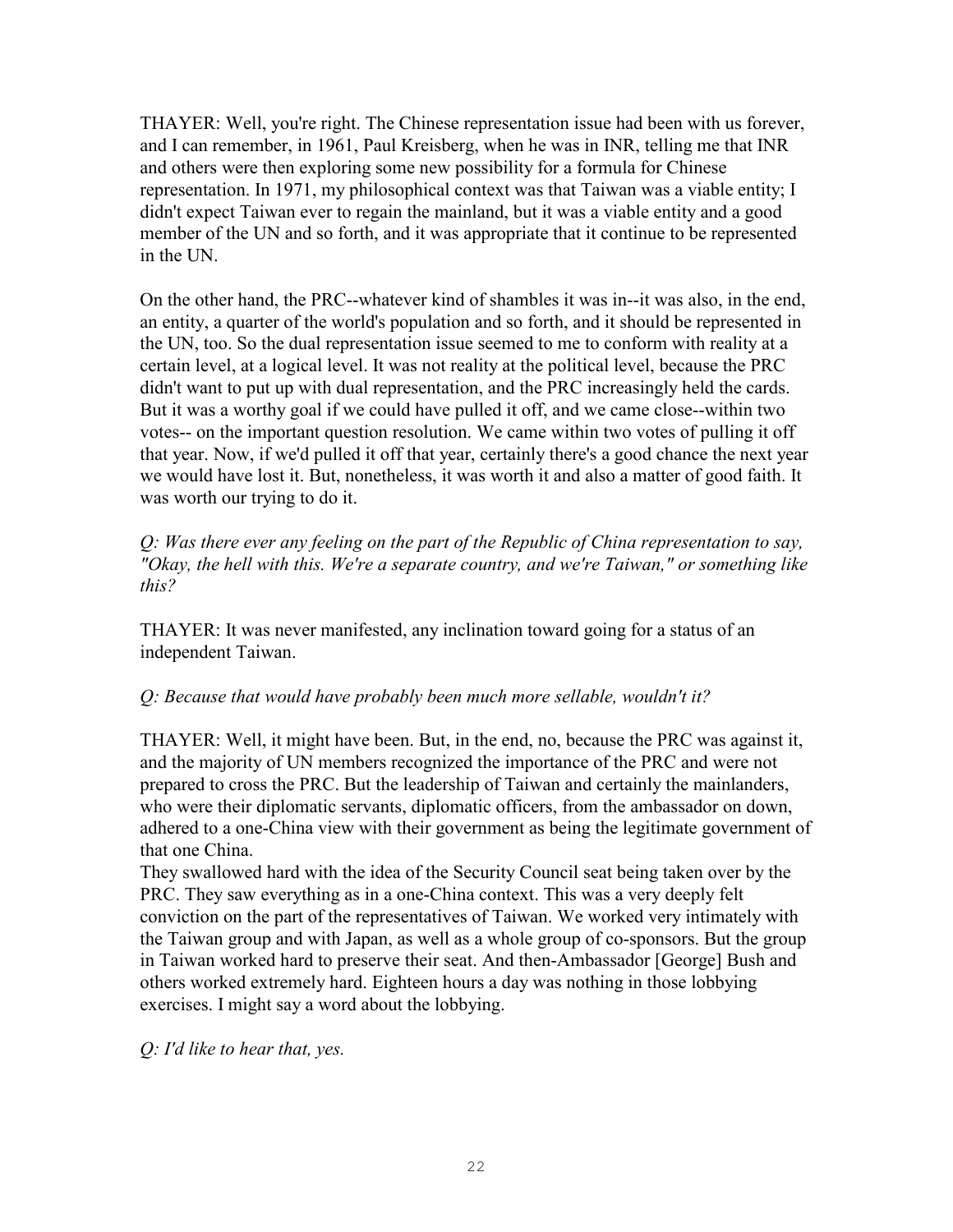THAYER: It was the largest lobbying exercise we'd ever undertaken. I was coordinator of this in the New York side. Harvey Feldman, also a Chinese language officer, was in IO/UNP (U.N. Political Affairs). He was one of the people who had put together this dual representation proposal. We were lobbying like hell in New York, and we were lobbying like hell in capitals abroad. And our job, among others, was to coordinate this lobbying. So one of the problems that I had was simply to keep track, to make sure that we knew what the hell we were doing and had done. We developed a system of three-ring binders for telegrams, keeping track country by country, of all our instructions, discussions in New York, Washington and capitals. One of our USUN political officers (who normally was responsible for our UN relations with Eastern Europe) for the duration of the Chirep battle did virtually nothing but keep the telegrams in order.

### *Q: Because obviously you weren't going to get anywhere in Eastern Europe.*

THAYER: Well, in any case, we co-opted him to do nothing but keep track of those damn books. And then we would lobby, maybe, at the ambassadorial level several countries a day and report to Washington, to the capital, what had been said by the permanent representative of that country in New York. This would be coordinated with what we were saying in Washington to the foreign ambassador and also coordinated with what instructions went out to the field for our ambassador to say to the host country foreign minister or prime minister on Chinese representation. So this was a tremendously complicated thing. And by the time we finished it, we had about a half a dozen or a dozen of these three-ring binder books just packed with telegrams.

I met every day for the last month of this lobbying effort, every evening, with the Japanese political counselor. We would sit together and compare notes on what we were doing. Because the Japanese were in this, they had committed themselves to the project, and they were lobbying very hard themselves on the part of this issue. For them it was domestically politically...

### *Q: I was going to ask, what was the drive on the Japanese side?*

THAYER: Well, we sought their support. And, of course, their relationship with Taiwan was long standing and very close. The political leadership, the LDP, committed itself to going with us on this Chinese representation question. Therefore, in addition to their interest in the dual representation issue and doing their best to keep the faith in their relationship with Taiwan, the Japanese leadership couldn't afford as a domestic political matter to be on the losing side on this issue. And particularly when you throw in the shock, to the Japanese, of the Kissinger visit to China.

### *Q: This happened when?*

THAYER: In July. I forget the exact date. July 15th was the president's announcement from California that Kissinger had just returned from Peking. That had shaken the Japanese government pretty badly, and so they had a lot at stake in winning this dual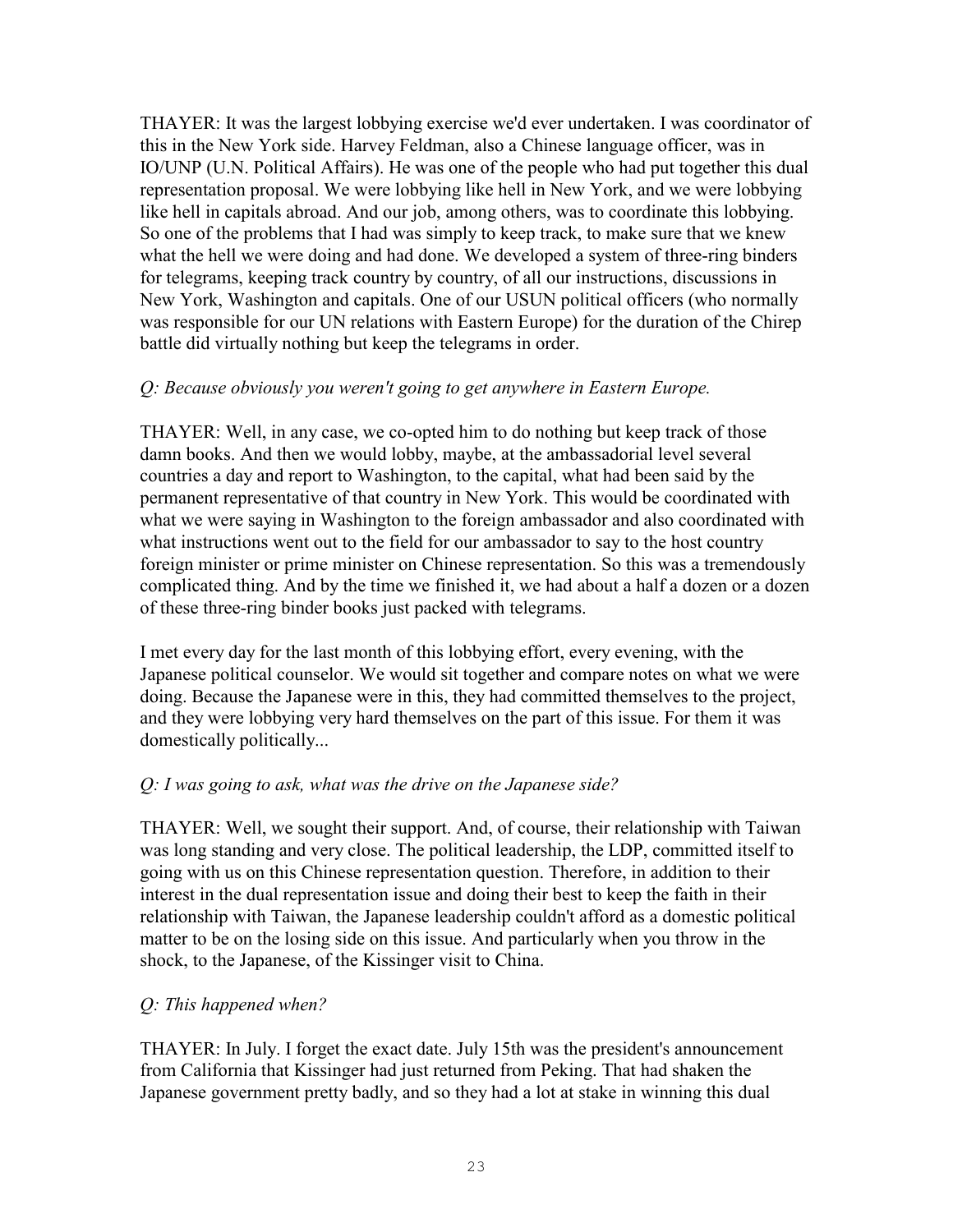representation battle, and, therefore, not only sought to coordinate with us but to make damn sure that they--including the diplomats in New York--made damn sure that they knew what the United States was doing. But also Tokyo was extremely hungry for information on what was happening and for reassurance that the U.S. wasn't dropping the ball or playing any more games or whatnot.

So nightly I met with the Japanese counselor, with whom I became very good friends, to exchange notes. He would tell me all the lobbying they did, and we would decide on what recommendations to give our respective capitals on who should be lobbied in third countries the next day and so forth.

*Q: These interviews and the transcripts are really designed for people who are not overly familiar with how one works. When you say lobby, I mean, it's all very nice to talk to the ambassador or somebody at the United Nations, but one has said that countries don't have friends, they have interests. And on this China thing, I wouldn't imagine that words would have an awful lot of persuasion. I mean, but how did you operate?* 

THAYER: Well, we operated on the assumption that words do have some persuasive value, that the logical argument carries some weight. We also operated on the assumption that in the real world an argument made by the greatest power in the world has especially significant weight. Therefore, when we would tell a European country or a Third World country who valued the United States' friendship, they would listen with great care. When the United States says a vote in a certain way is of tremendous interest to the Americans, it's not a small matter for another country to say no. So one of the factors in lobbying is logic. But there are other factors involved, too.

In fact, neither the Canadians nor the British, for example, joined us in this. They made clear early on they wouldn't join. But the Canadians, as I recall, didn't make it quite as clear as the U.K. I can remember shortly after my arrival, shortly after the dual representation proposal was floated, having a long talk with a Canadian officer trying to sell him on the logic of supporting us in this. But the lobbying in New York was done often by then Ambassador Bush; by Chris Phillips, who was his deputy; by Tap Bennett, who was number three; by Bill Schaufele, who was number four--they were all ambassadors--by Mike Newlin, who was political counselor; by myself; by others in various ways in New York. And I often would go out with one of the other ambassadors, and having given them a briefing paper which they soon mastered, because with slight changes for each country it was pretty well something they could draw on. And I would take notes and duly report it back, copies to our embassy in the capital and our other relevant embassies. This was the main activity of our mission to the U.N. for part of July and all of August, September, right through to the vote on October 24th.

*Q: You say by two votes you missed this. Were there any votes you thought maybe could have been gotten? I mean, were there any crucial votes that didn't go our way?*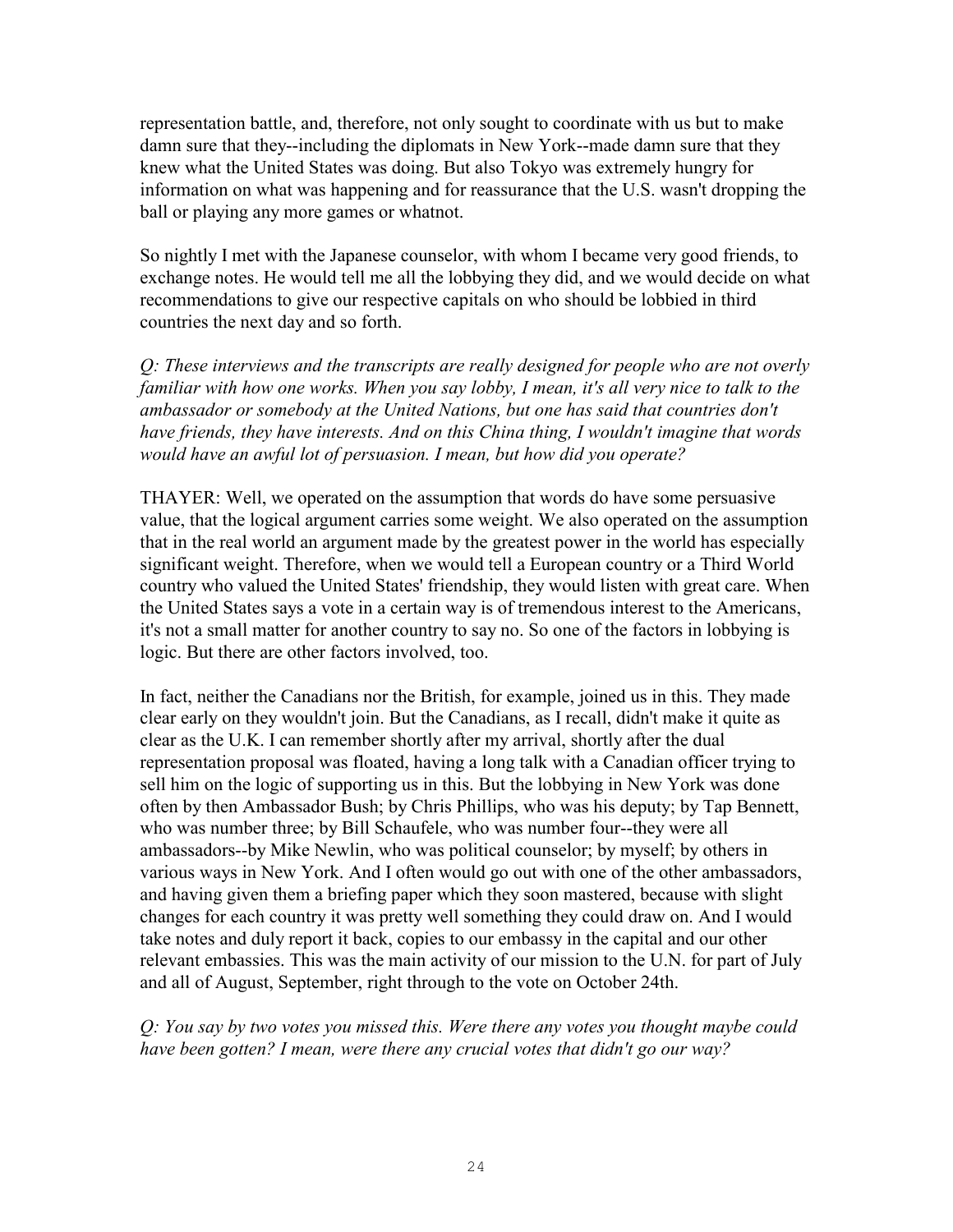THAYER: There were, I think, five votes that went differently than we had expected--I mean, differently against us than we had expected. There were other surprises the other way. (One of the things you do at the UN at vote time is to make sure the delegates are not hiding out in dark corners or not in the bathroom, that they're in their seats where they can commit themselves to the vote.)

There was some sentiment that we were "betrayed," by those who changed to vote against us despite promises to the contrary. I was never comfortable with this posture of crying "betrayal". I think we did pretty well, and if it hadn't been those five, it would have been something else. History had caught up with us, and we lost the important question resolution by two votes. And having lost the important question resolution, which required that any vote on Chinese representation was a substantive issue and therefore require a two-thirds majority, having lost the important question procedural vote and everybody knowing that we didn't have a plurality for the substantive issue, the final vote was overwhelmingly for the admission of the PRC and the expulsion of the Republic of China (Taiwan).

The permanent representative of the Republic of China--in fact, the foreign minister was there. I guess the Republic of China foreign minister had the seat. He walked out before the final vote was taken once the important question resolution was defeated.

# *Q: Did you feel any sort of pressure from the China lobby, from Congress or anything that maybe this was the end of us and the UN, or had history caught up with that, too?*

THAYER: There were some threats at that time. I don't remember the precise threats, but there were some in the Congress. There may have been a sense of Congress, a resolution of some kind, that if Taiwan got thrown out of the UN that the U.S. should stop paying its dues or something.

But the fact is that the Administration made a tremendous effort to win that vote, and nobody could have asked Ambassador Bush to have done more, with the exception that there were many who said that the timing of the Kissinger visit in the early summer of '71 undercut our position on the dual representation issue. There are many who said that the second Kissinger visit to Peking--Beijing, as we now call it--the announcement of which came just before the final vote in October, also undercut the impression of sincerity on the part of the Administration in pushing the dual representation issue. One might say that there's some validity to that argument.

*Q: I was going to say, one of the accusations that has cropped up not only, obviously, in the press and all, but also in the interviews is that if Henry Kissinger is not the bride, there's going to be no other wedding anywhere else. Did you have any feeling that once Kissinger--and obviously with Nixon, but Kissinger was very much a central figure in this--had moved to doing things with the PRC that the Republic of China, the Taiwan thing, had sort of dropped off the interest?*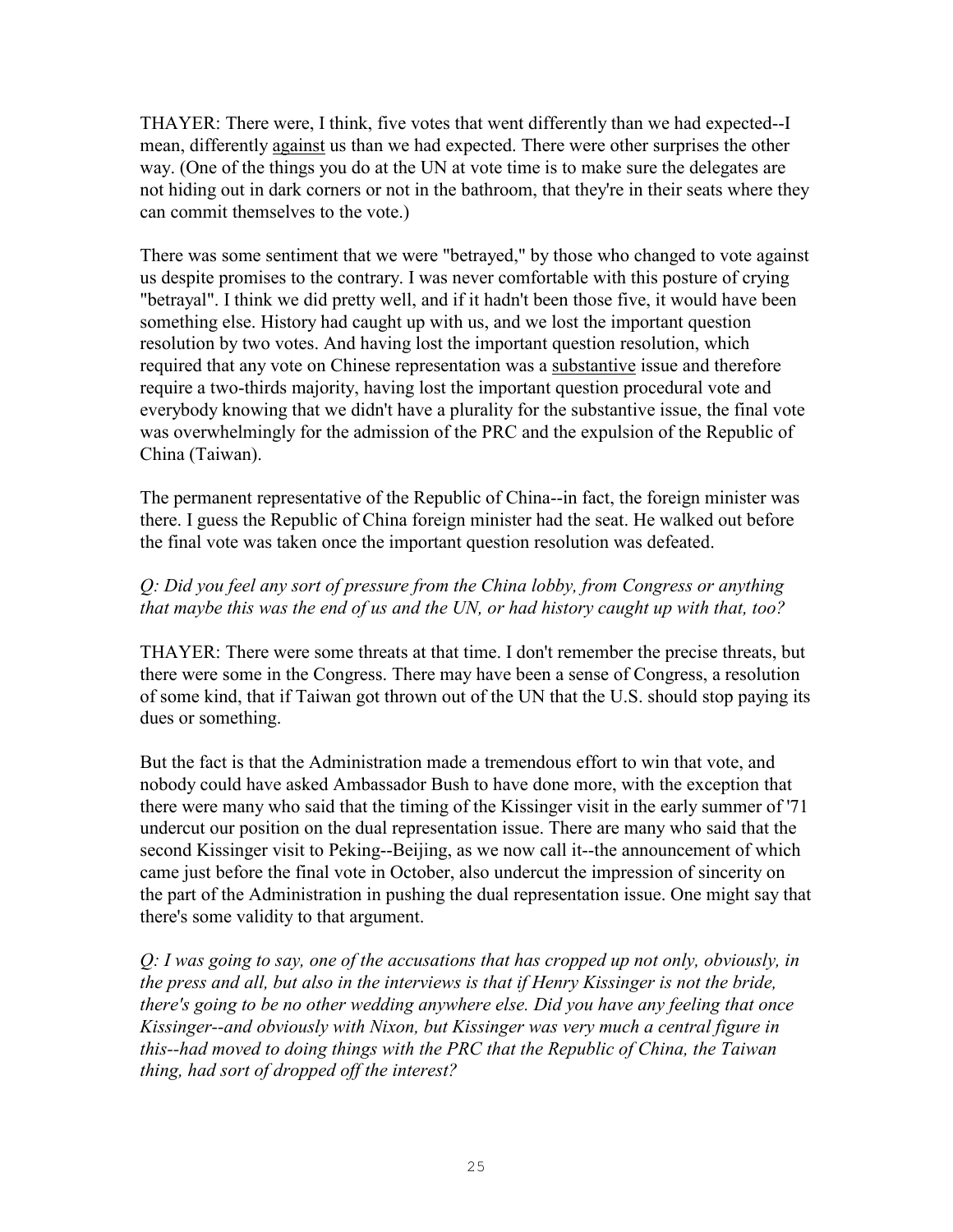THAYER: Well, a lot of people were saying this. A lot of people whose votes we were soliciting were saying this. And, of course, the Japanese were upset, and the Taiwan group was upset because, on the face of it, it did give the impression of the United States being less than 100 percent behind supporting Taiwan. The fact is that the dual representation did embody letting the PRC in, did incorporate that. So it wasn't totally antithetical for Kissinger to make the trip at the time he did. Although, the second trip coming just before the final vote in the U.N., that timing was bad, but I'm not sure it was intentional. It may have been just sloppy.

## *Q: Were we making noises from the United Nations, or was this an operation that was happening sort of without much connection between our units?*

THAYER: I think it's fair to say that we were not consulted closely! Certainly the U.N. wasn't consulted, and it was a surprise to Ambassador Bush. Kissinger's first visit to China was a surprise to the China desk. It was a surprise to everybody. I remember the night that Kissinger's first visit became news, I telephoned from my New York apartment to Bill Brown, now ambassador to Israel, who was then deputy director of the China desk, my old job, called Bill and asked him what the hell was going on. Bill's answer on the phone that night, "Harry, I don't know what's going on. It's news to us." In fact, the Kissinger visit was presaged by many recommendations made by us on the China desk, even in my day, a year or two earlier. So its concept wasn't original. It was the timing.

I'm straying a little bit from your question, so bring me back.

*Q: Well, it was really whether you felt that we did have basically a dual--I mean, not only a dual policy but an undercutting policy.* 

THAYER: I don't think that we were cynically trying to undercut the policy of dual representation. That has yet to be proved, that we were doing it cynically. It's quite conceivable to me, in our government, that we were so badly coordinated that when the Chinese and the U.S. side were negotiating the timing of Kissinger's second visit, it's quite possible that we failed to think through what the implications of the second visit, coming just before the China vote, would be.

# *Q: During particularly this period of the United Nations, George Bush was the ambassador. Is that right?*

### THAYER: Right.

*Q: I wonder if you could give your impression of how he operated and impressions of the man, since he now, as we talk, is president of the United States.*

THAYER: Well, being, naturally, a conservative Foreign Service officer, I won't say very much new about it. Incidentally, I also served as his deputy in Peking, so I maintained an admiration for him in both places. I think that in the UN, particularly on the Chinese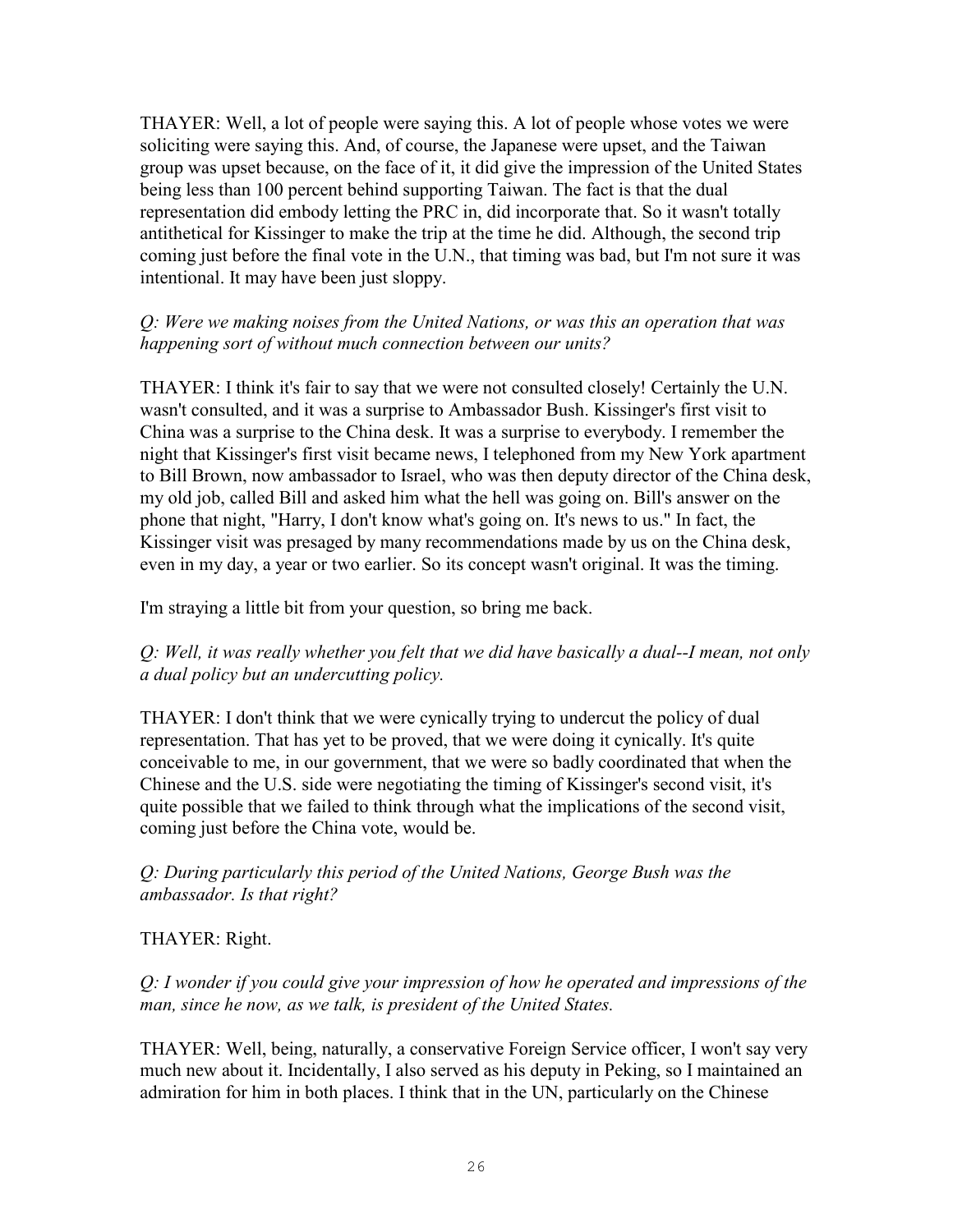representation issue, there was no question that Bush was convinced that this was the right thing to do. And I was there when Bush learned about the dual representation policy as had been proposed by Washington or there shortly after. I was in discussions with him about what the policy was. He became convinced that this was a good policy and one that he could put his heart into and his vigor into, which he did. He was indefatigable in lobbying for this policy. He believed in it. He made a lot of public speeches. He saw a lot of people, shook a lot of hands, entertained a lot of people, gave a lot of his time both at home and in the office to this. And his sincerity was never in doubt.

As an operator at the UN, he was very effective. In the first place, his credibility was very high. He made genuine friends with everybody, and he had a marvelous touch in dealing with the human beings behind the title, invited them out to his hometown, Greenwich, to seats at the baseball game, made personal connections with everybody. He's a good politician. But he also had a sincerity that went with this. People believed him. So when he said we, the United States, will do this or believe that and so forth, people believed him. When he asked to see somebody, people would see him. There weren't any groans that, "Here comes Big Foot Super Power banging on our door." They received Bush as a human being they could relate to and who treated them with dignity and respect. And this counts a lot, particularly in multilateral diplomacy. It counts in all diplomacy, but it was very evident there.

Just to continue to answer your general question about the way he performed, my impressions, he was terrific on staff morale. He knew everybody. He wrote those little notes of appreciation for everything that was done. I remember when Mike Newlin and I negotiated in the Security Council context a hijacking agreement with the Chinese. This was the first agreement that we had negotiated in the UN with the PRC. Bush sent us down a little note, you know, "Congratulations for your great work on this." That kind of little touch makes a lot of difference. But he was that way with the people he was relating to in the UN secretariat, the secretary general, the other missions. He was very friendly with the hostiles as well as our friends. I think people had a lot of respect for him.

### *Q: So what was the fallout? We lost this vote. You stayed in the UN until '74, is that right?*

THAYER: I stayed in the UN until '75, actually. But the immediate fallout was that the PRC came in. And turning from working to exhaustion on the lobbying effort on behalf of Taiwan, immediately I became the Chinese specialist in New York who was on the spot to coordinate how we handled the new group coming in. And the first thing of importance that I handled was getting the new group in safely without being shot, otherwise crucified by bureaucrats or assassins, into the airport in La Guardia Airport and into New York. And that was an enormous effort. You can imagine the desk was fully involved in it, getting clearances for a China Airlines plane to fly into La Guardia, pilots who had never made the trip, and all kinds of special deals that were worked out. And we had lots of meetings, I and the UN security guy, Joe Glennon, whose name I still remember, with the Port Authority, the Airport Authority, the local police, the state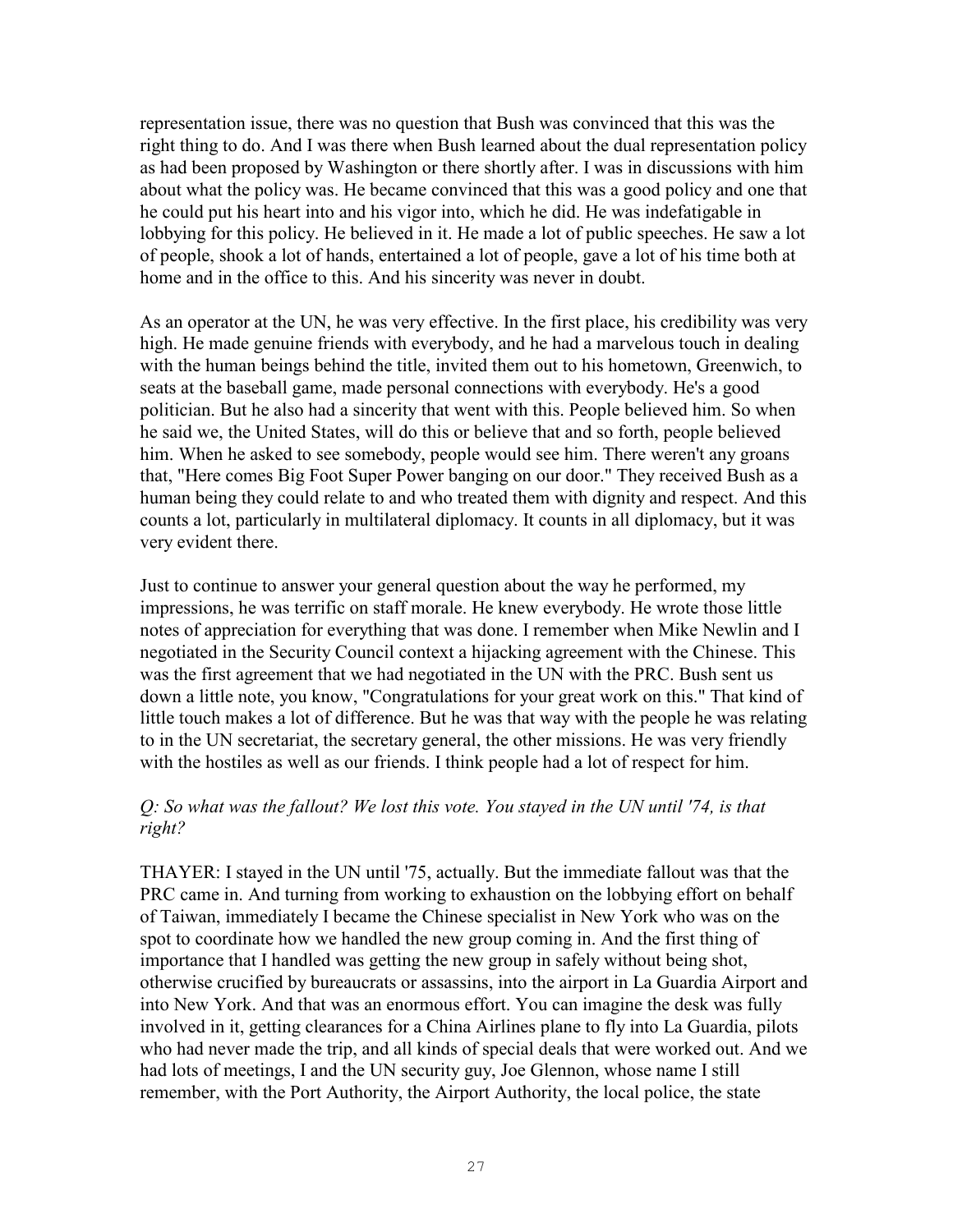police, every conceivable bureaucratic entity gathered in huge rooms out at La Guardia Airport trying to coordinate every aspect of the flight clearance, the security, the motorcade, everything.

My responsibility was to represent the State Department and to report all this, acting on behalf of Ambassador Bush, whose instructions were, "Do it. Do it right. We're going to welcome these people. They're members of the UN. We're going to deal with them." He was immediately on board with that. But also reporting to Washington--we used the phone a lot to Washington--making sure that Washington's various diplomatic interests were being preserved. I mean, I was not making policy; I was simply trying to make sure that everything went smoothly. And the desk, two or three days before Deng arrived, sent up one of their officers to be sure that Washington's interests were fully represented there. He was Phil Lincoln, who is now consul general in Sydney, a Chinese language officer, an able officer.

In any event, we worked hard to get the Chinese in smoothly. They bought a hotel--I forget what the name of the hotel was--for their permanent representation in New York. We did our best to deal with them effectively from the start.

# *Q: Were you making contact with them all the time?*

THAYER: Yes. After they arrived, I was the contact guy. And I went over to their mission quite a bit. The Chinese sent a very strong delegation. Their "Permrep," head of mission, was Huang Hua, who eventually was foreign minister, but very early on--in the revolutionary period--was an America specialist. We bent over backwards to be hospitable. We were the host country, and Bush took this very seriously, made sure that all entities of both the local government and the federal government were doing their best to make our new guests comfortable.

# *Q: Were there any problems from the fact that we didn't recognize them? I mean, that just really wasn't a factor then?*

THAYER: No, it was not a factor. In the multilateral context we dealt with them. We didn't deal with them on bilateral issues except those having to do with their UN presence. But it was not an inhibition at all. The main thing that distinguished our dealings with the Chinese was that they were a sexy new commodity, and there was tremendous interest in Washington, including by the secretary and the president, that the thing be done right. And so there was a lot of pressure on all of us to make sure it was done right. But we all agreed that it ought to be done right, so it was.

Just to add this one tiny illustration, there were hostile acts against the permanent mission. One day a mixture of Caucasians and Chinese--I guess Chinese-Americans and ROC citizens--threw rotten eggs against the wall of the Chinese mission. Well, the Chinese mission got appropriately outraged about that, and as soon as Ambassador Bush learned about it, he gave me a message for the Chinese. (I had called him from home to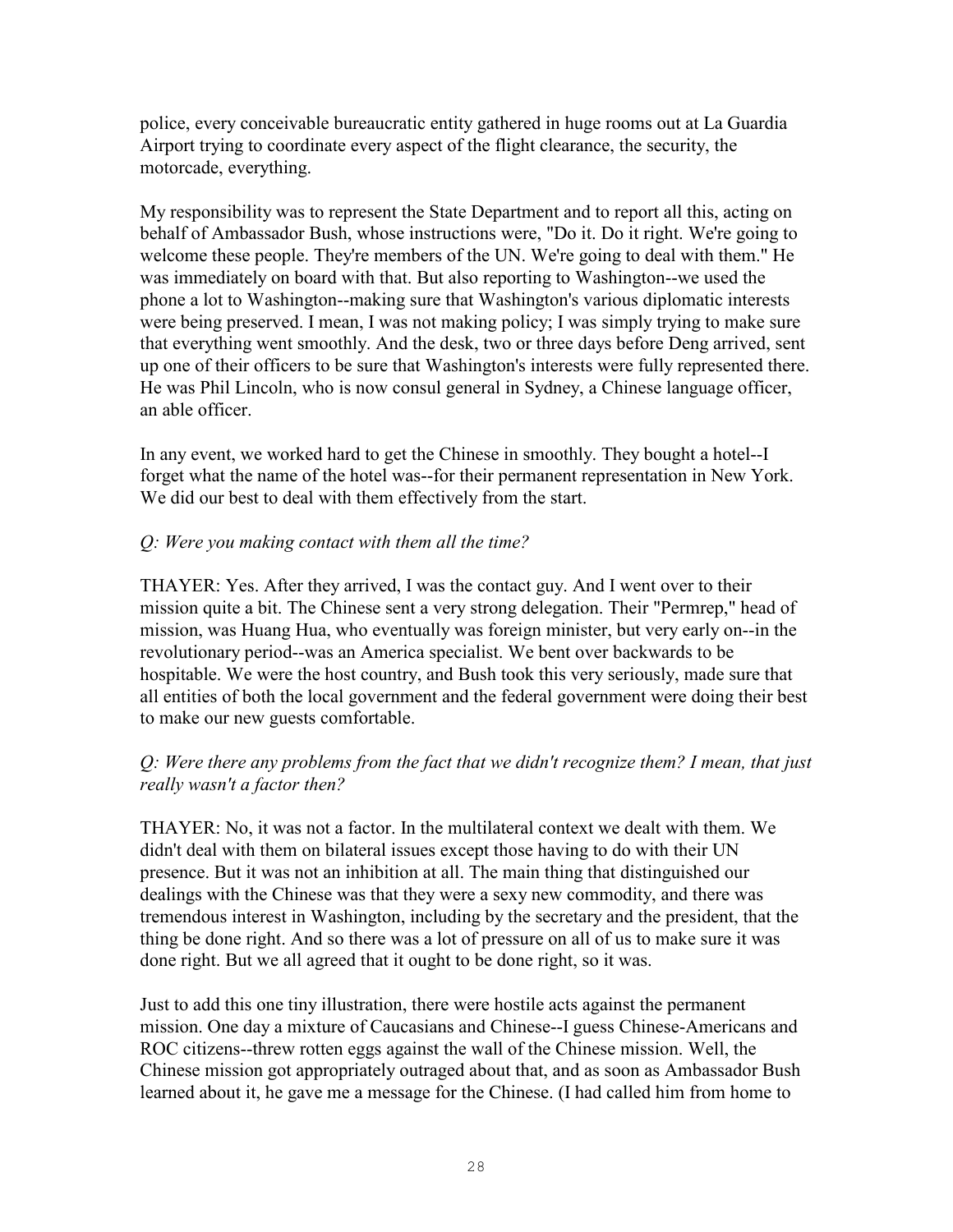tell him this had happened; it was a Sunday, I think, and I had been informed by our security office.) Bush gave me a message for the Chinese. I immediately went down to the PRC mission and asked to see the Deputy Permrep or whoever and extended the ambassador's personal and the US's national apologies that such an insulting thing had happened to our guests. It was just part of the game.

# *Q: You saw the PRC delegates right from the beginning. Did they feel they were in a hostile country? What was their reaction when they came? A generation had been brought up as we were the great Satan, to use present Arabic terminology.*

THAYER: Well, referring back to my conversation with Ambassador Bohlen in Hong Kong in '57 or '58, they came in not hostile, not taking a hostile position. I can't say what was in their minds, but I can tell you what their posture was. Their posture was learning, and they were very cautious and prudent when they came in. They were, I think, unprepared to win the UN vote that year, and so they weren't completely up to snuff, and they were in a learning posture the first year or two that I was there. If I can recall correctly, in early 1972 at the end of the 1971 General Assembly session--a couple of months after the Chinese came in--we did a wrap-up on their performance. I remember using the metaphor that the Chinese did not, as many people expected, come in breaking up the furniture in the UN. Far from it. They came in very quietly, very politely, very much asking questions and hearing the answers, taking notes and acting upon them. So they were not a hostile presence from our point of view. They were not a pain for us. They were learning.

*Q: Where were they learning? In other words, obviously, they were not in a position to turn to their old mentors, the Soviets, to say, "Well, how should we act on this?" I'm not talking about on substantive things, but I mean organizational things like that.* 

THAYER: Well, they leaned very heavily on the secretariat, and they moved, in due course, to see that some of the more pro-Taiwan elements in the secretariat were replaced by some of their own people, part of the game. They drew heavily on the non-aligned who had supported them and they could ask advice from. But they also drew heavily on our expertise, and if they wanted a briefing--I can't remember specifics--but if they wanted a briefing on the history of this or that issue or the legal ramifications of this or that issue, they would go to the legal advisor of the UN, but they might also pick the brains of our very excellent legal advisors in New York.

There were other issues on which we were in different camps. One of them was the Korea question. And another big issue we had during my time was the Cambodia question. On those questions, the Chinese were on the other side, to begin with, anyhow, and they wouldn't come to us for any advice about these, but they were going to their like-minded friends and asking, "How does this work? What is the history of it?" This kind of thing.

*Q: Did you get any feel for Huang Hua while he was there and how he operated and how he viewed things?*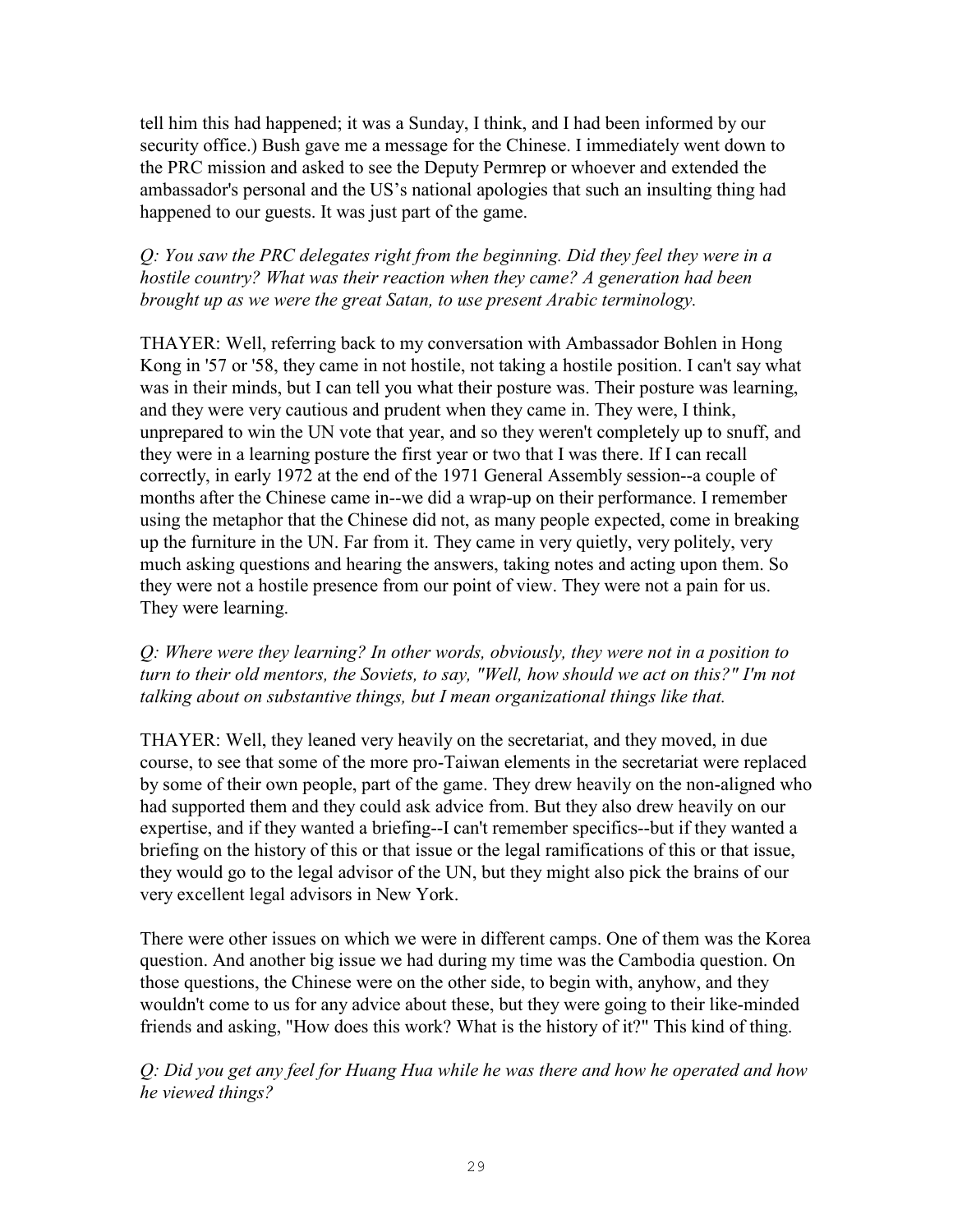THAYER: Well, certainly how he operated. He operated in a low-key, polite way. He's a very complicated guy, and I don't claim to have ever understood Huang Hua. He has a long, well-documented involvement in U.S.-PRC relations. He's a student of Leighton Stewart, who used to be head of the university in China and was our ambassador. Huang was quite capable, though, of being outraged at the United States.

# *Q: We have some interviews. He gave a very difficult time down in Shanghai in 1948, very hard-nosed.*

THAYER: Well, he's quite capable of being hard-nosed. On such issues as Cambodia where our position was very strongly opposite to the Chinese position, the Chinese were quite capable -- and Huang Hua, personally -- of attacking us vociferously, even nastily. But his posture toward us generally was quite friendly. And I remember, for example, when the Chinese foreign minister, Chiao Kuanhua, who lost his job at the time the Gang of Four fell, when the foreign minister came to New York for the opening of General Assembly one year, Ambassador Bush invited Chiao and Huang Hua and a couple of their officers out to Bush's mother's place in Greenwich, and they all went out there. And Huang just couldn't have been more affable on that occasion. His relations with Bush were very good. There was a younger female officer at the UN at our mission who spoke some Chinese, and he took an interest from day one encouraging her to speak Chinese with him, and he had that kindly touch. But in the end, I think we felt that he was more of a creature of his mission than a heavyweight politician in his own right.

### *Q: You were there until '75. Who replaced Bush? When did Bush leave?*

THAYER: Bush left in 1972 for the Republican National Committee, John Scali replaced him. John was a former ABC correspondent. He was on the Nixon White House staff, and he came up, his first entry into diplomacy, following Bush.

# *Q: How did he operate?*

THAYER: Well, he is not the instinctive politician that Bush was, and he also felt, I think, a great deal more hostile pressure from the non-aligned than Bush had. For both him and his successor, Moynihan, I think, our issues with the non-aligned, both economic and political, intruded more into their consciousness and psyches than they had in the case of Bush. Scali was very much involved, though, in all the political issues, and there were some rough ones when he was there.

### *Q: You were there when Moynihan was there, too, is that right?*

THAYER: No. No, I'd left before Moynihan came.

*Q: In your particular field as sort of the China man, were there any major issues that you dealt with, say, while you were at the UN?*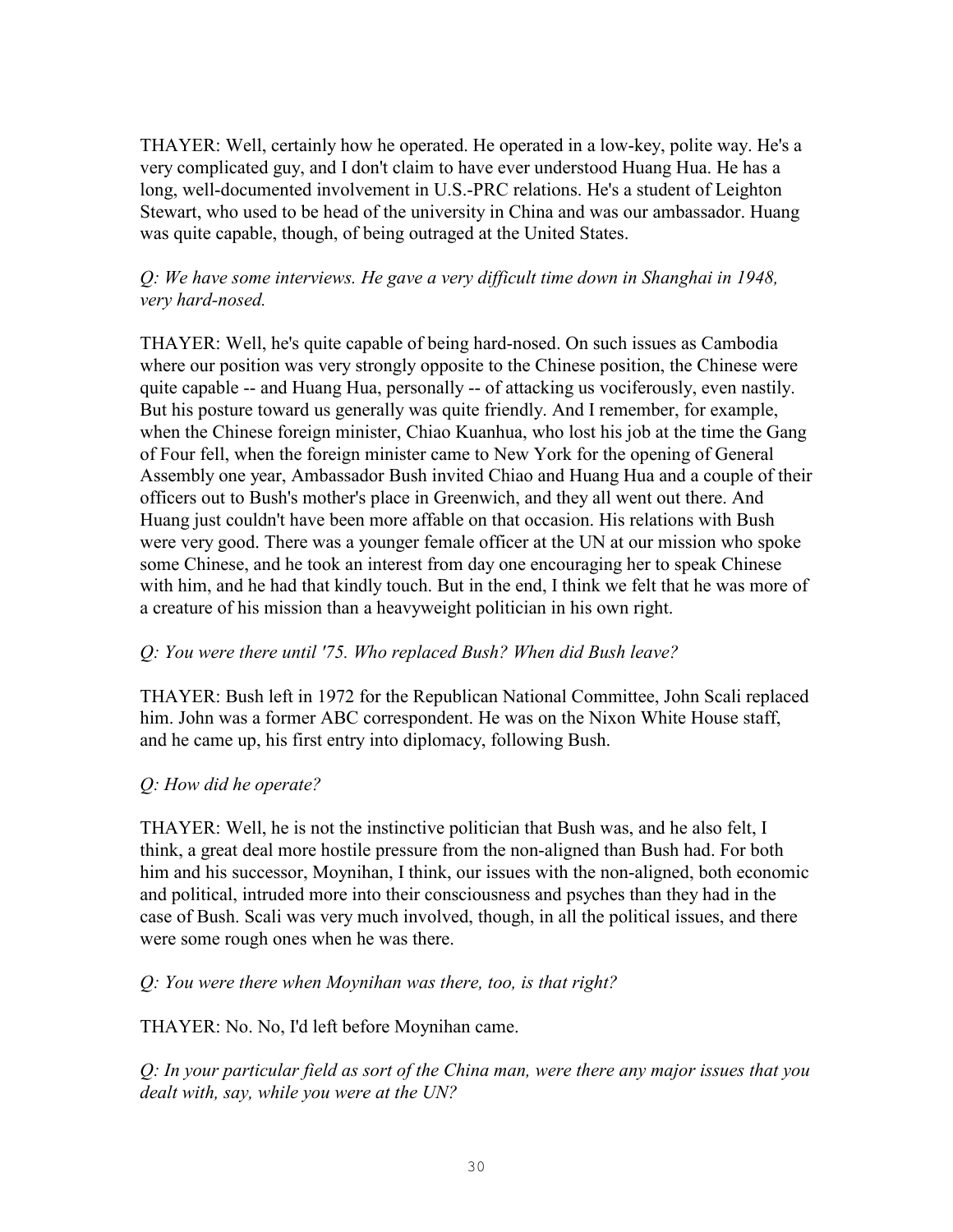THAYER: Well, more in the capacity as the Asia person. It's an important distinction because there weren't many China problems in the UN. There were, however, the Korean issue--the perennial Korean issue was with us--the Cambodia issue for two years was there then Sihanouk was in Peking and the Lon Nol regime in power in Cambodia. We were supporting the Lon Nol government. There was very heavy lobbying on the Cambodian issue, where we were at loggerheads with the Chinese. On Vietnam, I remember accompanying Bush to see Waldheim on instructions to explain why we were mining the harbors of Hanoi.

We were involved with the Chinese on a variety of Security Council issues. Shortly after the PRC came in, the India- Pakistan war of '71 consumed the Security Council, and that was a major issue there. There were similar things that went on during the Scali years. But there were not Chinese issues in the UN so much. For example, one of the big issues, I guess, was during the Scali period--or maybe it was still in the Bush period--was the reduction of our contribution to the UN from 33 percent to 25 percent. Well, it doesn't sound like much of an issue now, but that was a major issue. And former Senator Gale McGee, who was part of our delegation that year, handled that issue in the financial committee. But I think the Chinese were supportive of us in reducing our contribution, having expenses more shared by others. The Chinese, like the Soviets, were also, as I recall, quite conservative financially with the UN and didn't want to see some of the nonaligned ideas resulting in the UN undertaking expenditures that weren't appropriate.

*Q: In a way, I would have thought that there would have been almost a sigh of relief after twenty-odd years of fighting the China issue, which was the representation of China, to have that over with. Was there almost a feeling, "Okay, now we can get on with other business"? Because that must have permeated everything.* 

THAYER: Yes, I think there was that psychology. I mean, you get caught up in lobbying for the Chinese representation issue and policy is right and so forth. But all of us knew that inevitability the U.S. had to find some relationship to the PRC, some way to deal with the PRC. And the PRC entry into the UN, for all the anomaly it helped contribute to in Taiwan's status, it had the effect of a catharsis. It opened up the possibilities--as the Kissinger visit did, too--of a more normal relationship. So, in that way, it was quite as you describe it.

*Q: How about with the United Nations? What was your relationship to both the NSC and later? I don't know if Kissinger was secretary of state or not, but was there much interest on the part of Henry Kissinger with the UN, or did you feel this in direction or pressure or competition?* 

THAYER: Yes. I kept up direct ties with the NSC staff, and this was partly at the initiative of the NSC staff. But it was partly my own initiative, as a way, for my part, to ensure that what we were doing was not eventually going to run into problems with the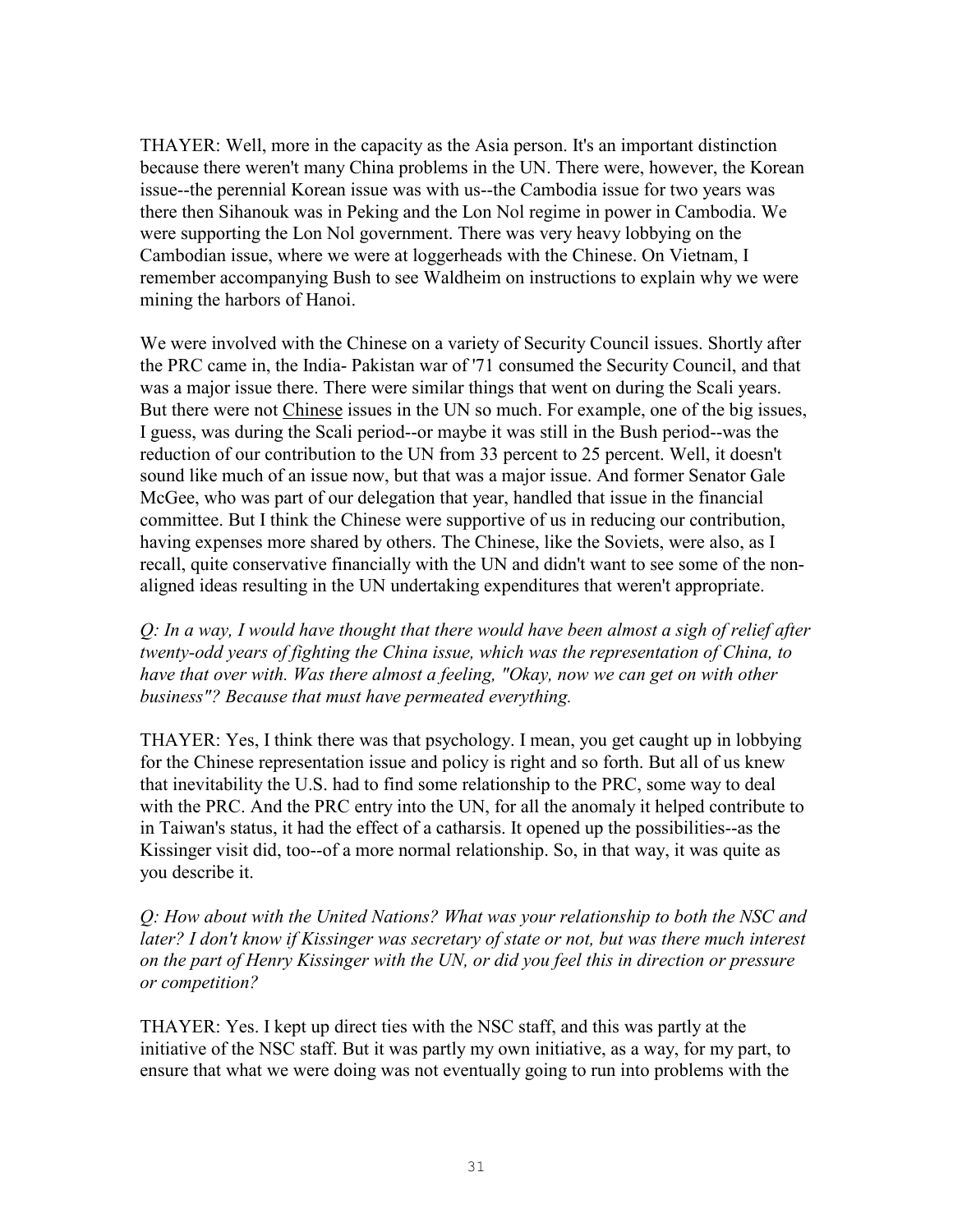NSC. So I was in direct touch with various NSC staffers during that period, and their interest, of course, reflected Henry Kissinger's interest during his NSC tenure.

When we did have one problem with the PRC--we had more than one problem--and it's one I can't go into here, but just to say that at Ambassador's Bush's request, as a result partly of my own proposal, I went down to the NSC to see Winston Lord to brief him directly on behalf of Bush about an issue that had come up. It involved host country relations and the running of their mission. This was because anything that happened with China was of direct interest to Henry Kissinger and in this case was quite a sensitive thing. Bush wanted to be sure that the national security advisor had the full facts.

But we--at least, I--didn't then get caught up in any battle between the NSC and the State Department. My contacts were mostly a matter of coordination among the bureaucratic entities that needed to be informed. Later, when I was Chinese affairs director, 1975-79, NSC-State battles were a daily problem for me.

*Q: You didn't have the feeling that the NSC was undercutting the UN mission to pursue whatever their policy might be or anything like that?* 

THAYER: No, I did not. There were issues where there was a lot of contention between a number of elements including the NSC. I was not so conscious of those as I'm sure that Ambassadors Bush or Scali were. And I can remember feelings of outrage about what NSC was doing on some issue or other, but I can't remember what the issues were. I mean, I just can tell you it was there.

*Q: Well, why don't we cut it off here.* 

THAYER: Okay.

*Q: You wanted to make an addendum to your interest in the Foreign Service, because of your connection with Jack Downey.*

---

THAYER: I had mentioned in our earlier discussions, too, that the Chinese announcement that Jack Downey had been captured had a big impact on me. That happened while I was working for the *Philadelphia Bulletin*, and it was an added incentive for me to go into the Foreign Service and to focus on China. Jack was a CIA operator who had reportedly been captured when the small plane he was on landed in Manchuria. In any event, that Chinese announcement, which I read in the *New York Times*, did have a big impact on me, as I mentioned in the earlier conversation.

Subsequently, when I went to Hong Kong, where I served from '57 to '59, my friendship at Yale with Jack--not an intimate one, but still a friendship--was known in the consulate. When his mother and brother, Bill, came out for a historic first visit to Jack in 1957 or '58, I was assigned as their control officer and was able, in the small ways that one does,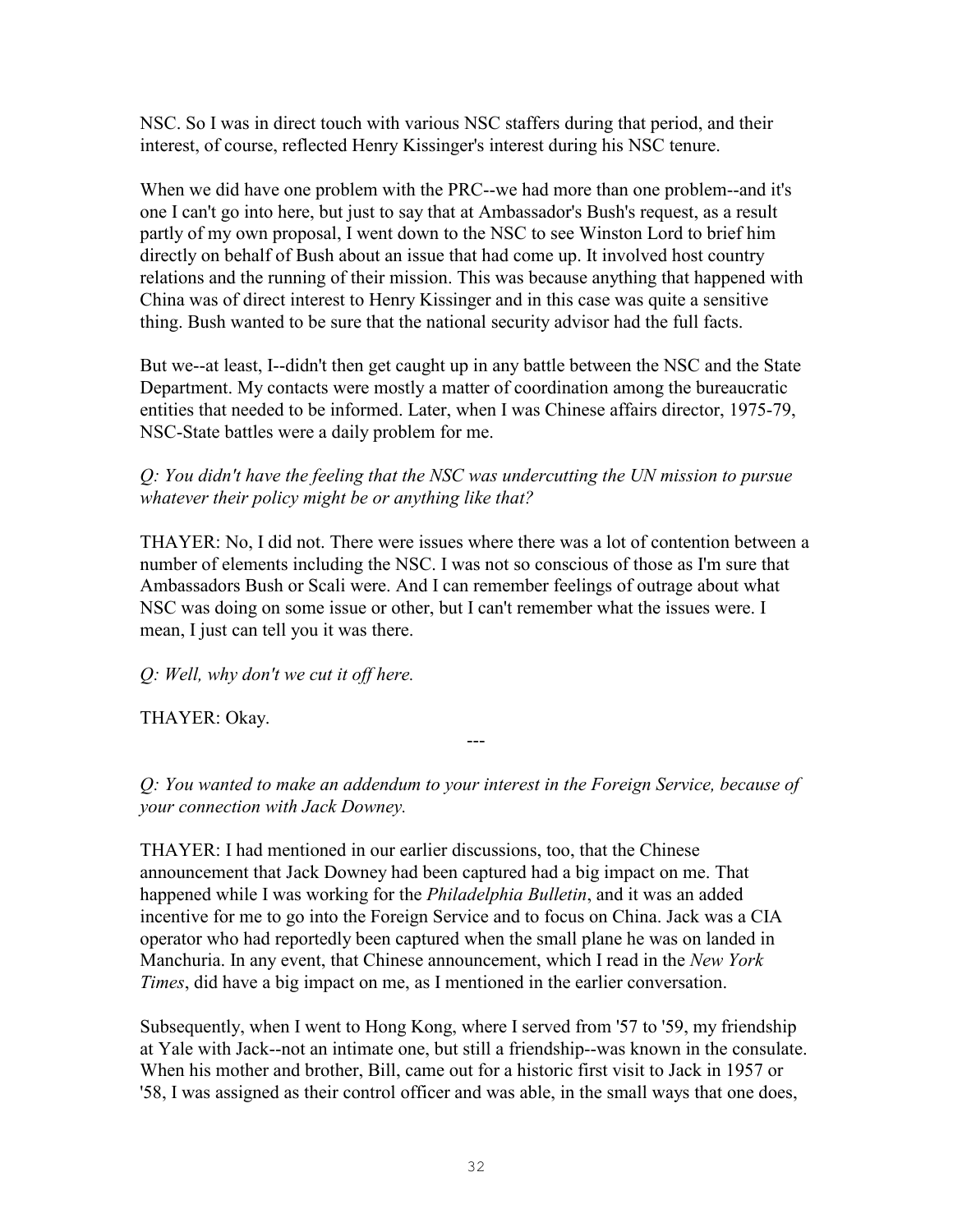to help Jack's mother and Jack's younger brother through the problems of Hong Kong and the transit to China, as well as seeing them on their way out and so forth. That meant a lot to me in a small way,

contributing to my sense of not only supporting Jack but also being a part of what was going on.

That sense of being a part is also in the context of another facet of my background, having worked for *Newsweek* for a couple of years--'52 to '54--I did most of the cover story which appeared in the *Newsweek* medical section, actually, on the twenty-one prisoners of war who "stayed behind." They were those prisoners of war from the Korean War who chose to stay in Korea or China instead of being repatriated at the end of the war. I went to the homes of many of these prisoners of war-- and received correspondents' reports on others--and tried to investigate their backgrounds, what kind of people they were, and so forth. As reflected in the POW story, most of these people who chose to stay behind had, not surprisingly, come from troubled homes and had other reasons to be not enthusiastic about returning to their former lives in the States.

But, again; that story was another link for me with China. And then Jack's imprisonment and helping his family coming through Hong Kong was another aspect of that. A further aspect was when I was deputy head of the China desk, '68 to '70, we then, as always, wrote the instructions for the bilateral ambassadorial talks between the American and Chinese ambassadors in Warsaw, our only official channel of communication for many years with the Chinese. In those talks we never failed to raise the question of the release of the remaining American prisoners, including Jack.

# *Q: Did you find that you were pushing it? Were you giving a little more impetus to making sure that it was included every time?*

THAYER: I can honestly say that I did not. But the reason I did not was because the release of American prisoners had always been high on our agenda in Geneva and Warsaw and remained high on our agenda in Warsaw, and it took no extra push for me to have it stay high on the agenda. But it gave me extra satisfaction every time I participated in instructions that were drafted for those meetings where we pushed for the release of prisoners. So those are the aspects of the Downey case I wanted to follow up on.

# *Q: You left the UN, or getting ready to leave it, towards the end of '74. Your next assignment was to Beijing as deputy chief of mission. But I wonder if you could tell us how that job came about, because I'm sure it's a very competitive one.*

THAYER: I guess the topic sentence really was because I had worked with [George] Bush on Chinese affairs when I was in the UN--as we've covered in earlier conversations. But also being a good professional, I sought that job through normal State Department channels. In fact, what happened was when Bush was named by [Gerald] Ford as the envoy to Beijing to replace David Bruce--and Bush was then head of the Republican National Committee--I called Bush's special assistant, Tom Lias, since dead, whom I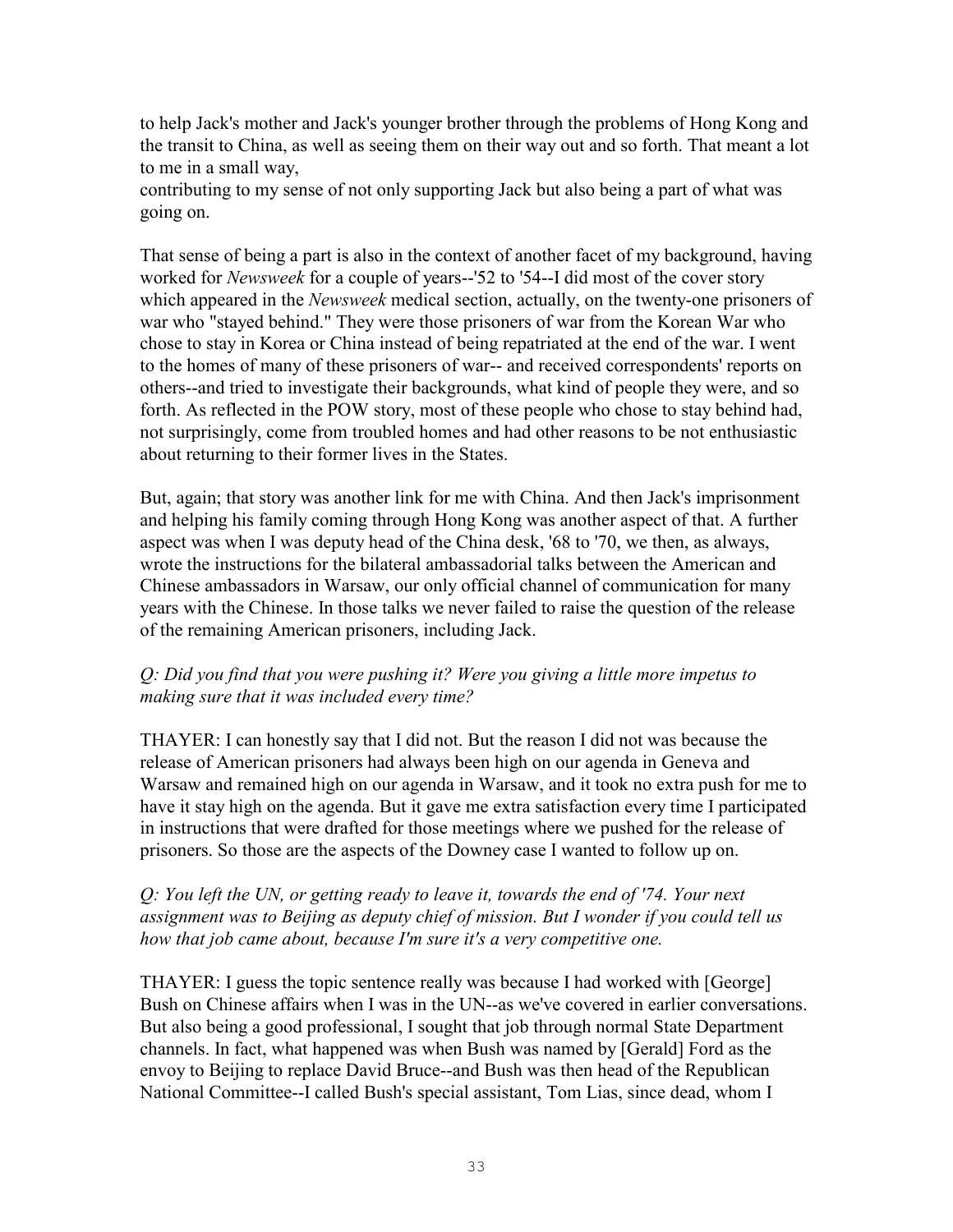knew quite well. I didn't want to bother Ambassador Bush directly about this, but I called Tom and simply told Tom that I wanted him to know that I was applying through State Department channels to go to Beijing in any capacity, and since Ambassador Bush was going to Beijing, I wanted him to be aware of that. I told Tom that I didn't expect Ambassador Bush necessarily to do anything about it, but I wanted to be sure that he was aware of it.

I applied through the State Department, let it be known in the ways you do, that you're interested in a job. I also telephoned PRC affairs director Oscar Armstrong from New York to inform Oscar, with whom I worked a lot, that I had informed Ambassador Bush that I would like to go to Beijing, that I was doing nothing more about it through Ambassador Bush, but that I wanted Oscar to be aware of what I had done. I had told the State Department I was ready to go out to Beijing in any capacity. I had said that pretty much right along, and in any cone doing anything. I actually expected, if I did get chosen to go, it would be as political chief, chief of the political section.

I learned of my assignment some weeks later, sometime in 1974 before George Bush went out to Beijing. He came up from Washington to New York to a farewell party given by then PermRep John Scali, to which I was invited, a send-off party. Bush took me aside just at the beginning of this dinner in the U.N. PermRep's Waldorf apartment to tell me, "Well, Harry, it's all set. You're going to replace John Holdridge as soon as John finishes his tour." John was DCM, and I had really not expected to be DCM. I was kind of dumbfounded by this, but obviously thrilled. And the prospect of going out to Beijing, in the first place, was, for me, terrific. Second place, going out, working with Bush, whom I liked very much, and third place, going out as the top professional in China. I never had really expected to get to China. Going out in that capacity was a prospect that I was really eager about. So that's the background of that.

*Q: You got out there when?* 

THAYER: I arrived in May of 1975.

*Q: This was, of course, a rather difficult time as far as American foreign policy is concerned because this is just when we had pulled out of Vietnam in a pretty inglorious manner. Did this impact at all on how we were dealing with the Chinese, or was this considered, in a way, an opportunity? How did you view it from your particular working viewpoint?*

THAYER: Well, really, in all honesty, it was a very quiet time in U.S.-PRC relations, and I did not make any dramatic contribution to those relations that I'm aware of. I think that Ambassador Bush would, in all honesty, say the same thing, because the relationship was really quite cool; what we were trying to do was to keep the ship--the ship of bilateral relations--from rocking too much.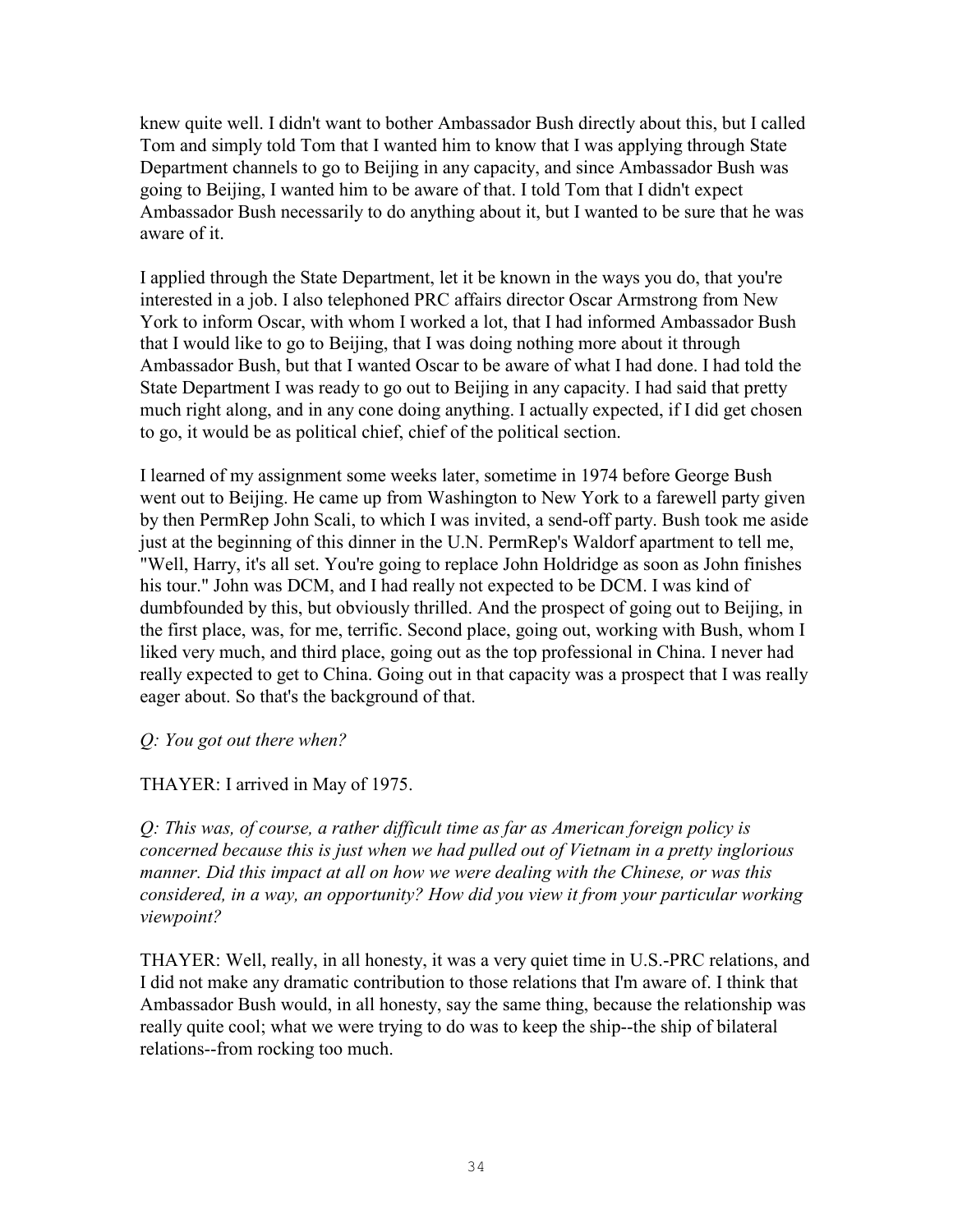It was the Gang of Four period. Relations, trade, everything else had cooled from the high points of the rising curve of '72 and '73 and the first part of '74. By the time I got there in '75, the relationship was on a downward curve or had flattened at a low level, however you want to look at it. Our contacts were limited. We did a fair amount of travel, but travel was limited, nevertheless. And the relationship was correct. We had some cancellations of cultural exchanges because of supposed impolitic statements on one side or another, trivial things that the Chinese chose to use to eliminate certain contacts. It was really a cool period. But we, nevertheless, had quite a few dealings with the Chinese, if for no other reason because there were a fair number of visitors, both official and unofficial. There were such things as unofficial visitors, but except for those promoted by the Sino-U.S. Friendship Association, we came in contact with most of them. Most of them sought us out. The Friendship Association visitors did not.

Bush's relations were very good with the Chinese. I think there were good vibes left over from his New York service, where he, as we talked about earlier, was the leading host for the Chinese coming to New York. His personal relationships were quite good, and they always treated Bush politely and respectfully. Bush's man-in-the-street reputation in Peking was quite good, mostly derived in my encounters with taxi drivers or shop clerks who would volunteer nice things to me about Bush. So we had our contacts with the foreign ministry, and we attended banquets with visitors. Two high points of my service as DCM out there were the visits of Henry Kissinger in October of 1975 and of President Ford in December.

### *Q: He was then secretary of state.*

THAYER: Then secretary of state. And then that was followed by the visit of President Ford in December of 1975, two months later. Those were really quite important events during the first half of my tour in Beijing.

# *Q: You say they were important times. Was it protocol-wise, or was this a lot of work, or were things changed at all?*

THAYER: Kissinger had regularly visited China since '71, and he had not visited at all in '75 because relations were fairly cool. In a situation where symbols are in some ways the substance of the relationship, a visit by the secretary of state to Beijing was an important event in itself and said something about the relationship. It said that the relationship was continuing, and that, in itself, in the strategic world of the time, was an important fact. Even though trade was down, cultural exchanges were down and so forth, the fact that the secretary of state was visiting Peking was very important. But there were various issues to be settled that weren't settled by the Kissinger visit or, for that matter, by the president's visit, because the Chinese were so tangled up in their own domestic problems, among other reasons, that it was very hard for them to make any decision that was favorable to the relationship.

# *Q: This is still when they were trying to sort out the post- Mao period, wasn't it?*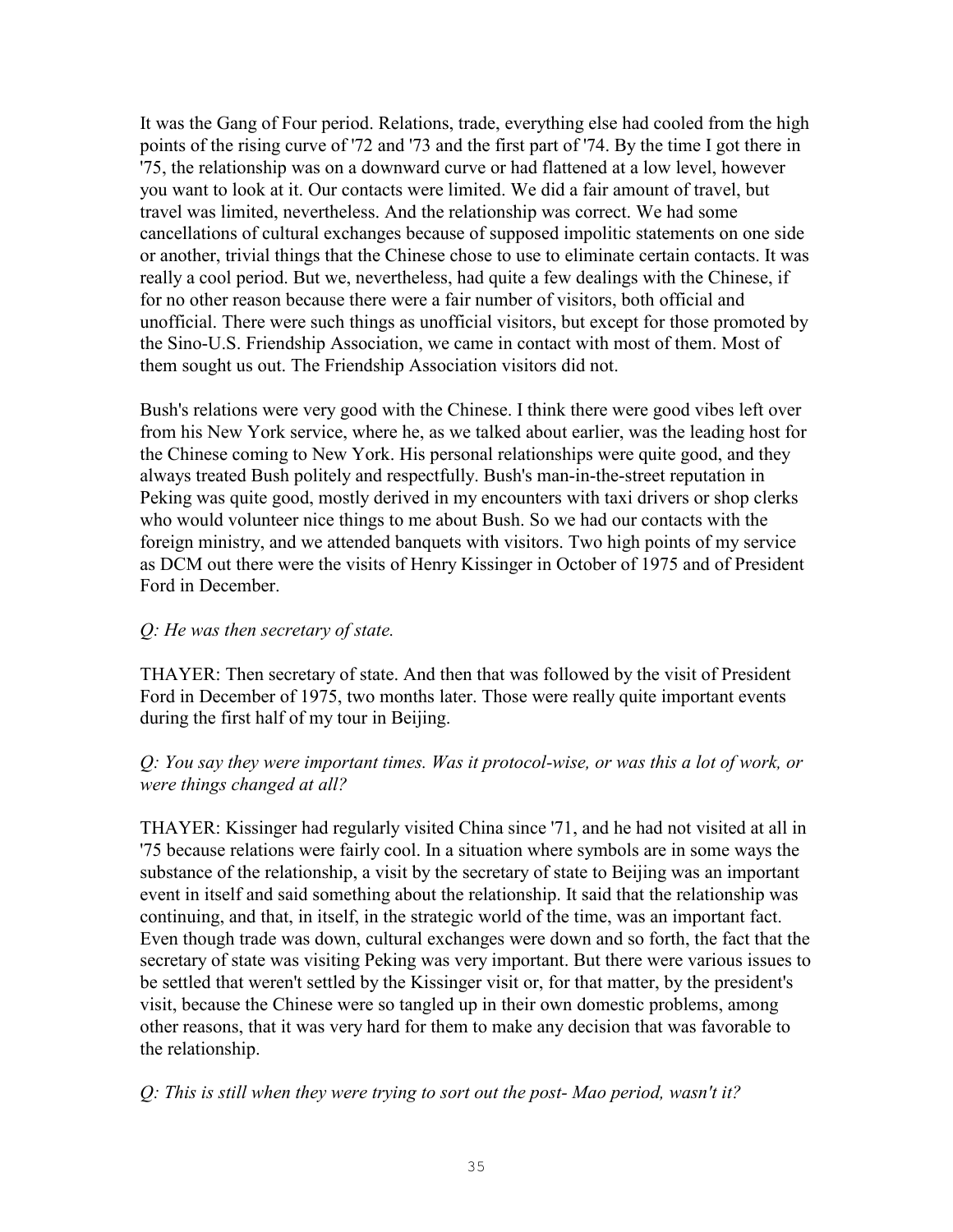THAYER: Well, this was before Mao's death, but the Gang of Four was riding high. Zhang Chunqiao, Yao Wen Yuan, Jiang Qing were all in prominence. So President Ford's visit was also an important symbolic event at the time. That helped balance off his earlier meeting in Vladivostok with the Soviets. So Ford's visit to China was important in itself. The symbolism of the presidential visit was significant. But there were no great advances substantively that came out of that visit. Then Bush himself left China almost immediately after the Ford visit. He left on December 7, 1975, I think, to go back and run the CIA.

*Q: Let's talk a little about Bush. After all, we're talking about the man who is now president of the United States. But it does seem like there was a criticism during the campaign when he was first running for president which was essentially that he was "Mr. Résumé." He'd been the ambassador at the UN, and then he'd been with the Republican National Committee, and he was ambassador, really, for a very short time. Did you have the feeling that he was somebody sort of passing through and looking at it, but not taking control? How did you feel?* 

THAYER: Well, to be explicit, no, Stu. I had the impression of somebody who took the job very seriously. I can illustrate that in various ways. But just to pick two ways: when I was still at the UN, Bush came back for consultation, back to Washington, and he got some kind of a bug. He had come back through Pakistan, he got a bug there, so he was hospitalized in Georgetown Hospital. And he asked me to come down from New York to see him, or it was arranged that I would come down from New York to see him. I remember very clearly Bush, in his hospital bed recovering at Georgetown, his telling me that he was eager to have me come out. He said all the nice things. But then he said, "I really feel that we've got to work harder to get to know these Chinese leaders, and we don't know enough about this group who now seem to be making decisions. Specifically, I'm determined to have a meeting with Zhang Chunqiao. Nobody's met him. We don't know enough about him, and I want to do something about it." He said nice things about John Holdridge's work. He didn't mean there was any change when I was coming, but he just was indicating his anxiousness to understand more about what was going on in China. That was one illustration.

Another illustration was that he really worked hard on his spoken Chinese language when he was there. He took lessons virtually every day from our resident Chinese teacher, Mrs. Tang, who was, of course, assigned by the Diplomatic Services Bureau to teach us all Chinese. But Ambassador Bush worked hard at the language, and he used it. He's one of these people, unlike most introverted Foreign Service political officers, he didn't mind making a mistake in the spoken language. So he practiced his Chinese every chance he'd get, but he studied it also.

Well, these are not the marks of somebody who was just passing through. He traveled in China. When he traveled, he learned. He took notes. He took notes in his own hands. When he attended meetings he took notes, and he would come back and faithfully, much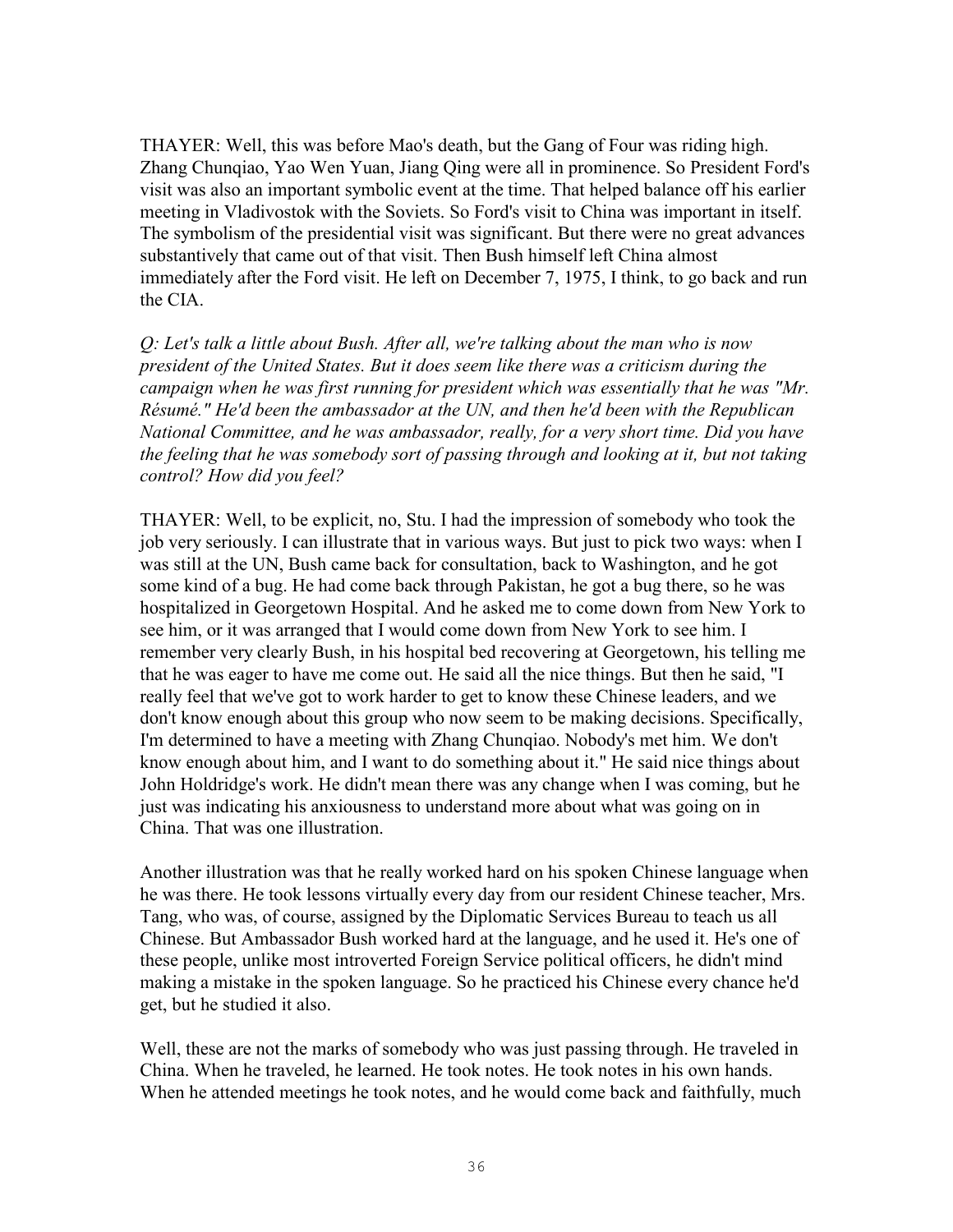to our gratitude, report to the staff. Normally, of course, at official meetings he would have somebody accompany him, very often myself. But when he had conversations that somebody else attended, he would make notes of these conversations, and he would pass them around among the staff.

*Q: What was the position of Zhang Chunqiao?* 

THAYER: I think he was a vice premier.

*Q: But he was part of the Gang of Four?* 

#### THAYER: Yes.

*Q: Were you able to get him there?* 

THAYER: Never did. Although he appeared for athletic and other events, and we could see him lined up like you see the Russian leaders lined up. But, no, we had no contact. But Bush was very persistent in inviting people to the residence, and he did get everybody he could get to the residence, perhaps for just a small supper. He'd always take care to include myself and one or two others, for example. Bill Thomas, who was then chief of the econ section, or Stan Brooks, political chief.

I remember a fascinating evening at the residence one night when Bush invited the thenhead of the Chinese Association for Friendship with Foreign Peoples--whose name will come back to me--but he also had been the Chinese ambassador at Warsaw, our chief interlocutor for many years. He had been Zhou En-lai's man at the time that Chiang Kaishek was captured at Xian in the '30s. And it was marvelous fun for a bunch of China specialists to sit around hearing one of the prime players in the Xian incident describe at first hand everything that happened.

Well, that wasn't getting at the key power structure. This guy was on the edge. But it was the kind of thing that Bush did a lot of. Deng Xiaoping liked Bush, and he gave a farewell lunch for Bush. In the charming way the Chinese have, they gave the lunch in the "Taiwan Room" of the Great Hall of the People. But this was, nevertheless, a very warm send-off that Deng gave to the ambassador. The Chinese did have a certain respect for Bush, I think partly because he wasn't hesitant to speak out firmly to the Chinese, too. He wasn't a patsy for the Chinese.

I was going to illustrate this in a very modest way by recalling an episode involving one of our officers from Hong Kong, whose wife, I think, was of Vietnam-Chinese origin. They had both come to Beijing, visiting there for a few days. The wife came to the front gate of the liaison office compound to visit the office, as any Foreign Service wife would do, and showed her American passport to the Chinese Army (PLA) gate guard. But because she had an Oriental face--the Chinese have a very hard time thinking of Americans as anything but white-faced Anglo-Saxons--the guard refused to let her in. She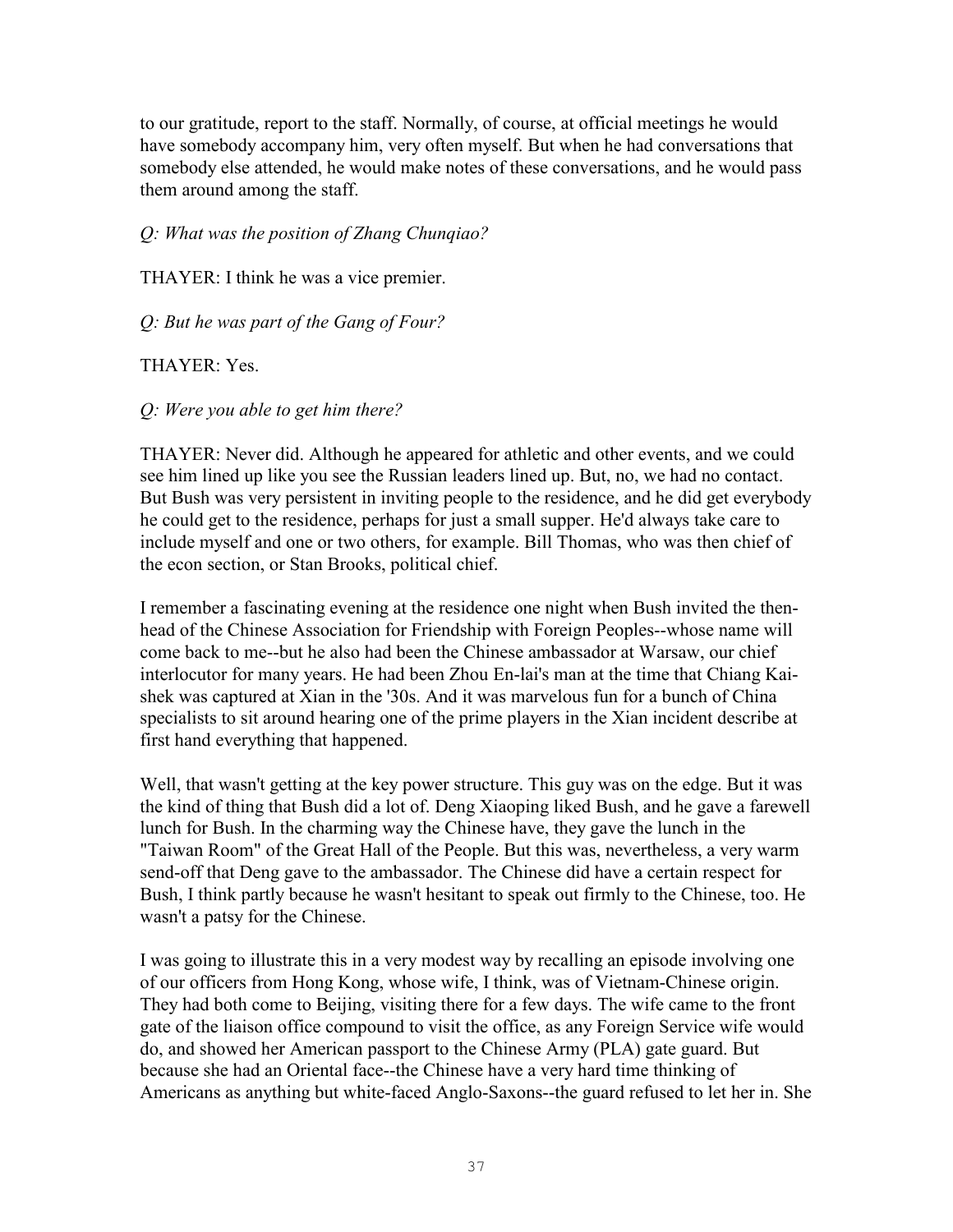insisted, and the guard continued to refuse. One of our officers went out and checked into the problem. Then the consular officer went out and argued with the guard that this woman had a right to come into the embassy. And, again, the Chinese refused.

Ambassador Bush heard about this, and Bush was clearly outraged by the idea that the Chinese would have the gall to prevent an American citizen from coming into the American liaison officer compound to say nothing of an American diplomat. Bush hit the roof. He was really furious. We discussed what to do about it and decided that we would, in the next stage of this battling, have an officer go out and talk to the PLA guard, insist he make a call to his superiors. That didn't work. Then he decided to unleash the political counselor, who was Stan Brooks, to call the equivalent of the assistant secretary for American affairs, a guy by the name of Ling. Stan is tough and hard-nosed, among the more stubborn of our colleagues. Stan called and, in Bush's name, just raised holy hell about the guard's performance, the principles involved and so forth. The result was that the woman was let into our compound within about thirty seconds.

But the point to be made here was about Bush, who was often accused of not being able to stand up for himself, being a wimp or so forth, this kind of thing. His genuine outrage really came through, and he was prepared to pull out all the stops and be as hard as necessary. He would have gone much further if necessary to support this principle that the Chinese were not going to interfere with American diplomats or, for that matter, with Americans.

We learned later of a humorous denouement of that episode. As I recall, a senior Chinese representative in Washington visited the White House a day or two later He was to meet his wife separately at the White House. For some reason, the guard initially refused to let the wife of the representative into the White House. We understood at the time the Chinese were convinced that this was a swift American retaliation for the episode at our gate in Beijing.

### *Q: And you just kept your mouth shut.*

THAYER: We kept our mouth shut, because, as we all know, the American government has never been able to be this responsive. [Laughter] But this episode was also considered important enough and Bush's remonstrations were effective enough so that I think Deng Xiaoping also apologized to President Ford when he came out to visit, apologized for having kept this person out.

*Q: While we're talking about relations between the two countries, as a China specialist, did you find it was a problem, not just in the official but the non-official relations*  between the two countries? There seems to be an infatuation by Americans with China, *and I'm wondering whether you found that this infatuation led to what infatuations do, sometimes not asking for as much or expecting as much as we might from other countries. Did you find this sort of a problem in our relations?*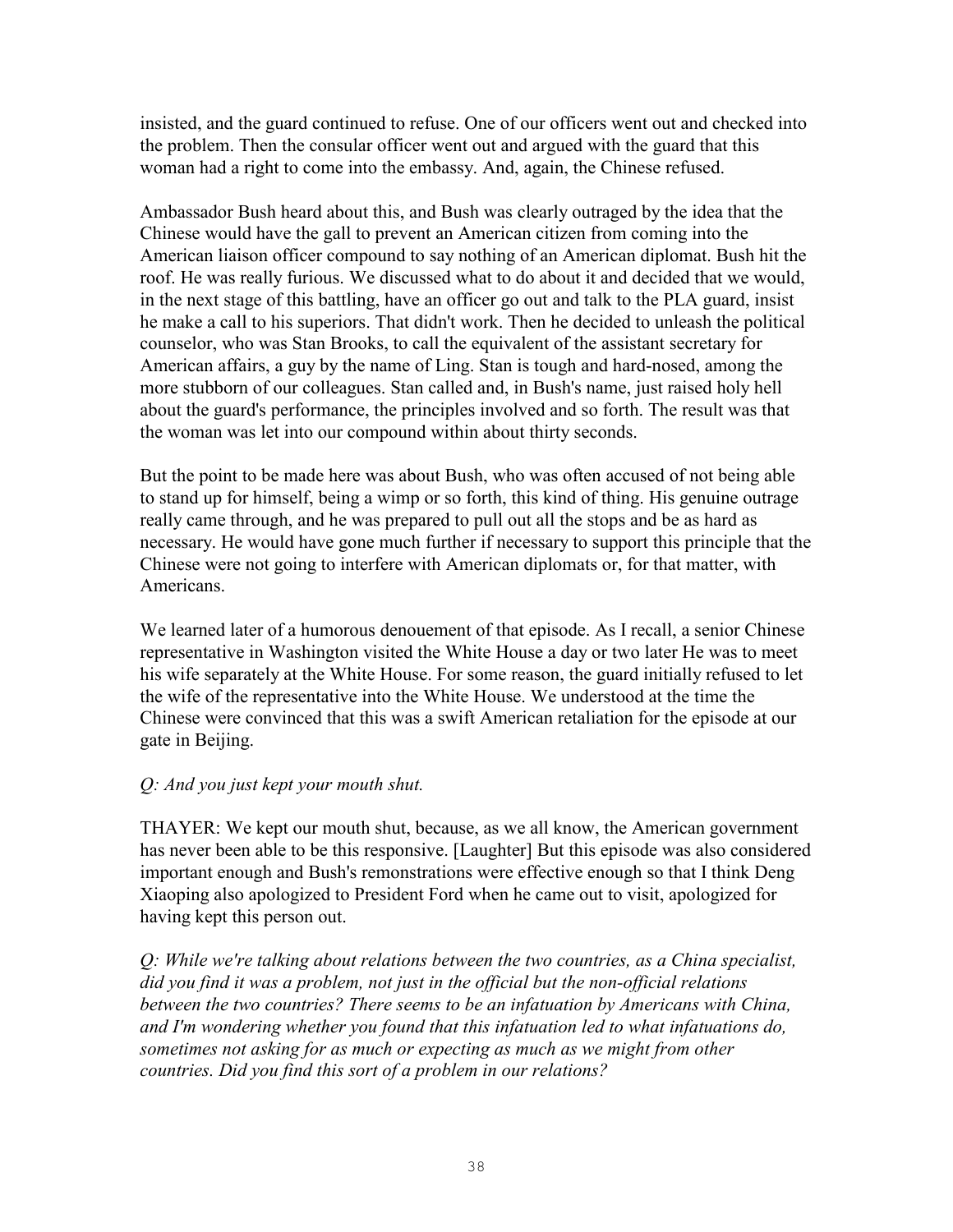THAYER: I think it became later in the overall U.S.- China relationship. This takes us ahead to the period after I left Beijing, after the death of Mao. (Mao died in '76.)

Incidentally, between Bush's departure and the arrival of [Thomas] Gates six months later, I was chargé in Beijing, and as a China specialist, one of the rewarding things was to be the man in charge carrying the American flag in China, where I was never sure, for the first 20 years of my career, I would get to. As our relationship began to pick up during the Carter presidency, which was coincidental with the post-Mao period, there began, as you will recall--it didn't begin, perhaps, but there was an acceleration of "China euphoria." Bloomingdale's had its China-style furniture and its China days, and China was really a sexy item in the United States. As we moved toward normalization--this is a time now I was country director for China between about September 1, 1976 through the normalization period to the summer of '79--there began to be, partly by accident, partly nurtured by the Carter administration, a feeding of the American tendency to display a special emotion toward China. This was most illustrated, in my judgment, during the visit of Deng to the United States. In a gala at the Kennedy Center, Deng came onto the stage and greeted a bunch of small children who had just done a dance of some kind. Shirley MacLaine got up and made an absolutely inane speech about what a great people the Chinese were, and she also had the ignorance to say what a terrific thing the cultural revolution was, as I recall.

In any event, there was this euphoria about Chinese. American business was crawling all over each other to get a piece of the China action, and I felt at the time that the administration was overselling China to the American public. It was important that we help contribute to an atmosphere of increased warmth in the relationship in order to bring both sides of the normalization equation up to the point of willingness to regularize the relationship. But China was oversold in 1978-79, just as we had oversold Chiang Kaishek in World War II. Americans were especially upset by Chiang Kai-shek's corruption and so forth, because they expected something different. Americans were offended by the fact that in the post-'79 period, as the '80s moved along and then climaxed by the Tiananmen massacre, the Chinese turned out not to be saints and perfect partners after all. This is a longstanding problem in the relationship.

Not to digress too much, but to pick up on your question, I've always felt that part of our problem with dealing with the post-war period and the Chinese civil war was that we had so oversold Chiang Kai-shek in World War II. President Roosevelt insisted, perhaps for good reasons at the time, that Chiang and his country hold one of the permanent seats in the Security Council. We treated the Chinese as a major power. It wasn't just Henry Luce; it was a lot of other people, in the government and out, who sold Chiang Kai-shek and the KMT as the greatest thing that ever happened to democracy in China, etc., and we oversold them. So when Chiang Kai-shek turned out to be something less than we had sold ourselves on his being, we overreacted in bitterness and anger at and derision of Chiang Kai-shek. In the same way, we oversold ourselves about the promise of the U.S.- China relationship in the period of the '70s and the '80s. We're seeing the fruit of that now in the reaction to Tiananmen.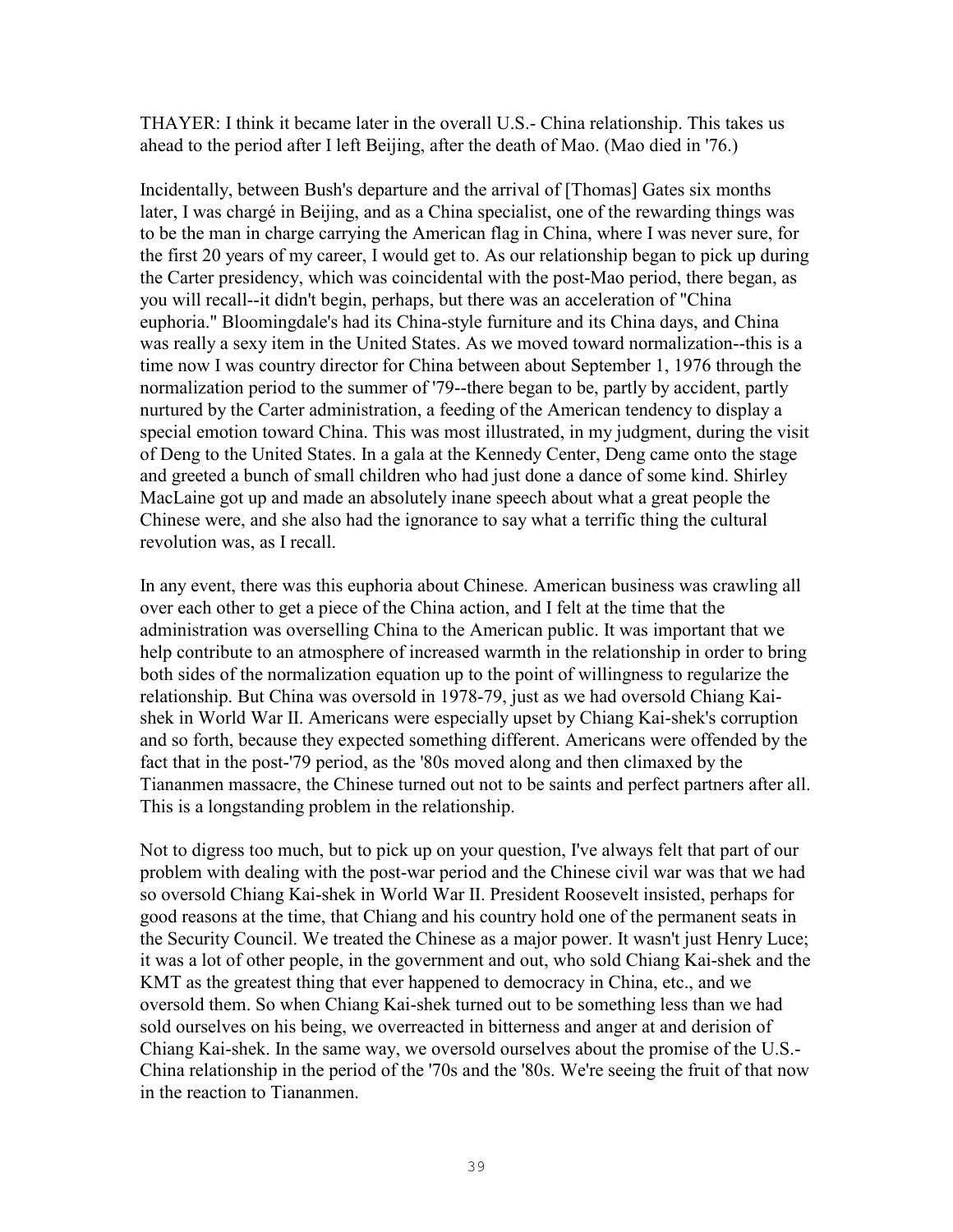### *Q: What would you do as chargé to a country where you say our relations were not really moving in any direction? What does a chargé do with a major country such as China?*

THAYER: Well, that's a very good question. Compared to being a chargé in a normal relationship, the chargé's work is not heavy in Beijing. But, there were a lot of things to do. There were, of course, visiting delegations to be supported.

### *Q: Visitors, I assume, were a terrible burden, weren't they?*

THAYER: I wouldn't call them a terrible burden, but they were very much a part of our work. We also had Americans who were working at fertilizer factories and others that needed protection, welfare. There were various consular problems. We had the cultural exchange going on. We had occasional complaints of a political nature that had to be dealt with. We had the endless negotiations you had for high-level visits. There was kind of a routine external, but not every active external activities. But you did travel and you reported on factories you'd visit, call on the party stalwarts, call on other prominent people in various cities, report that. The demonstrations at Zhou En-lai's death took place when I was chargé, an exciting time.

There was a lot of content analysis. The *People's Daily* and other press was read every day by all of us who had the language. We also had agriculture and commercial reporting to do, the kind of routine things that are done in any embassy. We had a very small staff. So considering the size of our staff, we had enough to do. But there was in Beijing, like you read about in the stories of China in the time of the boxer period or all through the '20s and '30s, an awful lot of back-scratching among the foreign diplomatic corps, the endless dinners by the various chiefs of mission for the various other chiefs of mission. And when a foreign ambassador left, there were endless farewell parties. There were endless arrival parties. And they were a real pain, too. It meant that almost every night was tied up socially because you really had to show the flag, have friendly relations with third-country counterparts. But that was a really down side of the job, as far as I was concerned.

Also, national days. Everybody had a formal national day celebration. (The Americans, because we did not have a normal relationship, had two celebrations, one to which Chinese officials only came; another for everybody else.) But the national days were, in practice, one hour long. They normally lasted from 5:00 to 6:00 or 6:00 to 7:00, and they normally were in the International Club. They normally served the same liquor--I won't say out of the same bottles, but they served the same liquor, had the same glasses, the same hors d'oeuvres, the same often unpleasant waiters and waitresses passing things around, and the same people to talk to. When Bush was there, incidentally, we often went to these national days on our bicycle. At least that was one activity. We spent a lot of time bicycling around Beijing on weekends.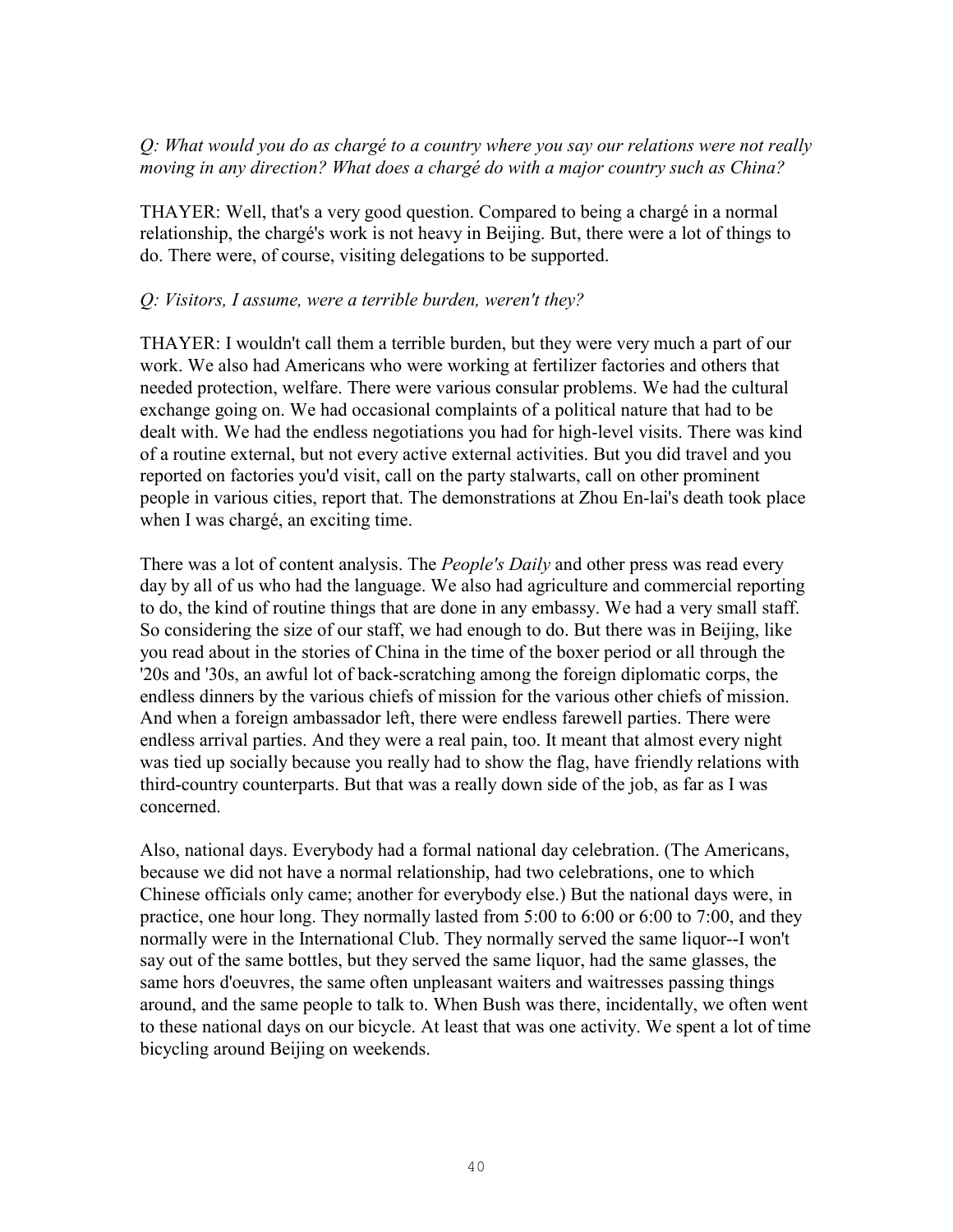But the best about being chargé for me in Beijing was running my own post for six months, carrying the flag, and working with a bunch of very high-quality FSO professional China specialists. Having that team work together was a great joy for me.

One other thing I did while I was chargé was to greet former President [Richard M.] Nixon on his first foreign foray after his resignation. You may recall that the Chinese invited Nixon to come to Beijing in the middle of the 1976 New Hampshire primary, and there was a good deal of speculation in the American press at the time that somehow the Chinese were trying to interfere with that primary, where Ford, among others, was on the ballot. The fine tuning of the U.S.-China relationship required even finer tuning then when the decision about meeting Nixon came. Should the chargé of the liaison office go to the airport to greet a disgraced president, as normally was done to greet a high-level person? This was kind of a hot potato at the time.

### *Q: I assume you went.*

THAYER: I went. When I went out to the airport to meet Nixon, standing around with the Chinese at the time waiting for his special plane to come in, the chief of protocol asked me to come over and meet under the wing of some aircraft on the tarmac. Hua Guofeng, who was then an obscure guy with a security background, who became the next powerhouse in the Chinese government. But that was the first sign. When Nixon came, Hua came out to meet him, and that was the first sign that Hua's star was on the rise. It didn't stay up past 1980.

### *Q: What was your analysis of this? Was this too much of a hot potato even to consider about the invitation by the Chinese to Nixon?*

THAYER: It was a hot potato at the time because of its domestic political sensitivities. I felt the Chinese were not just trying to embarrass the Americans. I think Chinese motivations in inviting Nixon were twofold, basically. First, they really do make a big point of being true to their old friends, and they consider Nixon an old friend. But there was a political point to be made, too. And that is that the relationship after Nixon left the presidency (starting before Nixon left, in fact) was not moving forward as well as the Chinese perhaps had hoped. So it was a way of sending a message to the Americans: "We're inviting Nixon to symbolize what a good guy he was in beginning the process of normalization, and you guys who are now in charge in Washington aren't doing as well as our friend Richard Nixon." The Nixon visit, incidentally, was preceded by a visit of his daughter, I think Tricia Nixon, and her visit was given front-page play in the *People's Daily*.

I might mention one quick little thing to give the flavor of life in Beijing at the time. I got a call at about one o'clock in the morning from the foreign ministry protocol office saying that they wanted me to know that Tricia Nixon and her husband were arriving the next morning at the Beijing Airport at seven or eight o'clock, whatever it was. They assumed, they said, that I'd want to know so I could be there. Well, the fact is that the way we had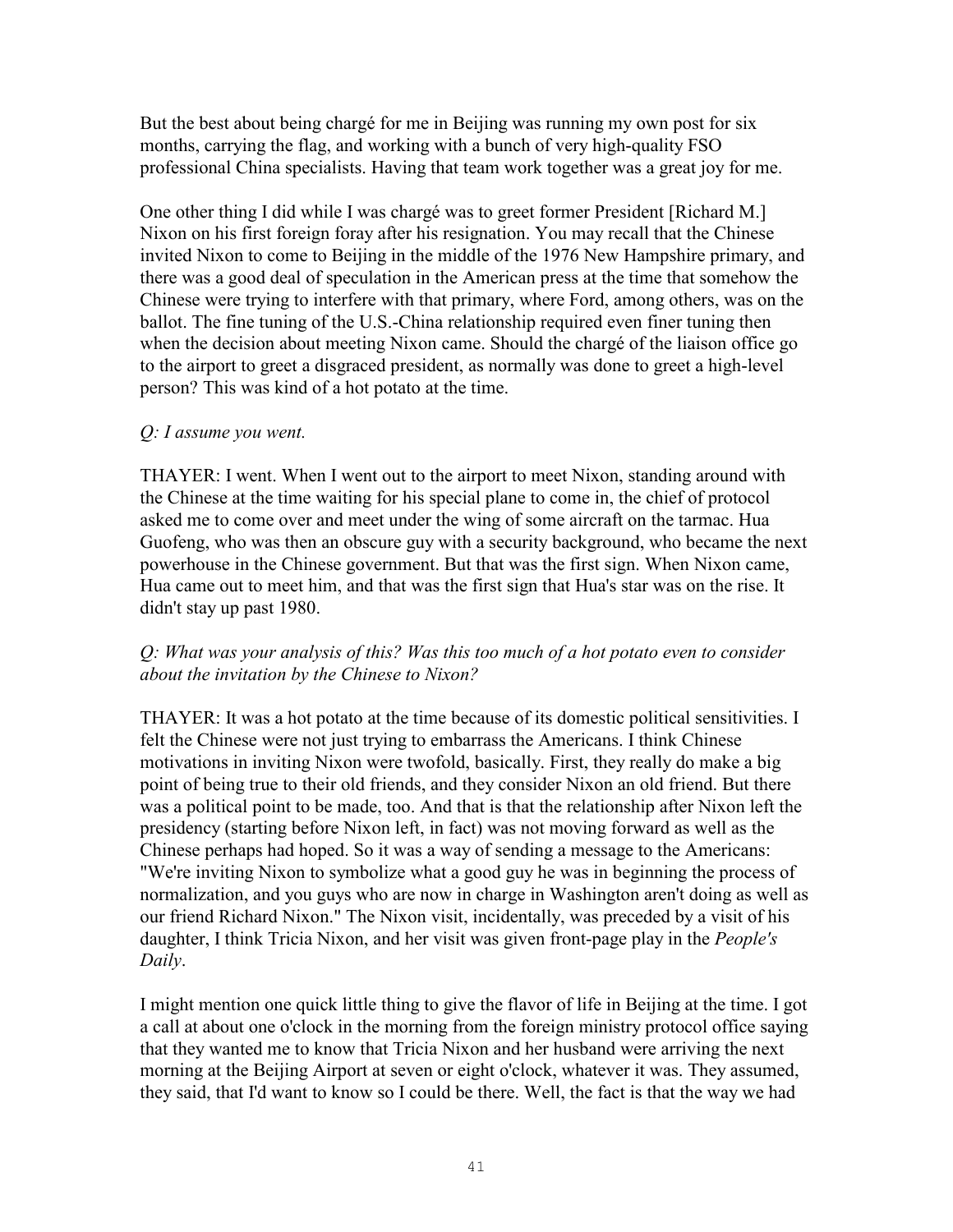to operate in Beijing was that our drivers were completely under the control of the Public Service Bureau. I had absolutely no way of contacting my driver in the middle of the night, and there was no way that I was going to get out to the airport unless I took a taxi. And the Chinese knew this. So I had to tell my Chinese telephone caller that I was regrettably going to be unable to make it to the airport to greet Tricia Nixon.

When former President Nixon came, I was included in the arrival and the farewell banquets for Nixon. I told his principal assistant--and I mentioned to the former president also--that he was welcome to come to the liaison office to see the brick and mortar fruits of his original opening to China. But I said that I hoped that he would understand that, while I would like to welcome him to the liaison office, it would have to be without any publicity when he came. Nixon did not come to the liaison office, but at the farewell at the airport he went out of his way to thank me for the invitation. It was an awkward situation at that time.

### *Q: Nixon, at that point, was not what you'd call rehabilitated or anything like that.*

THAYER: That's right. Nixon was really a bad name in the States. It was in the middle of political happenings in the States having to do with the next election, and it was a very sensitive time.

*Q: How were we reading what was happening in China? I'm talking about the political leadership. How did you go about it, and where did you see things going? This was a time of change. Mao died while you were there, didn't he?* 

THAYER: Mao died, I think, in November '76.

#### *Q: He was pretty much out of it, wasn't it?*

THAYER: Well, he was out of it, but he was still there. The Gang of Four was riding high during most of the time I was there. There were the riots or demonstrations at Tiananmen and at the Martyr's Shrine subsequent to Zhou En-lai's death in April of 1976. People were going up and people were going down, but most of this was obscure to us. I mean, there was some very esoteric tea leaf reading done by our analysts who were very good, particularly Stan Brooks and Lynn Pasco. Lynn is now DCM in Beijing to Jim Willey. (Stan subsequently went to Taipei as AIT director.) We saw China leadership in flux, and there was not much we could do about it. This was manifested to us in various ways in trying to get progress on the claims assets issue and trying to get certain cultural visits accomplished, certain other things.

The Chinese were just themselves tied in knots. How we discerned this was the way people would speak to us, the jargon they would use in briefings, toasts, what was printed in *People's Daily* and in other publications. But we didn't really understand a lot that was going on very deeply behind the scenes.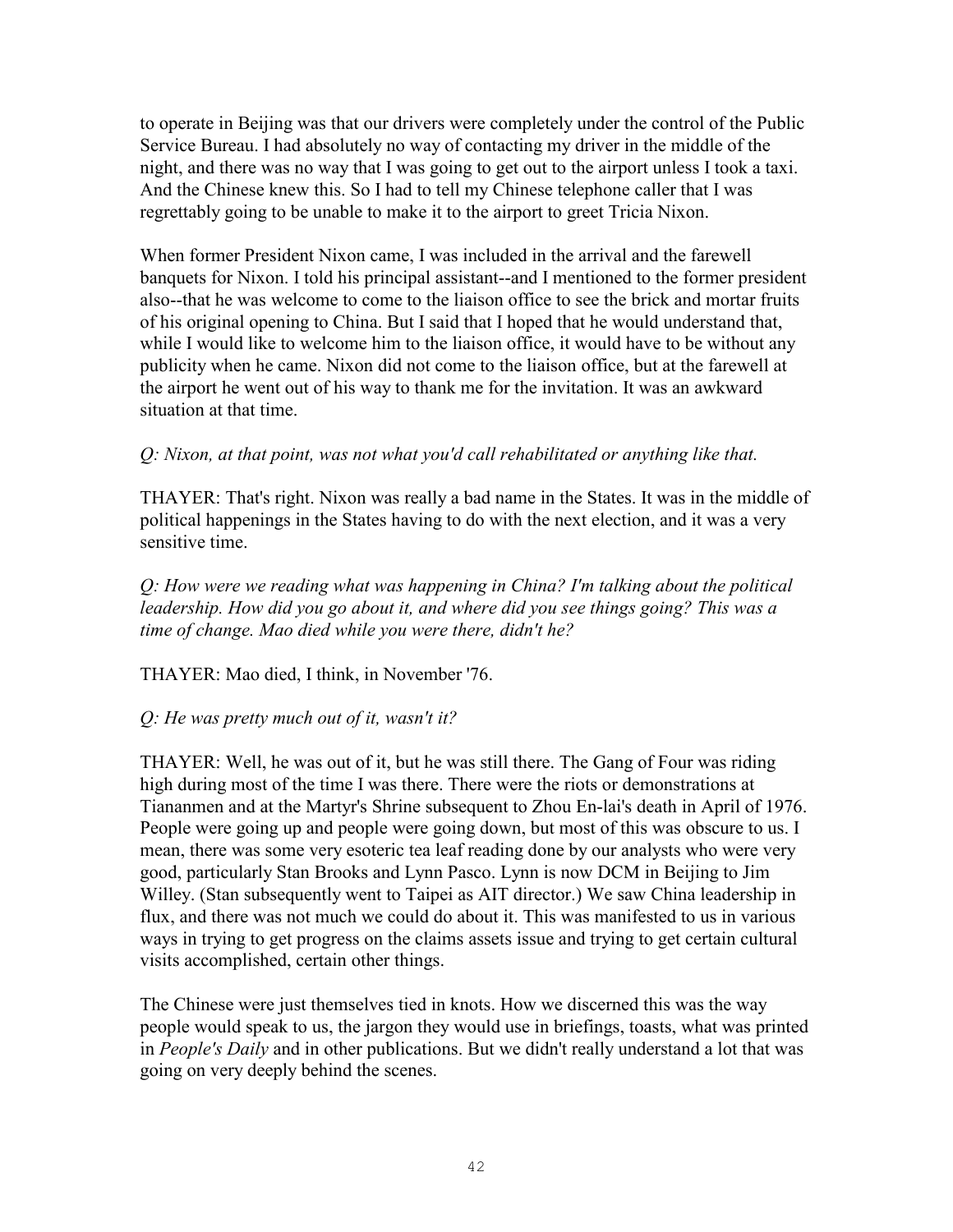*Q: Henry Kissinger was secretary of state while you were there. Did you have the feeling that, having broken through to China, his focus of interest was really more on the Soviet Union now?* 

THAYER: No, I did not have that feeling. But the fact was that Kissinger, as secretary of state, was trying to keep the relationship with China moving, but it was hard to move forward at that time. It was just a period in history when progress was not going to be made.

*Q: Were there any other developments at that time, or should we move on to your next assignment?* 

THAYER: Well, there were a lot of developments, but I guess we ought to move along.

*Q: How about Thomas Gates? What was his background, and did he make any changes?* 

THAYER: Gates made no change in the basic policy. There was no change to be made. Gates was selected after a long delay. He was a secretary of the Navy, and then secretary of defense under Eisenhower. He was chairman and CEO of Morgan Bank in New York. Also from Philadelphia, in fact. Our families had known each other before. He was selected, I think, because, among other things, Ford had confidence in him, he was a noncontroversial "political figure;" that is, a non- professional. We wanted to have a political figure for symbolic purposes in China. Gates, of course, had government experience and prestige, but he didn't have any background in China.

He did not make changes when he got there, but he worked very hard at learning and getting around as best he could. He just carried on the relationship on a more or less even keel for the rest of the Ford administration. Very dramatically, the Tangshan earthquake happened when he was there, when there was something like 200,000 people killed, and virtually the whole liaison office staff moved into the Residence out of the hotels and apartment houses and so forth. Gates did a great job in keeping the U.S. operation on an even keel at that period.

But, no, things didn't change much. They didn't really start to change until the Carter administration, and that was partly because the situation in China changed then. A leadership came into place with the demise of the Gang of Four, the death of Mao, the rise of Deng Xiaoping and others who saw the value of an improving Sino-U.S. relationship. With a new U.S. administration in place the relationship then began to move forward.

*Q: It's been mentioned in some of these interviews that really it wasn't a matter of the United States doing something early on that really would have opened up things; it was a matter of events in China, the cultural revolution, the Great Leap Forward, etc., etc., all of which would have precluded any real opening. Is this your feeling that political paces in China really govern a lot of things?*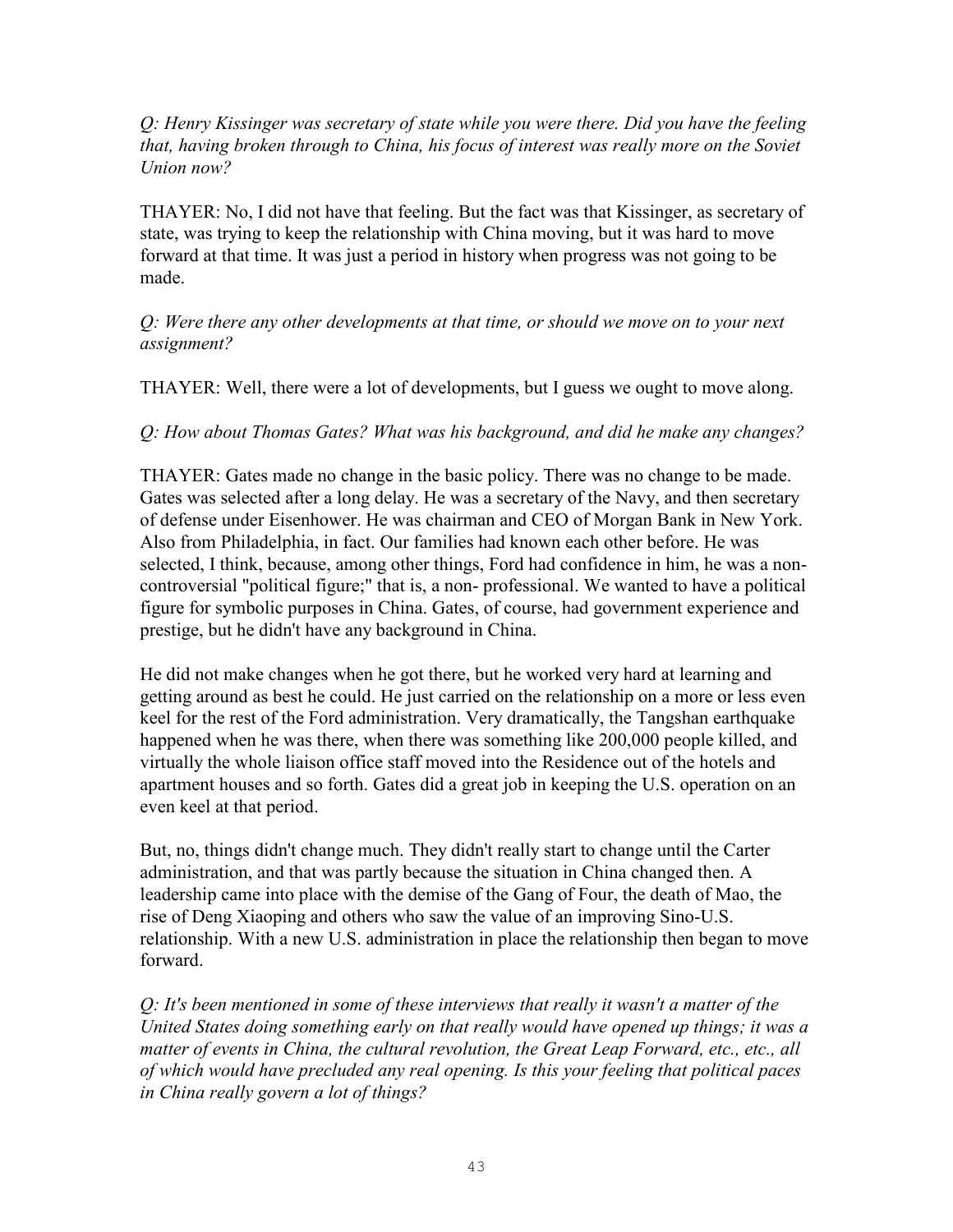THAYER: That is very substantially true. There may have been things that we could have done in 1949 that would have made a difference, '48 and '49. There may have been things that we could have done in the mid-'50s that would have made a difference. But basically the Chinese were not fully prepared, even at the time before the Korean War, to enter into a relationship with us. In the '50s certainly there was some lack of enthusiasm for relations with the Chinese under the Dulles administration, but the Chinese were not behaving very well either toward the United States.

In the '60s under [John F.] Kennedy, we made very direct, explicit efforts to improve relations, and the Chinese were simply not prepared to go forward for some of the reasons that you cited. So it was really not until the late '60s, when the Chinese were prepared, that we also had moved along to that point. Nixon became president. So the time was right for the relationship to begin its movement, and that was also because things had changed in China. The context of Sino-U.S. relations had changed, and we had the good sense to seize upon this. President Nixon, in his 1967 *Foreign Affairs* article, made pretty clear what his strategic view was and presaged in that article the opening of a U.S.-China relationship. But it had to wait until the Chinese were ready.

## *Q: You left Beijing in 1976 and you went back to Washington. What were you doing?*

THAYER: I went back to Washington as country director for Chinese Affairs as Oscar Armstrong moved up to deputy assistant secretary, replacing Bill Gleysteen who went over to the National Security Council staff.

### *Q: What did Chinese Affairs encompass in those days?*

THAYER: The office used to be called the Office of Asian Communist Affairs, encompassing Vietnam as well as, I guess, North Korea and Mongolia. By the time I came into that job, it was only Mongolia.

### *Q: And China.*

THAYER: And China, of course,

*Q: And the PRC, but not Taiwan.* 

THAYER: Not Taiwan. Taiwan was a separate office, right.

So I came into that job in the summer of 1976. Two of my brothers had died while I was in Beijing, and after the second brother died, I felt I had to come back. So I asked for an early transfer, remaining long enough to help Ambassador Gates get settled. David Dean came out to replace me, and I came back to take over the job that Oscar Armstrong had held. That was in the late summer of '76.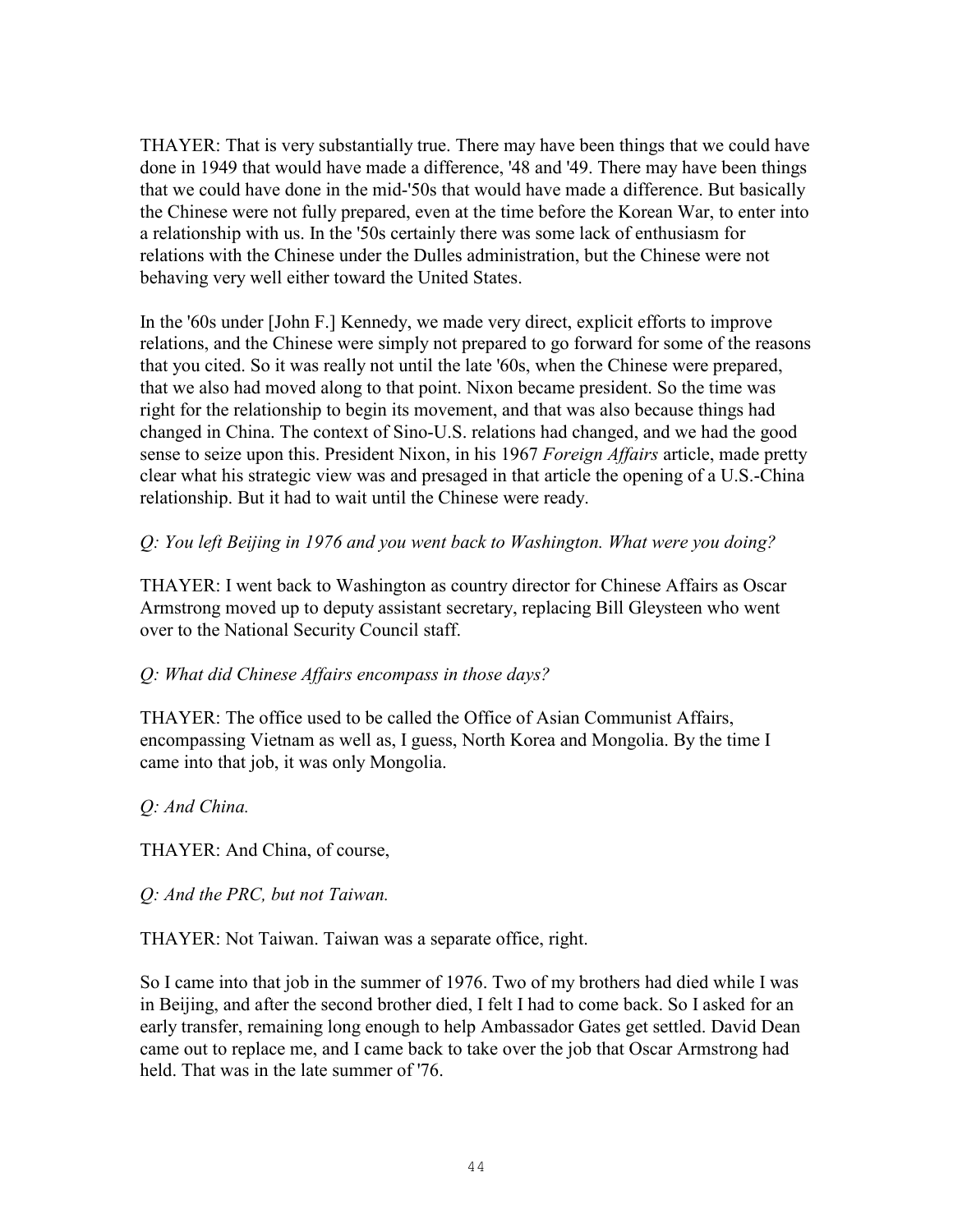In the fall of '76, these events in China took place. We also had the U.S. election. It seemed to me, and to others, of course, that we could begin preparing for the new administration to move the relationship along, which we did.

*Q: Had Carter, during the campaign, made any campaign promises about relations with China?* 

THAYER: I think there had been generally positive things said by the candidate.

*Q: But nothing that gave you real marching orders?* 

THAYER: Well, frankly, I don't recall exactly what he said, but he had people advising him who were very sympathetic with moving the relationship along. Dick Holbrooke was one, and Dick became assistant secretary of state for East Asian Affairs. Mike Oxenberg, I think, also contributed to some briefings for Carter. He came on the NSC as Brzezinski's China guy. So there was a general feeling that all wanted to move the relationship along. It wasn't a new idea. But we all felt that perhaps now was the time that we could do a little bit more.

*Q: The reason I ask, I was in Korea at the time, and Carter had made the specific thing about withdrawing American troops from Korea, which was, to all of us, a lousy idea. And I think it became apparent to him, too, because they weren't withdrawn. But you didn't have that sort of albatross hung around your neck?* 

THAYER: No, but I might mention that the withdrawal of U.S. troops from Korea was an albatross for U.S.-Korean relations, but it was the kind of signal that could be helpful to U.S.-China relations.

*Q: Let's talk about this time you were there. Let's talk about what you were doing prior to the actual change of administration.* 

THAYER: We were just continuing the routine cool relationship with the Chinese, nothing very fancy. That didn't last once the new administration came in. I took over in September, I think--late August or September '76--and the election was November '76. We were in a marking-time period until the new administration came in. I don't want to exaggerate my role in preparing for a policy change. It was just part of the discussions about what we would do next.

But I will say that I had in mind at that time and mentioned to Art Hummel, who was then assistant secretary, the possibility of forming a team made up of Al Romberg, who was then a National Security Council staffer under Gleysteen, a China specialist, and a very bright guy, now with the Council on Foreign Relations, and the other half of the team would be Stape Roy, who was my deputy, had been Armstrong's deputy and is now executive secretary of the department (later Ambassador to the PRC). I had in mind those two guys. In fact, as we moved into the normalization negotiations, Roy and Romberg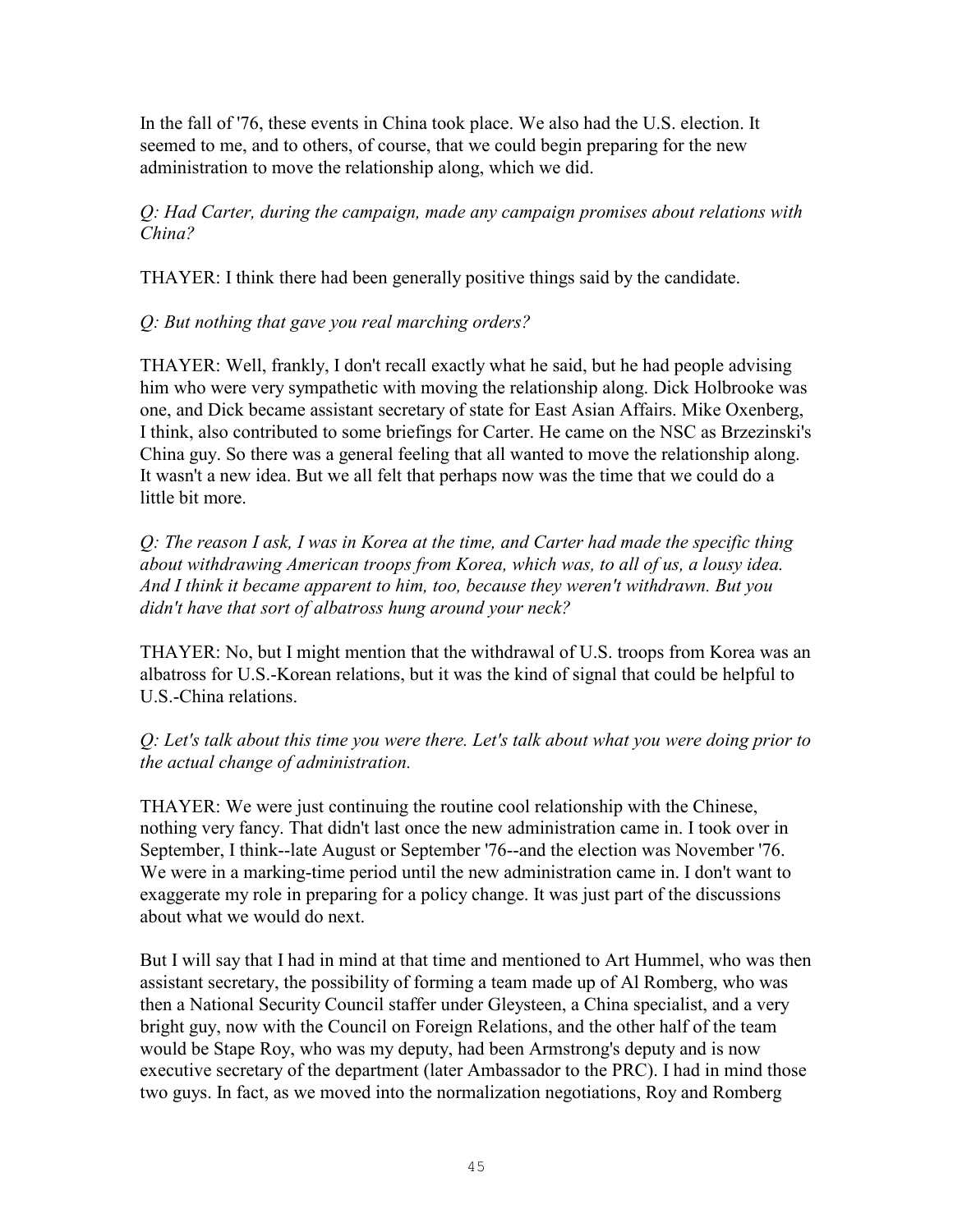became key players in reviewing the record of the Kissinger-Zhou En-lai talks, formulating the policy memos that the State Department produced first for Secretary [Cyrus] Vance and later for the President. The team of China specialists working on U.S.- China relations was led by Bill Gleysteen who came in as senior deputy assistant secretary under Dick Holbrooke, who was Vance's assistant secretary. Dick took a very strong interest in developing U.S.-China relations, as he did U.S.-Vietnam relations, which is, of course, another subject.

(Dick Holbrooke was an exceedingly able, controversial but able--I consider him a good friend--advocate of moving on U.S.- China relations, and he arranged, before inauguration, for a group of us to brief Secretary Vance on U.S.-China relations and made certain proposals to him before Carter took over, about where we should go on U.S.- China relations.)

Mike Oxenberg in the NSC was very high on and instrumental in moving the relationship along. We had some very good people. Burt Levin and Harvey Feldman on the Taiwan desk. Paul Kreisberg, the deputy head of policy planning staff at that time, had a role also. Mort Abramowitz, originally a China specialist, was deputy assistant secretary for International Security Affairs over in Defense; he had a role, too. Later, on the China desk, Don Anderson and Lynn Pascoe were valued players, as was Charles Freeman, who was a key player on the task force set up after December 15, 1978, to coordinate the follow-on actions, including the Deng visit. There were some extremely able, highly motivated people involved in putting together a China policy, elements of a China policy, as the Carter administration began to get in gear. Incidentally, there was a national security decision memorandum which ended up on the front pages of the *New York Times* because of some dispute allegedly going on about arms sales to the Chinese, where they named myself and Bill Gleysteen and Mort Abramowitz and, I guess, Mike Oxenberg as having particular viewpoints on this issue. That was early in the administration.

We got into a diversion with the Chinese over the settlement of the claims-assets issue. This was U.S. property seized by the Chinese, held by the Chinese, and Chinese assets blocked by us. That was an issue that came prematurely on the front burner, and we wasted a lot of time actually trying--but failing--to get that settled before we moved into the serious normalization negotiations.

Secretary Vance along with Holbrooke, Gleysteen and others, I accompanied on his first visit to China in August of '77, which basically opened the negotiations.

*Q: Can you give a little feel for the atmosphere of the changeover from administrations from your particular point of view in the China field? Was this a hostile takeover? Was this, "Let's try something else"? How did you feel about this new group coming in and they feel about you?* 

THAYER: Dick Holbrooke personified the administration in the East Asia Bureau. Dick was the new assistant secretary for East Asia and Pacific, vigorous, aggressive,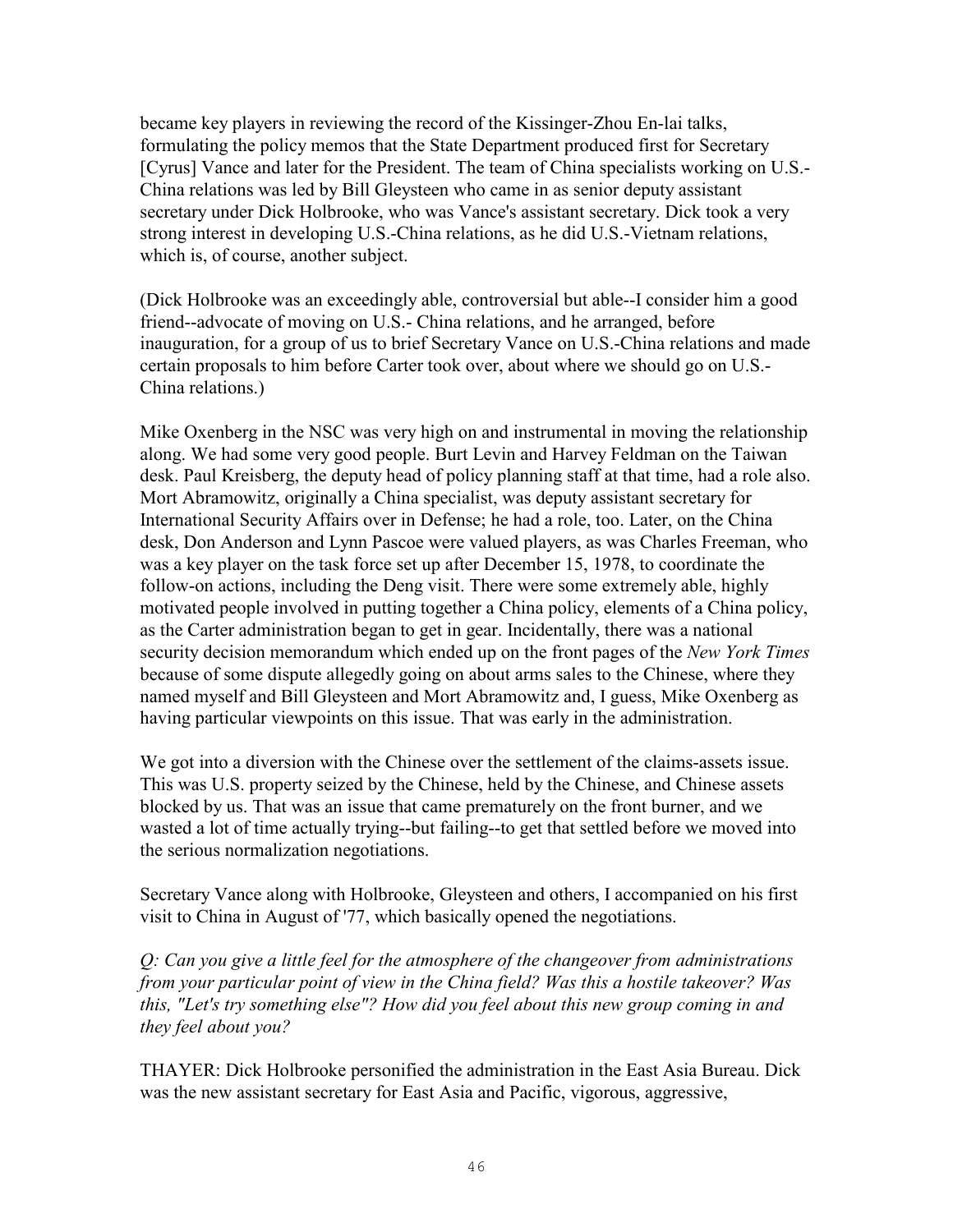intellectually very alive, clearly anxious to make his mark. So there was no doubt who was running the East Asia Bureau in the policy sense. Bill Gleysteen was chosen by Dick as his senior deputy, and that was a blessing for the bureau, Bill being one of the ablest Foreign Service officers of his day.

#### *Q: He was later ambassador to Korea when I was there and a China hand.*

THAYER: And also a China hand and a great public servant. So when Holbrooke took over, Dick made clear to us he was interested in moving on China policy, and he was interested in drawing on the professionals to do so. It was two very happy combinations. He came down to the China desk early on, along with Bill Gleysteen, and met with myself and Stape Roy, who was deputy, and one or two others in my office, and we discussed China policy. Right from the beginning Dick Holbrooke was a strong advocate on the policy question.

In fact, Dick, in the end--this may be irrelevant to this project--but in the end I was the only country director who remained from the former regime who was still in place three years later. This was not anything particular about me so much, I think, but symbolized that Dick was determined to work constructively with the China professionals; he needed them, and we shared pretty much the same goals. Our communications were first rate. With Bill Gleysteen, our China man in the front office, later to be replaced by Roger Sullivan when Bill went off to Korea, direct with Dick Holbrooke or with the seventh floor--all these channels were always first rate.

One thing I'll say for this historical record is that one of Dick Holbrooke's great virtues- and he's taken a lot of beating from a lot of people who don't like him--was that he was eager to hear dissent. I never hesitated to disagree with Dick Holbrooke, and did so in handwritten notes, in more formal memoranda, on the telephone, in person. I remember once catching him on the elevator to berate him for something that he was trying to do in China policy. Dick had the self- confidence and the open-mindedness never to take offense. He didn't feel his rank being challenged at all. He liked the intellectual give-andtake. And the result of this facet of Holbrooke's personality was that he picked brains and made creative people more creative. I don't count myself as a particularly creative person, but if I had any contribution to make there, it was helping to manage a creative process, keep the paper moving and keep people moving constructively, asking questions, making the best use out of talent. And with Stape Roy and Al Romberg and others, there was ample talent to go around there. But Dick was, for me, almost always a pleasure to work for.

U.S.-China, U.S.-Vietnam, and U.S.-Soviet policy all were entangled there, and this made the policy aspects of Dick Holbrooke's job a lot more complicated than one would ordinarily think, because to some extent these three strands of policy were crossed, occasionally short-circuited or blocked each other, and that was an important element.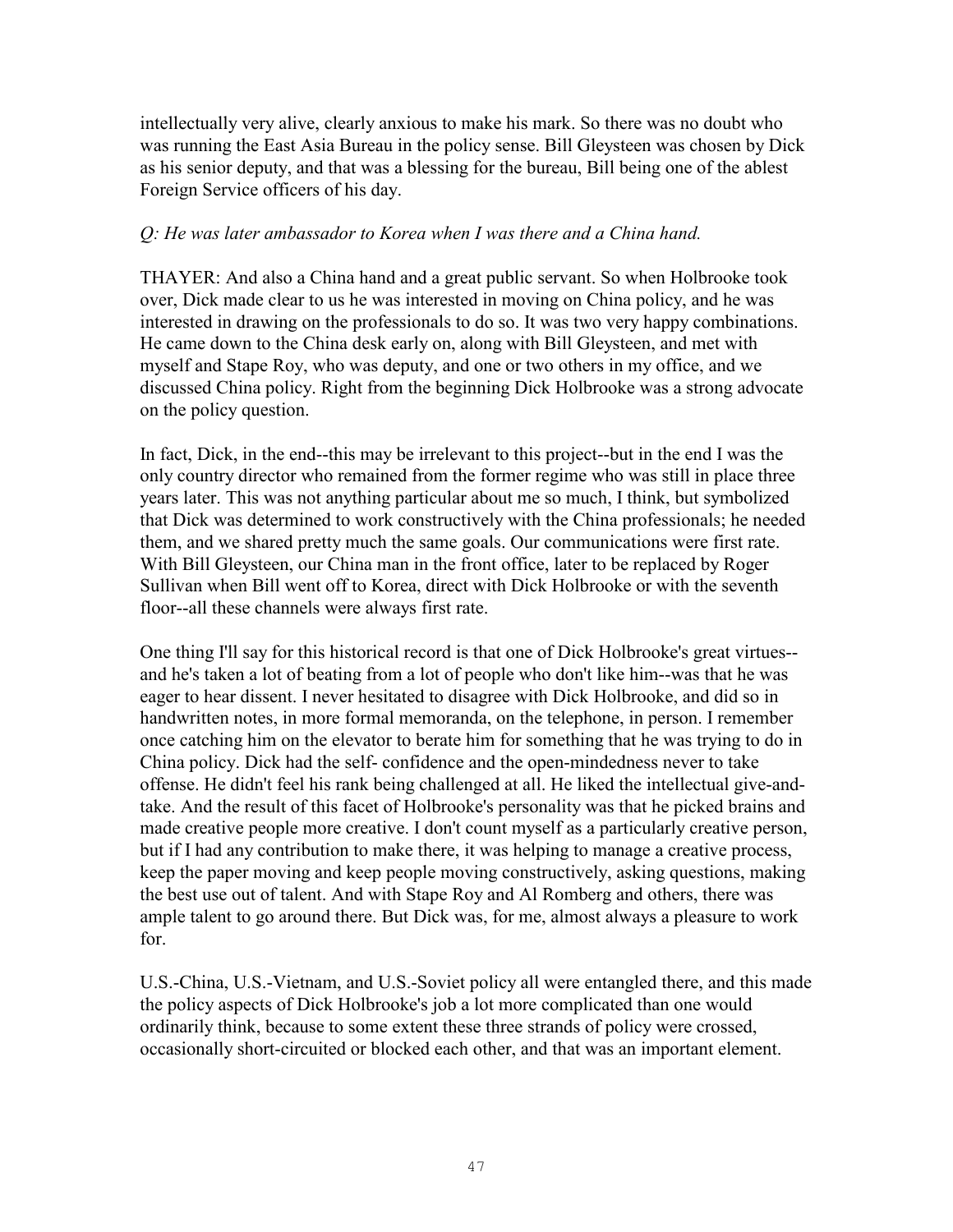But to come back to your question, how did I, as a professional, feel when this new group took over, I felt very comfortable with it. There were, however, in the course of the three years, a lot of problems. We had a lot of problems with the National Council staff. You're familiar with the Brzezinski-Vance problems. Whatever the facts about that, there were some problems--Brzezinski and Vance, as we all know-- and there were lots of tactical bureaucratic operational problems between, on the one hand, the National Security staff, and, on the other, the State Department staff, the Foreign Service China specialists and others.

*Q: Can you give some illustration of the types of things that were working to effect your operations vis-à-vis China?* 

THAYER: Well, I'll be a little cautious here, but just to say that often the Brzezinski agenda was not the same as the Vance agenda. And, therefore, the Oxenberg agenda was frequently not the same as the Thayer agenda or the Holbrooke agenda.

### *Q: Oxenberg was the China man in the National Security Council staff.*

THAYER: So oftentimes not all the cards were on the table between NSC staff and the East Asia Bureau, and it took quite a lot of extra effort to keep track of what Mike Oxenberg, on his own or on Zbig's behalf, was up to at any given time. I just want to add that since those days, Mike Oxenberg and I are still talking, and we both recognize this was a problem between us. To some extent the problems were almost endemic in that kind of a situation. In any event, we had the common goal of a China policy that best served U.S. interests.

*Q: What would be a problem? With a policy towards a foreign country, why would the two people responsible in the NSC and in the State Department be moving in different directions?* 

THAYER: I think it's fair to say that there were differences between Vance, Holbrooke and Brzezinski, for example, on how fast we should move on U.S.-Vietnam relations, and that had some impact on how we perceived the pace of U.S.- PRC relations. Nayan Chanda covers this to some extent in his book *Brother Enemy*.

Because of differences in perception of the desired pace of these respective relationships, there were various tactical things that went along with that, differences between what the NSC would like to do and what the East Asia Bureau would like to do. I am being elliptical because some of these issues are still alive to some extent.

*Q: Well, particularly with China, can you say there were those that are dealing with China, either in the NSC or in the office of Chinese affairs, ones that were saying, "Let's go slow with firming up relations"? Because obviously at this particular time we had this emotional and strong political tie--I'm speaking of American internal politics related to Taiwan--and to recognize the People's Republic of China fully would mean the*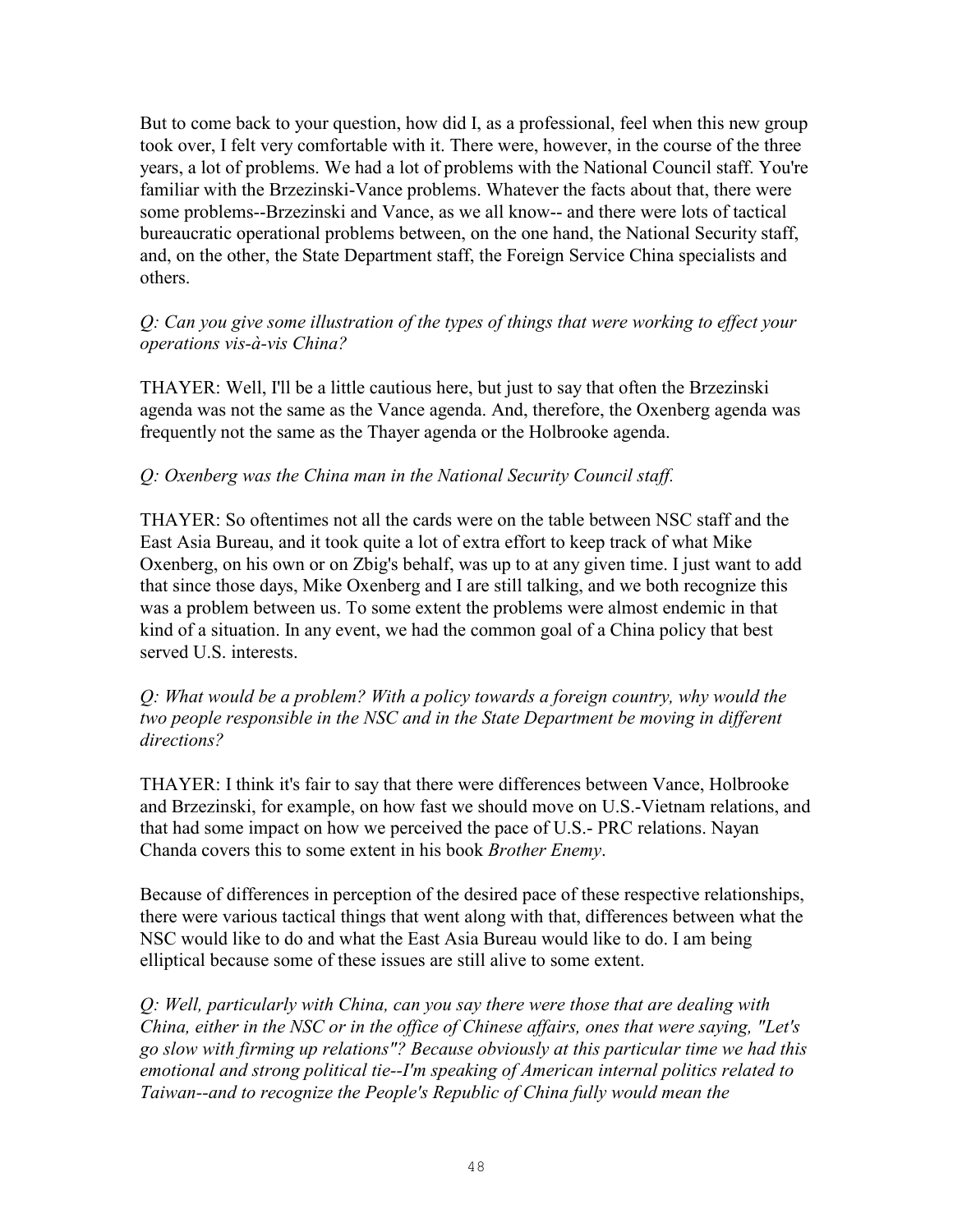*diminishing of our official relationships with Taiwan. How was this playing out? Were there sides on this, or were you saying, "That's a Democrat-Republican problem and that's not ours. We'll tell you the way it should be," or something like that?* 

THAYER: There were surprisingly little differences within the government, within the executive branch, relating to Taiwan. There wasn't a manifestation of the China lobby in my office or in the East Asia Bureau or in the legal advisor's office. At least it wasn't an important factor. Every one of us were convinced that we had to retain some kind of relationship with Taiwan, that the continuation of arm sales was important and that American businesses must have access and so forth--even though these things were not all covered fully in our initial presentation of the Taiwan Relations Act. But there was a unanimity about the overall project. The project was to normalize relations with the PRC, to retain some kind of relationship between the people of the United States and the people of Taiwan, because it was pretty well understood we would have to break diplomatic relations with Taiwan.

Some people on the Hill didn't agree with that, as we know from the public record. But within the planning group, there was no disagreement on the essence. There was a lot of discussion, quite a high intellectual level, it seemed to me, about what we should be doing, what we should be using as a basis for negotiation with the PRC, how we should go about retaining those things that were essential in our relationship with Taiwan. This was a group of people who cared tremendously about doing the right thing by Taiwan as well as pursuing the U.S. interest with the PRC.

So the level of intellectual discourse in moving on this policy over a two-year period, was very high. And it was, in many ways for me, a thrilling experience to be involved in this process of trying to move history along but doing it in an honorable and a productive way, that is to say, productive for the long run. So it was a matter of working from a common bias, a shared vision of what we wanted to achieve. The real differences were in how we best go about it, and that was a natural and healthy process.

The first part of this process, incidentally, was to analyze the many, many hours of conversations between Henry Kissinger and Zhou En-lai and Mao dating back to the first 1971 visit. The State Department had not had access to the records of those conversations until the Carter administration. So when Carter came in, one of the first things we were able to do was to get access to these records which were held by the White House, and analyzed them to give us the platform from which we could then figure out how to move ahead.

## *Q: Was this because of secrecy? Was this a normal thing, these documents being held so tightly? Or was this Henry Kissinger in operation or what?*

THAYER: A lot of the above, I would say. But the nature of the situation when Kissinger first went to the PRC to some extent required an absolute confidentiality. And Kissinger didn't trust the State Department. He didn't trust many people. So these records were kept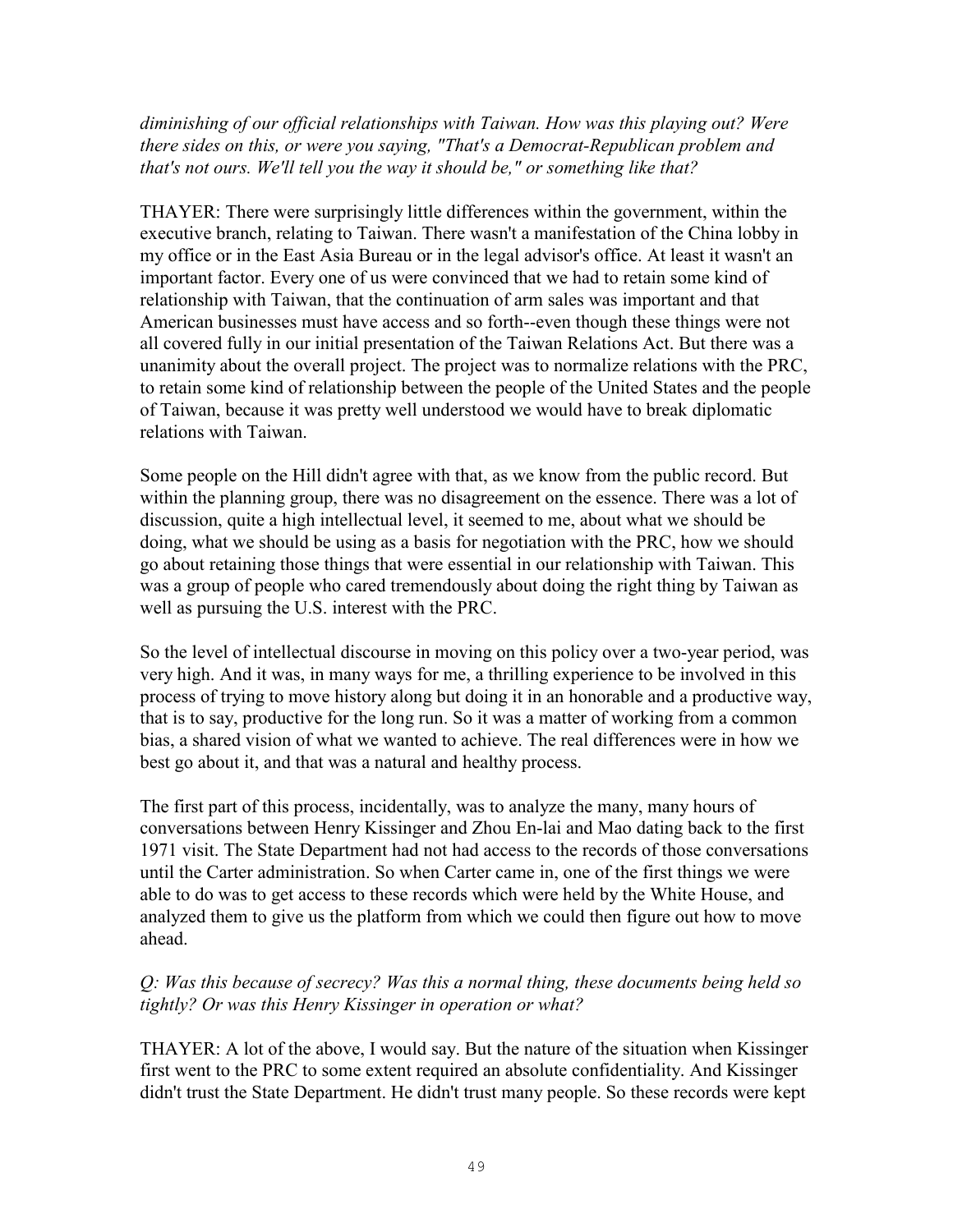very carefully. And even today, you will have seen very little reference to the particulars of the Kissinger-Zhou En-lai dialogue. I will say here only that the dialogue was elegant, and it showed two marvelous minds at work toward a common purpose with great historical and philosophical sweep.

In any event, the first documentary analyses that we did were based on these records of the Kissinger meetings, which we kept extremely carefully, double locked, and double sign-in and sign-out, and so forth, read only in one room with a light off, etc. We were determined also that it was important to keep the confidence of the Chinese that we were serious in our purpose and not going to use these historic records loosely.

*Q: Harry, on something as sensitive as changing our relationship basically with Taiwan, did you keep Congress informed? Did you have a dialogue with staff members? Because this would strike me that if there's any issue--well, also the other one was the Panama Canal issue, that the Carter administration really was making two major difficult political foreign policy--*

## THAYER: SALT, also.

*Q: SALT, yes, and really the Camp David thing. I mean, this was really the administration coming in, wasn't going to sit around and react. It was going to try to do things. But what was the approach towards Congress as you went about this?* 

THAYER: Dick Holbrooke is very much a political animal and worked hard to maintain and develop personal ties on the Hill. For example, he invited the head of the East Asia and Pacific Affairs Subcommittee of the House Foreign Affairs Committee--Lester Wolf, in those days, Congressman Wolf of New York--to sit with us at a weekly East Asia staff meeting. So he was very sensitive about the need for congressional support and consulted carefully with a whole range of people on both sides of the Hill. Our consultations on China were informal, and we talked often, at all levels, with individual members of both houses and their staffs.

### *Q: On both sides?*

THAYER: On both sides, Republican and Democrat. We also testified in informal committee sessions. Harvey Feldman and I, I remember once, went up and testified together. Harvey was then director for Taiwan, having replaced Burt Levin. We went up and testified informally on the relationships there and touched on possible outlines of a normalization agreement. But State did not have what the Congress felt was appropriate consultations with China. And the Hill raised holy hell with us and with the president when he announced the normalization of relations with China, explicitly accusing that we had not consulted Congress adequately.

In fact, we had told them virtually everything in substance, but we hadn't said, "And we plan to do this so-and-so at such-and-such a time, and we are negotiating these things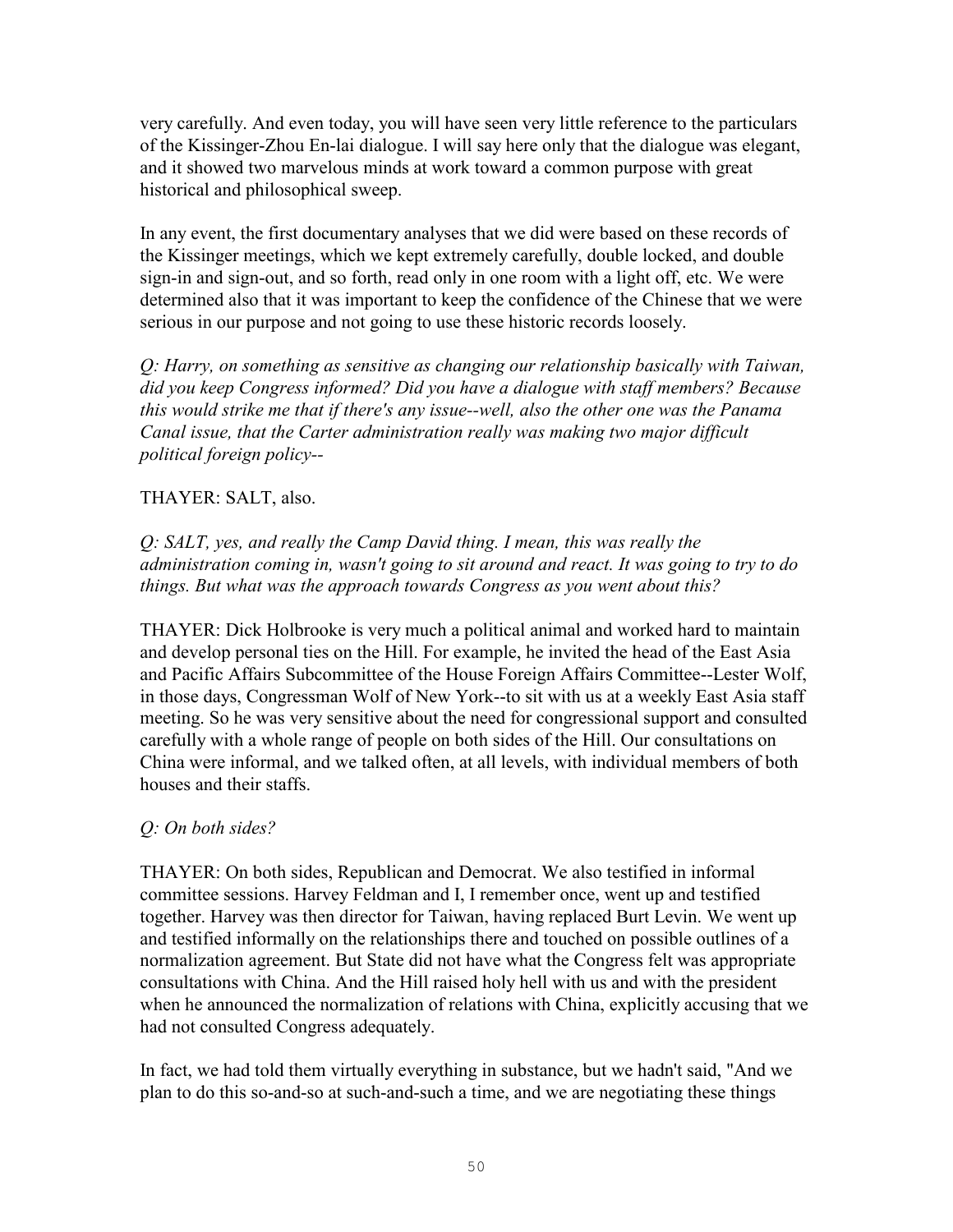right at this very time." But to any reader of the newspapers, it was obvious that there was a lot going on in the relationship, a lot of signs of progress in the relationship. Brzezinski visited China in May 1978. Others in the Executive Branch went. And also there were congressional visitors, a lot of them, going to Beijing at the time. We encouraged a lot of this. So there was no question that the Congress could get the message, but formal consultations, consultations that the Congress felt were adequate, no. I think the record shows that plenty of congressmen felt that they were not consulted adequately about normalization.

### *Q: Was this a political game that was played of outrage when they knew what was going on, or were they really being kept from significant facts, and was there a reason for this?*

THAYER: Congress has all kinds of people in it, and there were plenty of people in Congress who were very strong supporters of Chiang Kai-shek and Taiwan, quite a substantial constituency, although not as much as before, who held the same view. There was obviously a lot of resistance to any break in relations with Taiwan, which was one of the results of the negotiations and one that we anticipated. We did not want to derail the normalization negotiations by tipping our hand too much on the Hill in terms of timing or details of an agreement. That was an important factor.

## *Q: What was your impression of President Carter at the time regarding this? Was he a player? Was he a pusher or what?*

THAYER: President Carter was very much a player. I think he was so on many issues. But in the China thing, memoranda that we drafted went to the president, he read them, marked them--very much a player. It was his personal decision-- at least he was one of those who made the decision--that the access to the facts of the normalization negotiations, knowledge of that, be extremely restricted. And we restricted it within the State Department in 1978, kept it entirely in the East Asia Bureau, knowledge of negotiations, handled the paper extremely carefully. So the way we handled the Congress and the public side of normalization, the president was very much aware of and in favor of--encouraged it. The president absolutely knew of the degree to which we were limiting our formal consultations, to come back to that point.

## *Q: Were you involved or aware of how we were keeping the Taiwan side informed of what we were doing?*

THAYER: Yes, but we were not keeping them informed in any detail as to what we were doing. We had, in earlier years, informed the Chinese, the Republic of China Chinese Embassy, about the outlines of progress in the Warsaw talks or lack of progress in the Warsaw talks. But we were then in a different mode with the PRC. By 1977, we were not keeping Taipei fully informed about our discussions with the PRC. By 1978 we were not even keeping State's policy planning staff informed.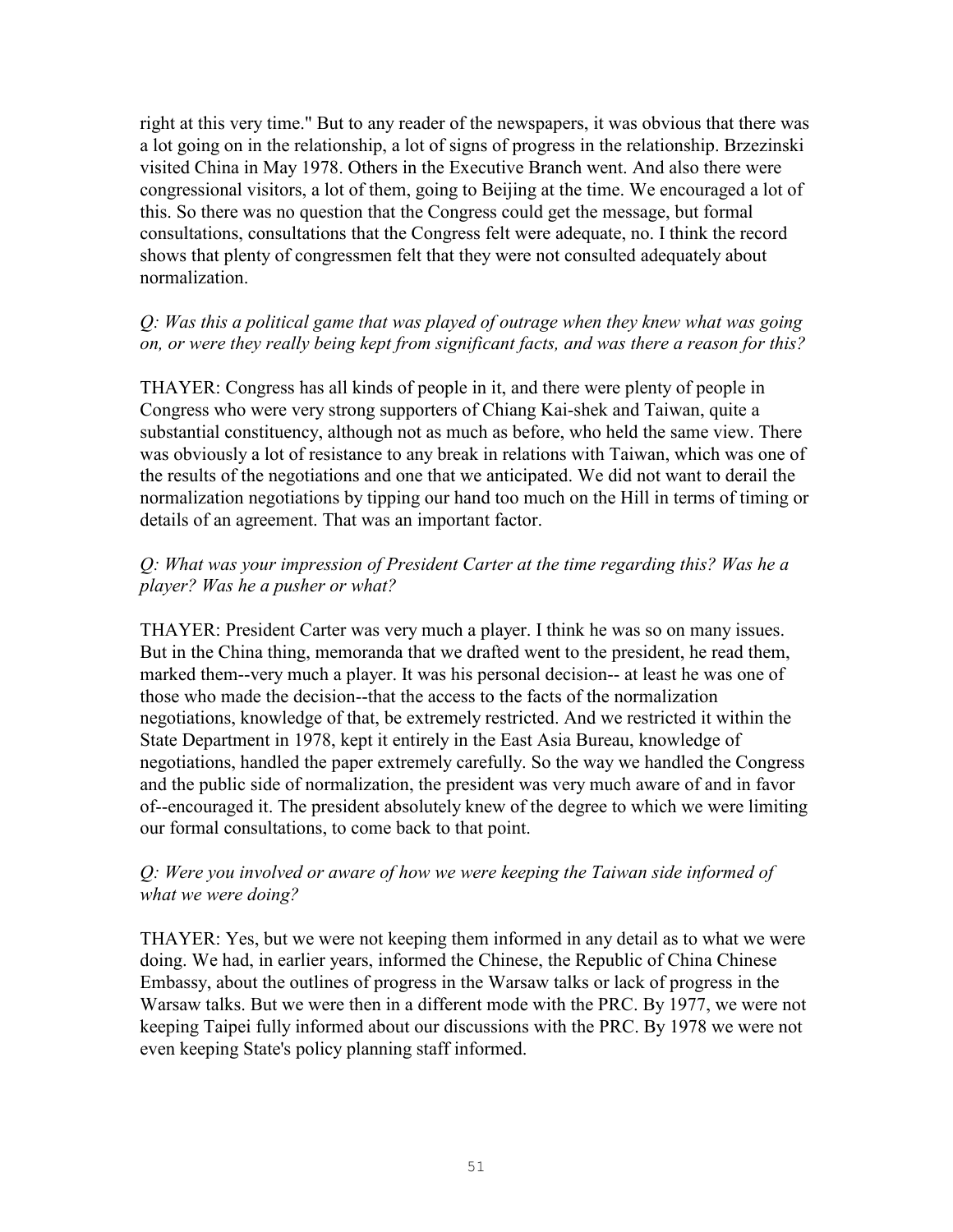*Q: Did you have the feeling--you and also those dealing with China, and I'm speaking about both sides of the equation--that the Republic of China government was really preparing itself and had braced itself for a new type of relationship, but, having little choice, they were ready, after a lot of unhappiness, to accept something as long as there was a solid relationship with the United States?*

THAYER: Well, the Chinese from Taiwan--the "Republic of China" Chinese--were not in favor of normalization of U.S. relations with the PRC. They saw our peaceful relations with the PRC probably as constructive, but they certainly were never in favor of U.S. breaking relations with the Republic of China. However, they were aware that plenty was going on. Any reader of the newspaper would know that there was plenty going on, and that goes for people on the Hill as well as people in Taiwan. So they were aware. The signals were there, but we were not spelling it out for them.

*Q: As this went on, did things fall out the way all of you thought they would who had been dealing with this when you first opened this? The Institute for China, or whatever you call it with Taiwan, keeping that relation--was that more or less how you saw the thing coming out or did that grow?*

THAYER: Well, in the end, we sought, as part of the normalization plan, to establish a relationship with Taiwan something along the so-called "Japanese model," which was an unofficial relationship but carrying out pretty much the same functions as in an official relationship. And so the Japanese model, which we examined very closely, was the basis for our approach.

As it turned out, we needed--much more than the Japanese had needed--to do a lot more U.S. internal legal adjustments to be in a position to carry on a relationship with Taipei parallel to the Japanese model relationship. We needed a legal structure, and we needed laws to make it possible for Foreign Service officers to be separated from the Foreign Service and work unofficially in Taipei, because we were determined, among other things, to be as good as our word. That is to say: our relationship with Taiwan was going to be conducted on a non- official basis. Well, we needed a lot of laws for that, and we put together the Taiwan Relations Act which would establish the American Institute in Taiwan and its legal structure. We sent a draft Taiwan Relations Act to the Hill after the president's announcement on December 15, 1978. We sent to the Hill a Taiwan Relations Act which would enable us to carry on this unofficial relationship, this people-to-people relationship implementing commercial, cultural, and other elements.

The reception to the Taiwan Relations Act on the Hill was outrage. What we did was to send up a package which covered the legal requirements of establishing this unofficial relationship but did not have the political elements such as security concerns and so forth in it that the friends of the Republic of China, in particular, but also many others of a more neutral stance, thought was appropriate for the circumstances.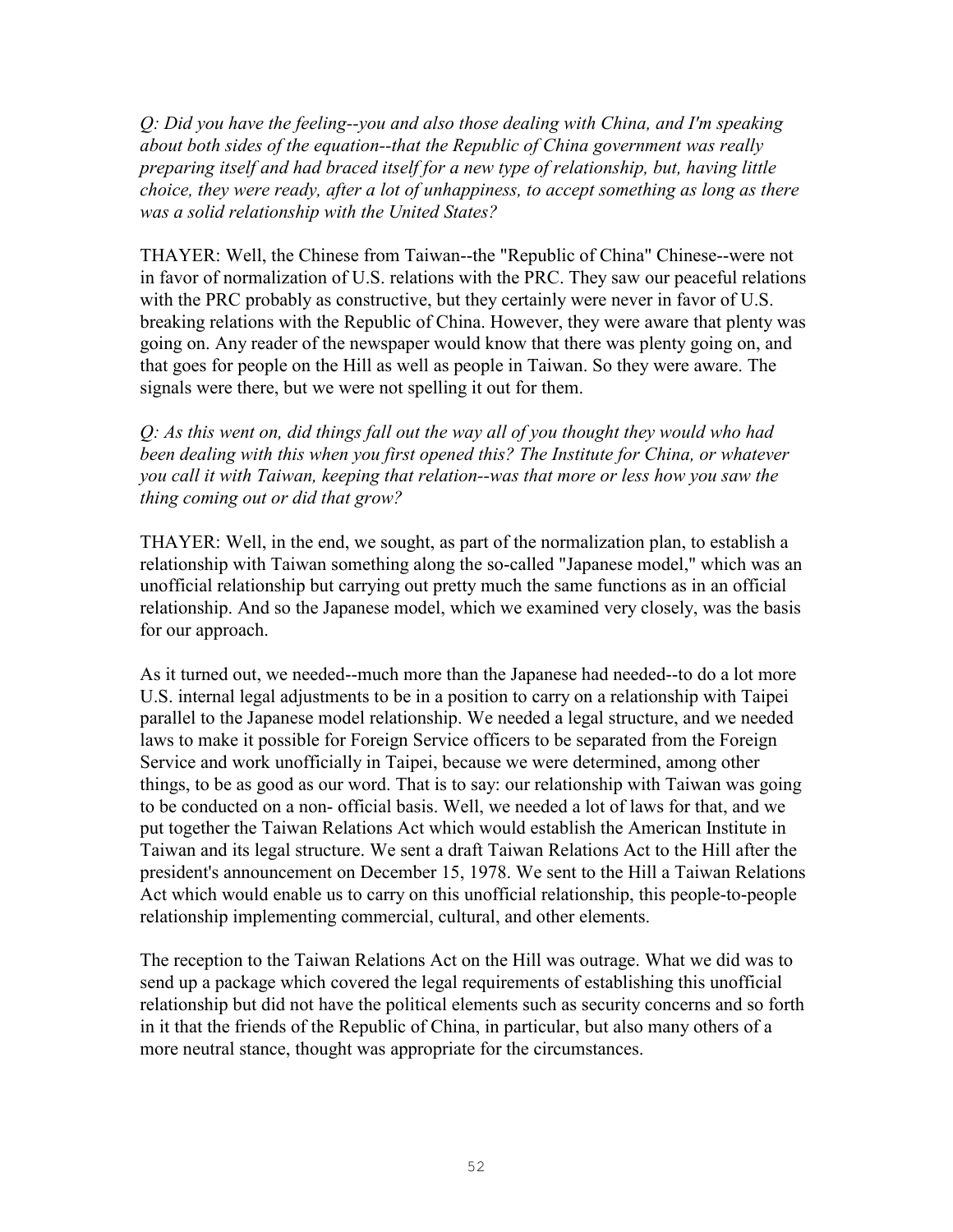So to put it succinctly, the administration--I think it's pretty clear--badly underestimated what the Hill reaction was going to be to this skeleton of a Taiwan Relations Act. It wasn't broad enough for the Congress. We didn't present it in the best possible way. Our testimony was not good. And we got torn apart by the Congress for this. It simply was a case of just not estimating correctly how this package that we put together would sell.

## *Q: What happened? To follow through, from your perspective, did Congress strengthen it, harm it, skew it, or what?*

THAYER: Well, Congress took our skeletal Taiwan Relations Act designed for specific operational purposes and made it into a political document which went far beyond what the administration had intended. But the administration was able to avoid the most troublesome aspects being proposed that would, you might say, tend to re-officialize the U.S. relationship with Taiwan. For example, we did not want in the Taiwan Relations Act any reference to the "Republic of China," for perfectly obvious reasons. We didn't recognize the "Republic of China;" therefore, it would be inappropriate to refer to it by that name.

One of the things that we did in normalization was to give a one-year notice of abrogation of our Mutual Security Treaty. We would not have a formal defense commitment to Taiwan at that time, and we sought to not have any formal security commitment introduced into the Taiwan Relations Act. So there was a lot of dispute over this, a lot of very hot, heartfelt outraged dispute with many of those opposed to the administration policy absolutely convinced that the administration was engaging in an immoral act by breaking relations with Taiwan. The administration was equally convinced, as I was- quite low on the totem pole--that what we were doing was very much in the national interest, entirely appropriate, and moral. As long as we maintained these people-to-people relations with Taiwan and fulfilled the other commitments embodied in the skeletal Taiwan Relations Act in the announcement of normalization in the president's statement, so long as we did everything we said we'd do, we were acting morally.

But this was a matter of hot debate, and there was a lot of blood on the floor in the process. I wasn't on the front lines of this aftereffect. My role was to continue to work on developing U.S.-PRC relations, and others were taking most of the heat on the Taiwan Relations Act.

## *Q: How did the PRC react? We said we'd do this, and then it got into Congress and really the things were changed, weren't they? How were they reacting?*

THAYER: Well, we had made clear to the PRC Chinese all along that there would be certain legal steps we'd have to go through. They didn't like that, but we hadn't explained to them the kind of Taiwan Relations Act that there would end up being because we didn't know the kind of Taiwan Relations Act there would end up being. The Chinese were not happy about what was produced by the Congress.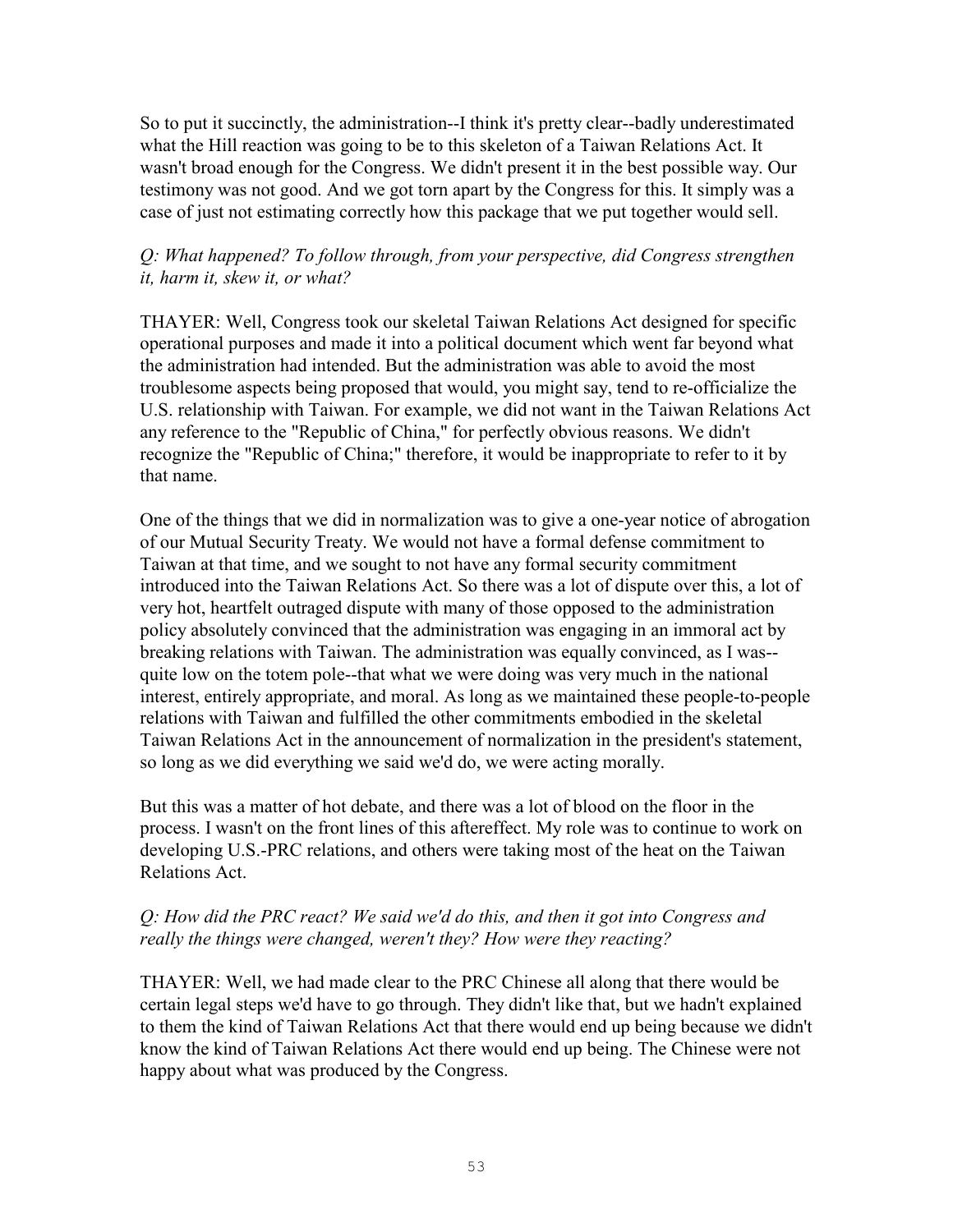*Q: What was your impression of how the People's Republic of China were dealing with Congress? Do you think they were getting good reports so that they were pretty well informed about how the system worked and the pressures and all this?* 

THAYER: I think they were pretty well informed, but not very. The Chinese liaison office, as it was at that time, was staffed by people who were pretty competent. Some of them had been educated in the States. Others had served for a long time in the liaison office. The liaison office had quite good relations with and access to the Hill. I'm sure they were surprised by the amount of activity for continued support of the Republic of China on the Hill, and they didn't expect the kind of Taiwan Relations Act they would get. But the reporting was fairly good.

I think it's pretty damn hard for any country to understand how our political system works, and it's particularly difficult for a China that had been so out of touch with the U.S. for so long. But they had people following U.S. affairs in Beijing over the years, and they had their American experts and so forth. But it's quite a different thing in understanding the dynamics of Congress. After all, the Carter administration misread the strength of the Congress's reaction.

*Q: You're saying the State Department, even the Carter administration, really misjudged the vehemence which Congress would react to this.* 

THAYER: Well, it seems to me we did, anyhow, and so did the PRC. But the PRC consistently made it clear that it was our responsibility to keep our own house in order, and the PRC quite understandably did not want to take responsibility for the way the U.S. Congress behaved.

*Q: Did you have the feeling that at any time our new establishment of relations was being jeopardized by the Congress and the backwards and forwards as we worked on the Taiwan Relations Act?* 

THAYER: There were risks there if some of the language proposed by the--for want of a better term--right wing in Congress, if some of the language proposed had stayed in the Taiwan Relations Act, it would have violated certain specific and implicit undertakings to the Chinese. I mean, for example, the use of the term "Republic of China." Now, whether that would have led to the derailing of the whole process or not, I can't say. But surely we were worried that some of the efforts might succeed, and that would be a problem.

# *Q: You left in '79.*

THAYER: I stayed on until the summer of '79, and the last thing I did was to write a scope paper for Vice President [Walter] Mondale's pending trip to China which took place in June or July of '79.

*Q: How were things at that time? When you left, did you see a new relationship?*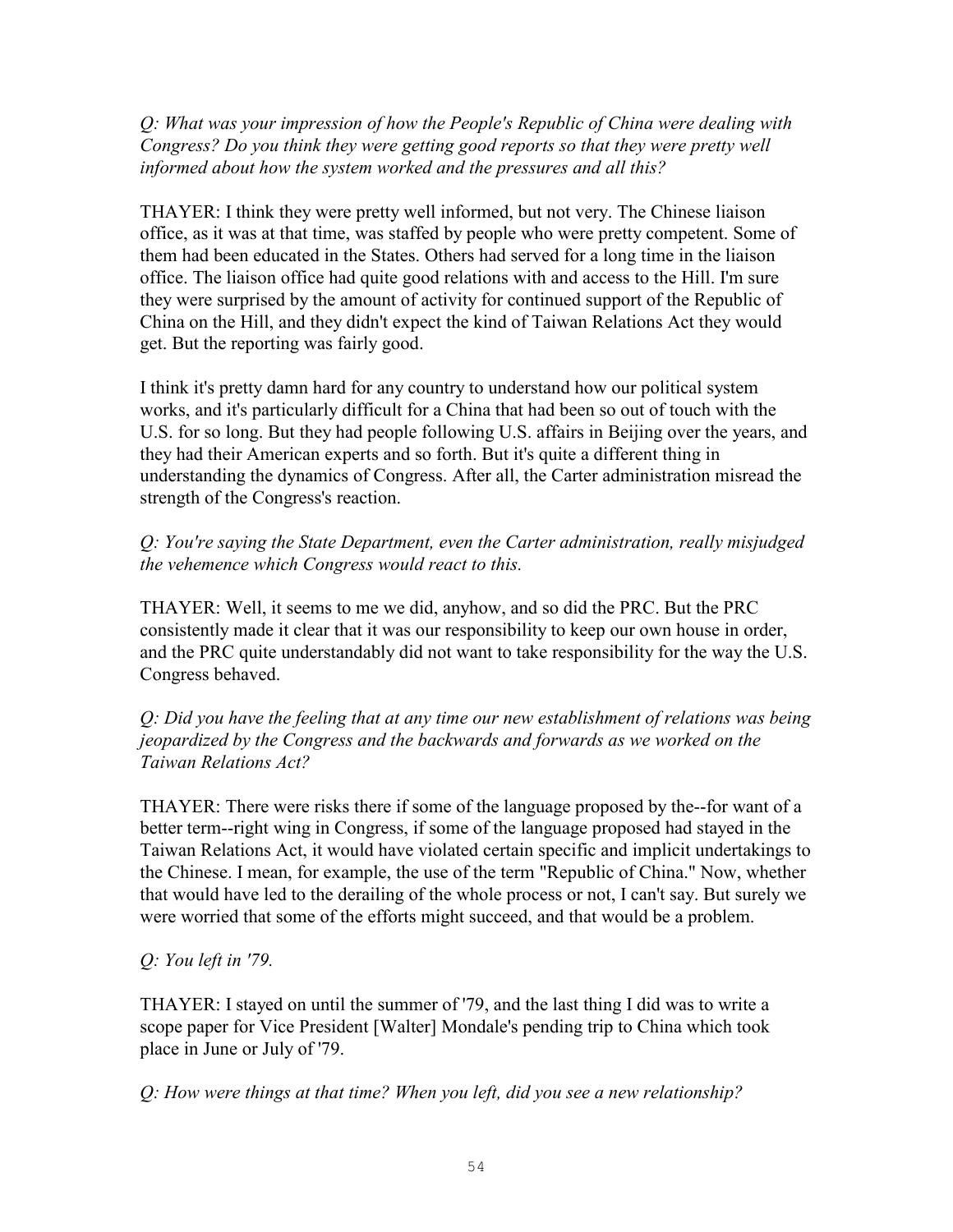THAYER: The relationship had begun to settle down pretty well. The episode of the Taiwan Relations Act left a lot of bad feelings on the Hill, and I won't say that those bad feelings had wholly dissipated. But things had calmed down a lot, and the relationship was beginning to move along.

*Q: Why don't we stop at that point, I think, and then do another interview later.* 

*????????????????????????????????????????????* 

*Q: Harry, I wonder if you could start with how you became ambassador to Singapore, where you served from 1980 to 1984.* 

THAYER: I had been country director for Chinese affairs in the Carter administration, '76 to '79. It was following that that I was appointed by Carter as ambassador to Singapore. I had a year out between the China desk job and the ambassador's job as a member of the Senior Seminar. But, in any event, I was appointed by Carter in 1980, and Carter sent my name up to the Hill. Since my hearing was not until after the election in 1980, my name had to be cleared with the Republican victors also.

### *Q: Were you actually out there at the time?*

THAYER: No, I was in Washington. My name was sent up to the Hill in the autumn of 1980. The election was in November. My nomination cleared through the committee after the election, and the agreement of the Republicans was obtained that my name would go through. I'd go out as a Carter appointee but would stay on, at least initially, under the Reagan administration.

*Q: How did this happen? Singapore is one of those places that's had a fairly substantial number of non-career officers. I would think that this would be an ideal place for one of the Reagan West Coast businessmen to go to.* 

THAYER: It's a nice post in many ways, and it does have a reputation of being an attractive post, but, in fact, until the first Carter appointee, who was a former governor of North Dakota, the post had been filled by career officers right along. That not withstanding, it was very shortly after I got out to Singapore--I arrived there in early December 1980--that I began to hear rumors and saw several newspaper references to different friends of President Reagan from California and Arizona who were telling people that they were going out as ambassador for Singapore. In fact, about a year after we arrived in Singapore my wife, in Washington on private business, ran into a man at a party who told her, not knowing she was the current Ambassador's (me) wife, that he was about to be named to the Singapore job. My wife quietly just took that aboard. So from the very start, as one must be in such a post, I was always ready at any moment to be recalled and replaced by a personal friend of the President. Nevertheless, I did end up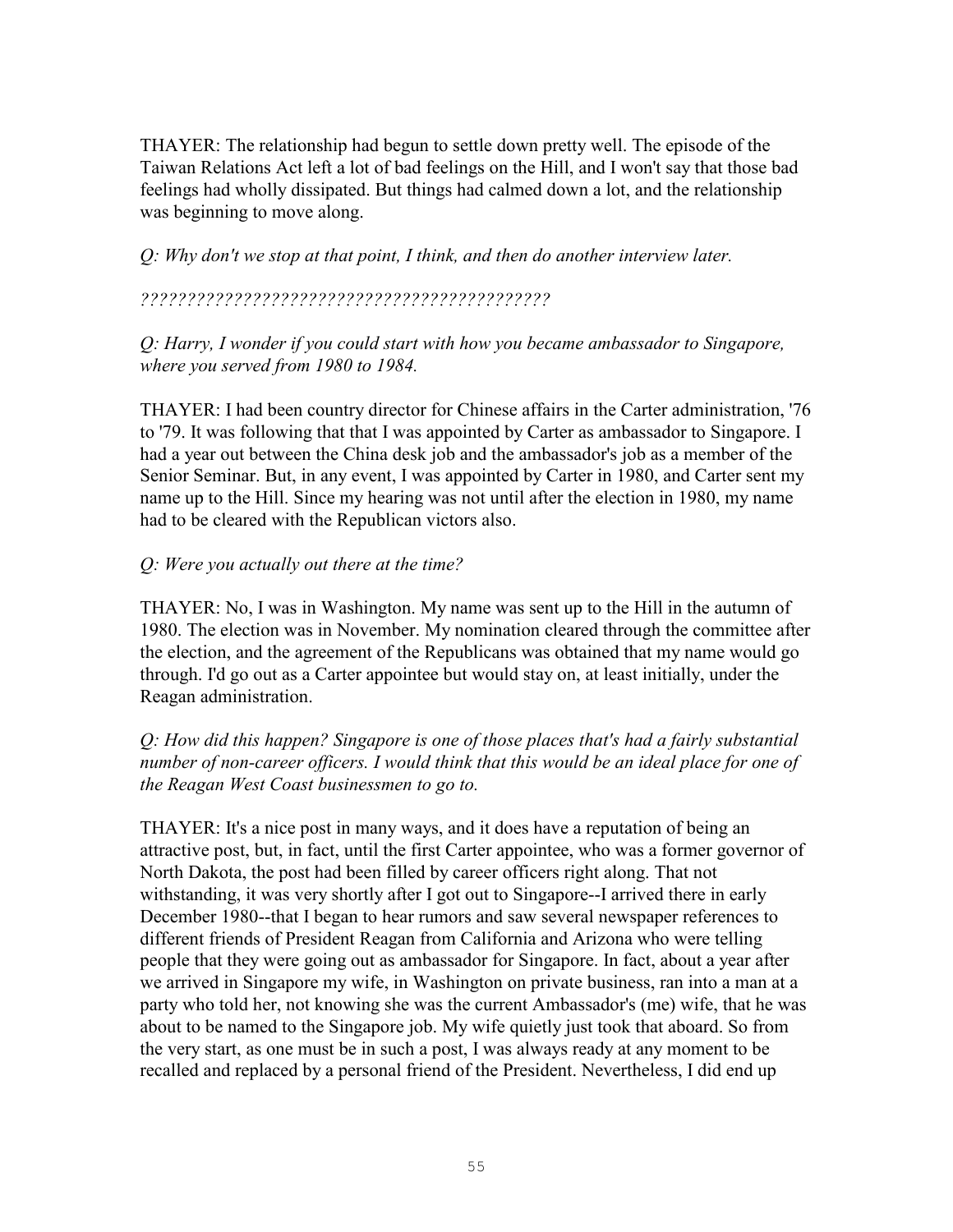staying there for three and a half years, which was longer than most people stay in any post.

### *Q: In the political climate, particularly at that time, it's amazing that you did.*

THAYER: Well, there are various tales told about that. I did see one outrageous but somewhat amusing reference in the newspaper to the effect that we stayed there for three and a half years because we were renting our house to Michael Deaver, and if we came back, Michael Deaver would, of course, have to be moved out. Michael Deaver was in the White House, as you know, very close to the President and Mrs. Reagan. In any event, the explanation--and I have no idea if it had any basis or not--was that if a political appointee replaced me in Singapore, that meant I would come back, or perhaps would come back to Washington, and the Deavers would have to vacate their-- *i.e.*, our--house. I don't know whether that story is true or not. I just saw it in the newspaper.

# *Q: It makes a certain logical sense.*

THAYER: In any event, we did stay there. We did stay there until the summer of '84, a very good tour.

## *Q: In this period, from '81 to '84, what did you see, as you went out and as they developed, the American interests in that country?*

THAYER: The instructions that I was given (by Assistant Secretary Dick Holbrooke and others) principally was to find out what the Singapore leadership, from Prime Minister Lee on down, was thinking. Our access, for a variety of reasons, had been very limited in the previous few years; Singapore was a very important player on the Southeast Asia scene, and we didn't know enough about it. At that time, ASEAN was still moving ahead. The Cambodian issue was of growing interest to us: finding some way of reducing Vietnamese and communist influence in Cambodia. Singaporeans were leading players in that game. Singapore also had a certain amount of influence with its ASEAN partners. (ASEAN eventually did much toward the non-communist Khmer getting their act together.) And beyond that, because of Lee's personality, other influence.

So one personal requirement was that I develop relations of confidence with the senior Cabinet people, deputy prime ministers Rajaratnam and Goh, and with the prime minister, if possible, so that I could, if nothing else, report what they were thinking. So that was the first thing.

But we had several interests that were important there. First, maybe not in priority order but could be arguably so, we had the use of Singapore's port facilities. We had no base there, but with our build-up then in the Indian Ocean, Singapore was an important stopping-off point, refueling point, for ships, a touchdown point for P-3s and others.

# *Q: P-3 being a sea surveillance aircraft.*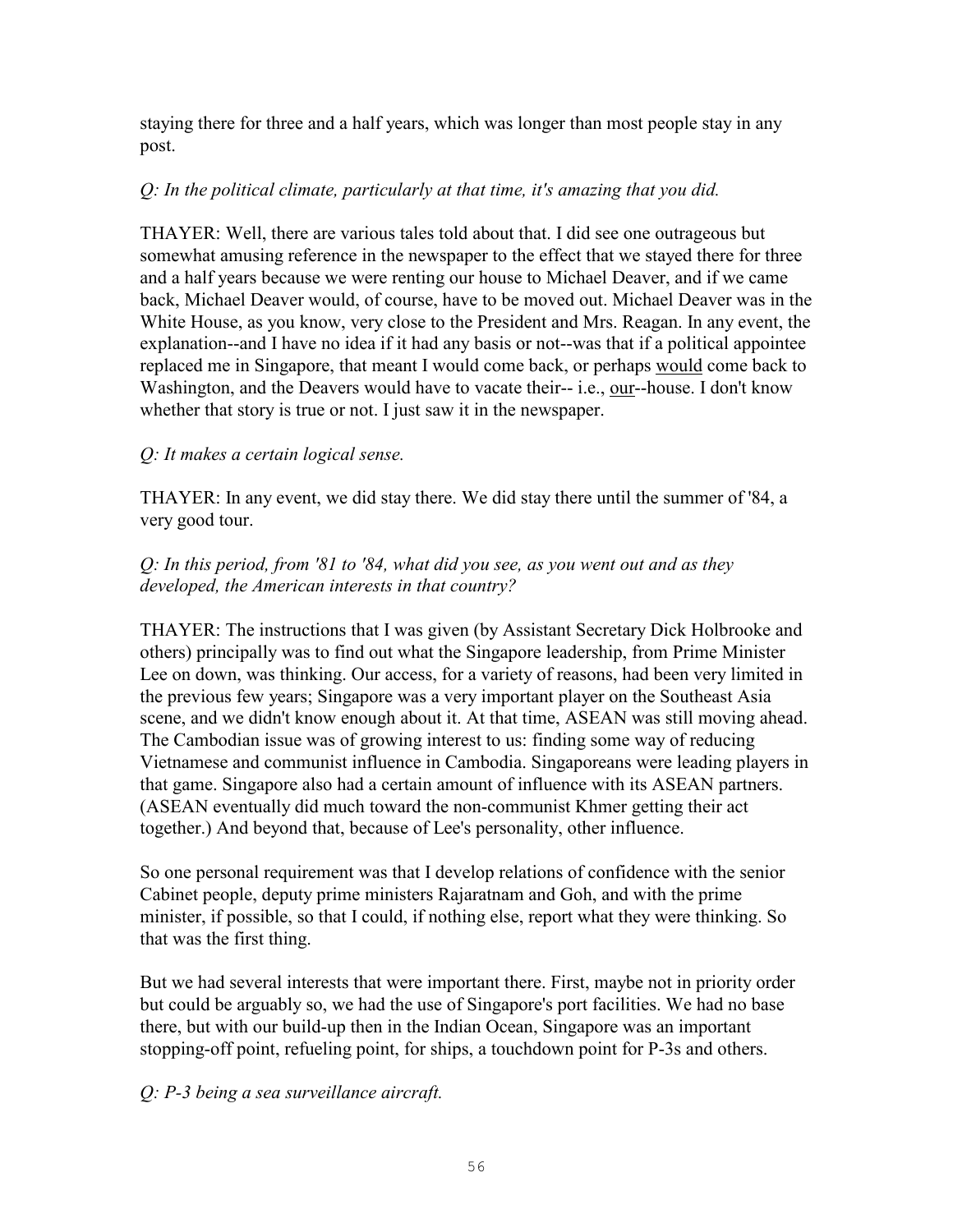THAYER: Right. They were flying out to Diego Garcia. So maintenance of good military relationships was important in those days. There were some rumors in the '80s, some noises about our establishing some kind of a base in Singapore, but there was no serious effort in that direction at all. Although, ten years later now, we do have agreements with Singapore for U.S. enhanced use of facilities in Singapore. So the military was one interest.

Another interest was our general and supportive interest in ASEAN, as I've mentioned. A third interest was a very large American private investment. I forget the numbers now, but we had investments in electronics, pharmaceuticals, Mobil had a big refinery, Exxon was active there. Singapore was a regional headquarters for a number of American corporations. The American business community was very large, and, therefore, promotion of American business interests there was important. Singapore was also economically very successful, and Singapore, not only the private sector but the public sector, the government sector, was also buying a lot. One of my big jobs was on the commercial side, trying to sell American aircraft-- 767s, 757s, 747s--getting a piece of the new mass transit system. These kinds of things were also important.

I would add to that that I had personal interest in developing, broadly speaking, a cultural relationship. Singapore traditionally, having been a British colony, sent its best students to be educated in Oxbridge, as they call it. The prime minister himself is a product of that system, and their best graduates at Singapore University were going to graduate school in the U.K. I thought it was very much in our interest to attract a better grade of Singapore students to American universities, because, among other things, Singaporeans were returning to Singapore and filling the important jobs in the civil service. It was important in the American interest, I felt strongly, that we have a larger cadre of American-educated civil servants in Singapore, thereby having a better understanding within the government of what made the Americans tick, more confidence in the American partnership, extending not only to the cultural sector but also to the commercial, military, and so forth.

So I made quite an effort to get bright Singaporeans to go to American schools. One of the things that I did was to lead an effort, do a lot of lobbying with the American Business Council--the equivalent of American Chamber of Commerce in other countries--to get them to put up some money, matching funds, to facilitate the Singaporean Presidential Scholars; that is, the leading scholars graduating from Singapore universities, getting scholarships from the Singapore Government to go to the States to do graduate work, whereas heretofore, they'd always gone to the U.K. The most prestigious scholarships had been going to send people to the U.K., and I wanted to get these prestigious scholarships, have some precedent set for their going to the United States.

This became very important to me when six months after my arrival I was invited to the Presidential awards ceremony where the President of Singapore Presided and all the Cabinet sat by as these Presidential Scholars, a dozen or so, were being "crowned" and sent off to the U.K. to study. While I saw scholarship after scholarship being awarded for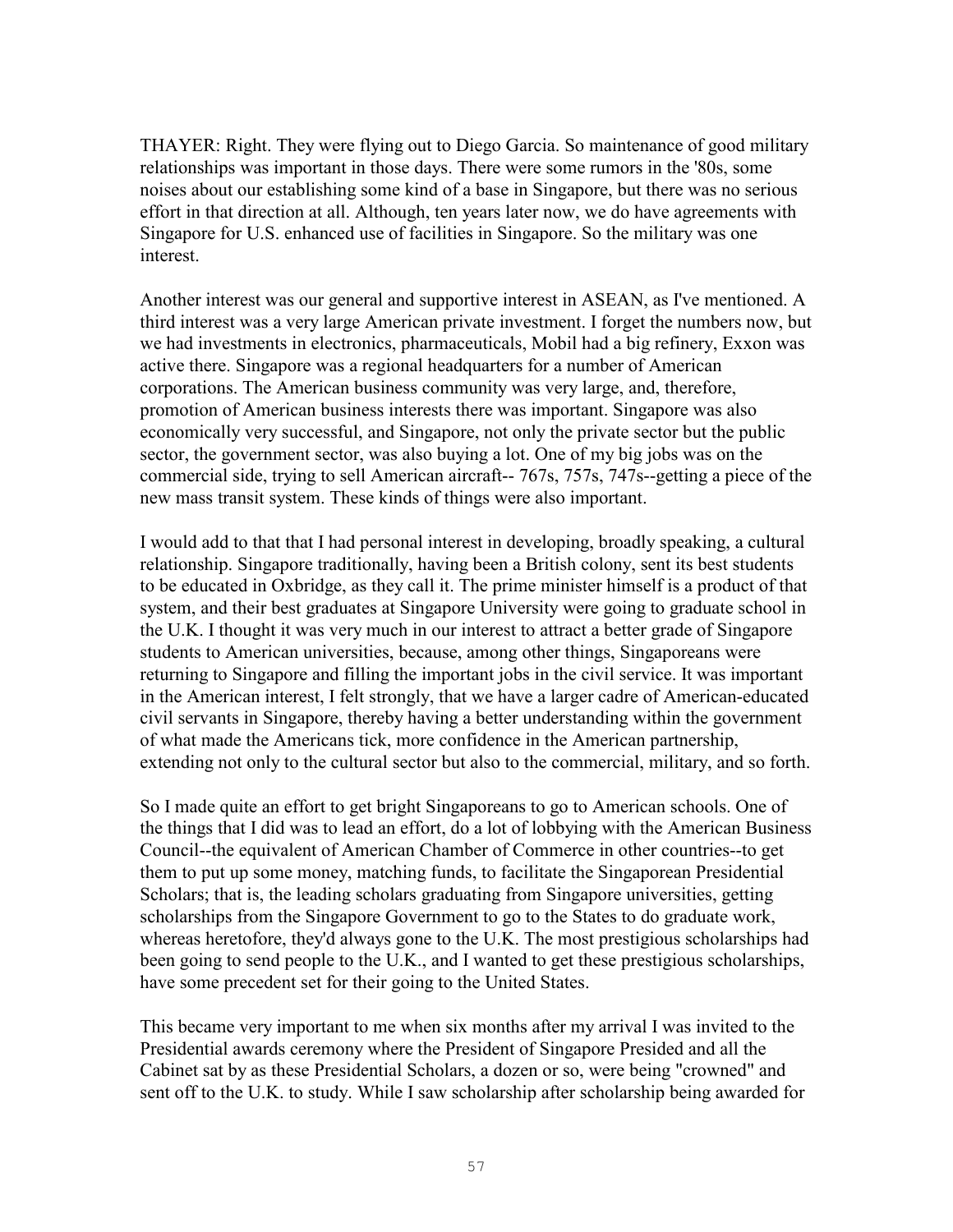study at Oxbridge or Manchester or someplace else, my American blood boiled, and that fired me up to raise the money from the American side to help and to press the Singapore side to cooperate.

## *Q: Who had been paying on the British side?*

THAYER: The Singaporeans had been paying entirely, but I felt that by getting the American business community to get behind it and paying part of the way that we could demonstrate the seriousness of our purpose to the Singaporeans and get their attention; I felt also that a budget-conscious Singapore government would see that there would be several layers of benefits from regarding seriously an American bid to attract some of their best scholars. And so that was another facet of the work that I did.

## *Q: Why don't we follow through on that. How did that play out while you were there?*

THAYER: While I was there, it took a while--a couple of years--to get the American business community sold on the idea. We--including USIS and the commercial officer- worked hard to sell this first to the American business community. Then we needed to talk it through with the Singaporean side, the education ministry and so forth. Eventually, by the time I left Singapore, we still had not fully succeeded. But a year after I left, our first Presidential Scholar went to the United States to study, on the basis I had first conceived. I don't know how many have gone since, but we did have a breakthrough and had this precedent set that it was worth sending some of the best scholars to the United States. That was the message that I was trying to encapsulate.

So that was another small aspect. I bolstered this with giving public speeches about American education and comparing the American educational system, the number of Nobel Prize winners and so forth, to other countries, generally trying to enhance the regard which Singaporeans had in general for the American educational system. I should emphasize that since the best scholars often entered the civil service, their attitudes toward the U.S. made a difference to many facets of Singapore's foreign policy.

Also an important part of the American mission was the refugee issue, which was very significant--Cambodian refugees, Vietnam refugees, who were pouring down into Southeast Asia, to Thailand, to Malaysia, to Indonesia, to the Philippines, also to Hong Kong. We had a refugee office in Singapore, which was the basis for our operation at Galang Island in Indonesia. In working with the Singapore government, we also were strong supporters of the UN camp for refugees in Singapore. So that was another facet of my work.

### *Q: What was the political situation in Singapore while you were there?*

THAYER: The political situation was very much an environment dominated by the People's Action Party, its leader was Lee Kuan Yew, then still Prime Minister and very much in the saddle. There was only one member of the opposition in a Parliament of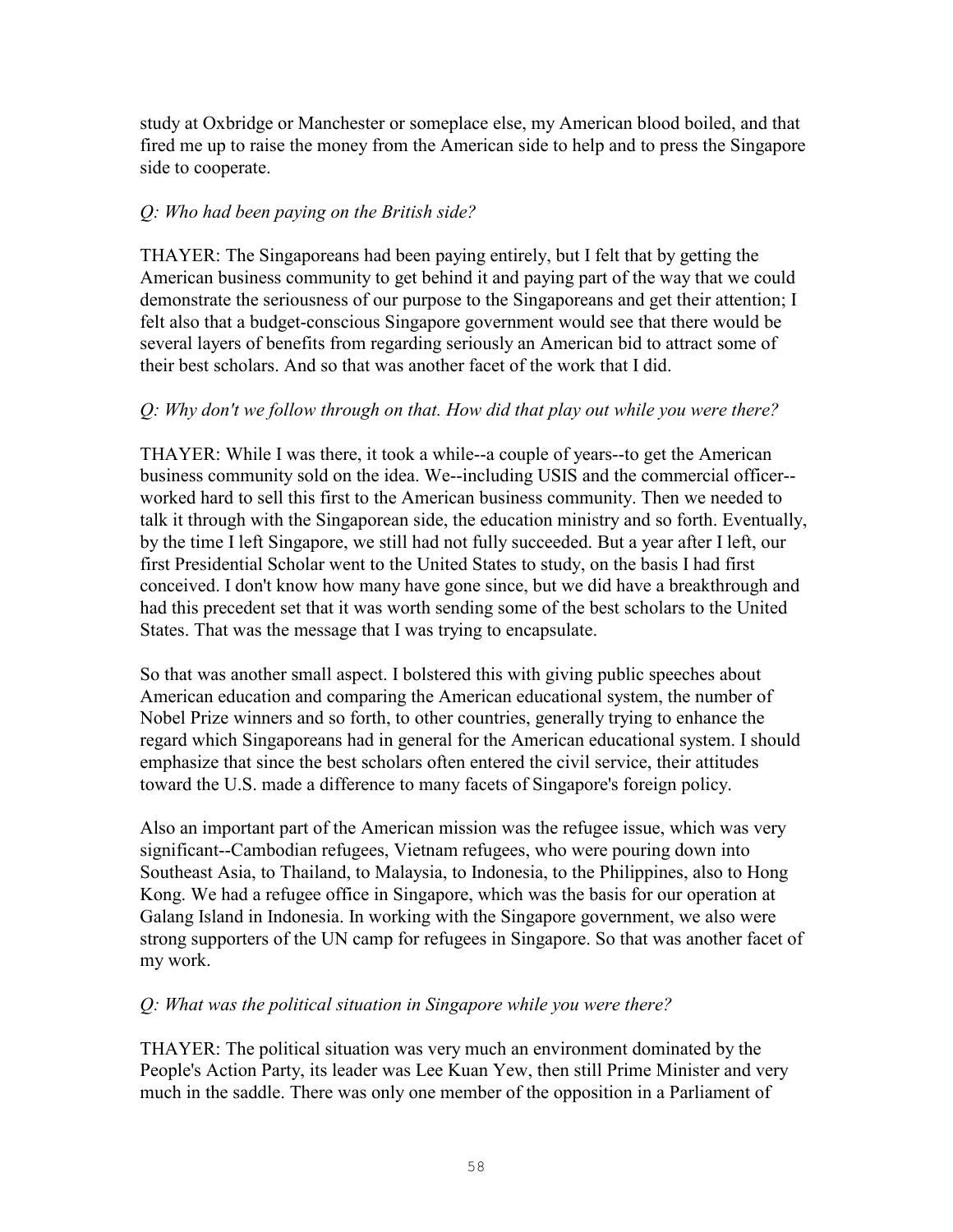roughly seventy-five seats. It's a parliamentary system. Prime Minister Lee's cabinet, generally speaking, was made up of a so-called "second generation leadership", guys in their thirties and forties. Lee turned sixty while I was there. It was very much a parliamentary system dominated by an extremely strong prime minister. There was a president, but his role was mostly ceremonial. That continues to be the system today. Of course, Prime Minister Lee has withdrawn as prime minister. But the People's Action Party was dominant then as it had been since the late '50s and continues so today.

## *Q: How did you deal with the government, you and your staff?*

THAYER: We dealt very smoothly at, I would say, all levels of the government. In the four years I was there, we had no serious problems, I'm glad to say--not because of my skill but because the environment for the relationship was very good. Our withdrawal from Vietnam was in the past. Lee had been a big supporter of a strong American presence in Southeast Asia. He continued to be when I was there. President Reagan was determined to build up the American military. Lee thought that was a great thing for the United States and for Singapore. Lee had met Reagan in the '60s when he was governor of California, had maintained something of a relationship with him, felt warmly toward Reagan. The Reagan administration stress on removing trade restrictions was something that Lee was very supportive of. Singapore is very much an open market.

So in various ways the goals of the two governments were parallel and we had no major problems, no major sticking problems. In years past, Lee had been very offended by some episode with the CIA, and after I left, one of our political officers was PNGed [*persona non grata*]. It had something to do with talking to the opposition. But in my time there we simply didn't have major problems.

### *Q: Were you able to sit down and have long talks with Lee, or was he a fairly removed person?*

THAYER: Lee was relatively inaccessible, and he was reputed, I think accurately, not to be too fond of diplomats. So building a relationship of confidence with Lee was a longterm effort, and it wasn't designed to put me in the position of dropping in for a drink every couple of days. It was designed to establish myself as a fairly reliable and sensible person that they could deal with, that Lee could deal with, that if he had something to say to our president he could say it through me with confidence; that if I had a message to deliver or something to say, I could be received with confidence.

But the need to build these relationships extended all over the Cabinet, including the top of the Foreign Ministry where we hadn't really had regular contact for reasons that it would take too much time to go into.

*Q: Did you, by any chance, find that sometimes you have a second generation coming up, as you were saying, the people got independence, but then the younger generation coming up may have almost an anti-American feelings or they want to show that they're*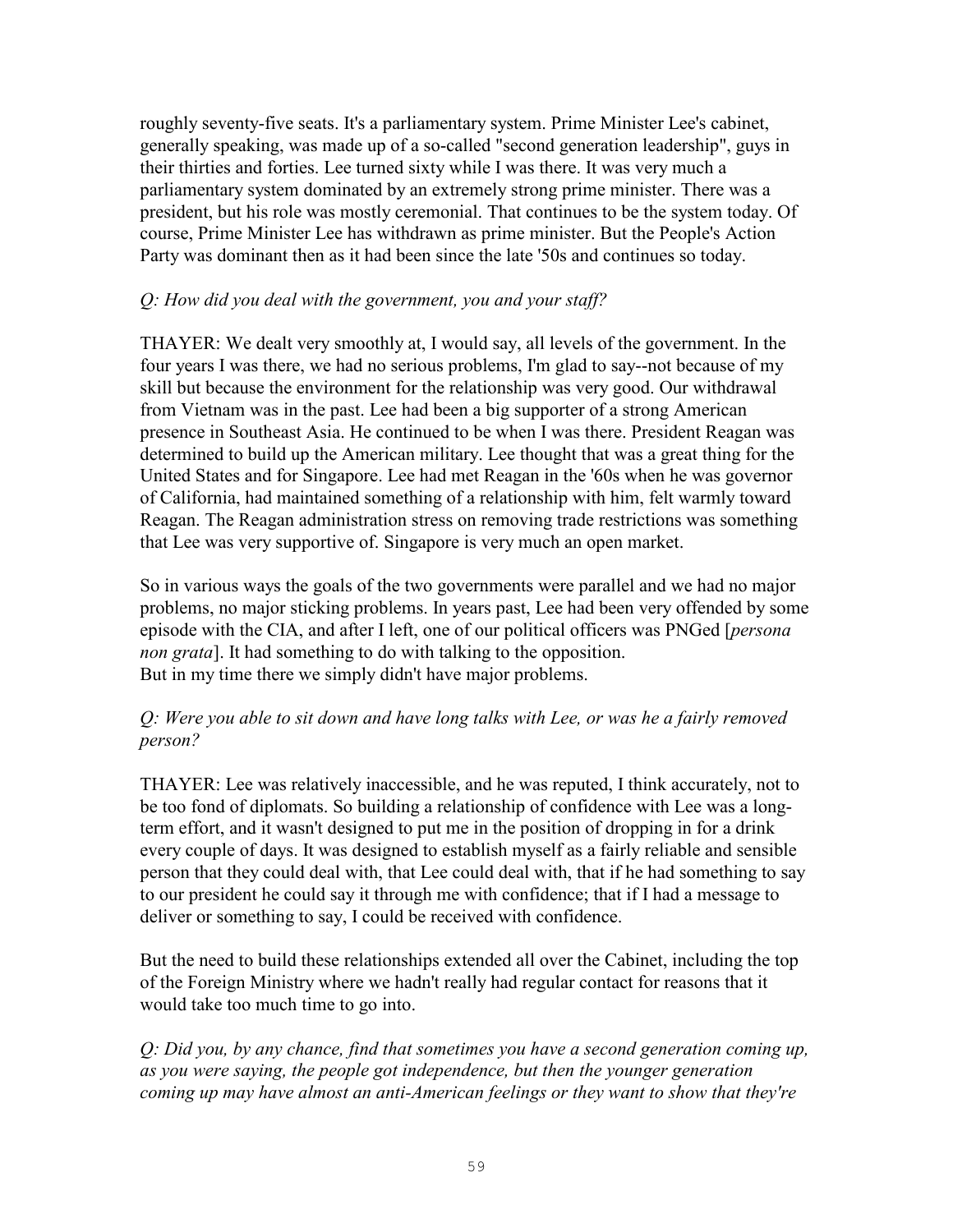#### *more nationalistic and American rubs their nerves raw? Did you find any of this problem there?*

THAYER: We didn't really get that, I'm glad to say. There was a pretty pervasive attitude toward the United States as being a benign, if not always effective or reliable, partner, given the history of Vietnam and so forth. There wasn't a virulent kind of anti-Americanism. There wasn't any real strain of that. And I did spend quite a bit of time in one-on-one lunches with Cabinet and sub-Cabinet members, trying to probe their attitudes, the successor generation, and also with bankers, and others in the private sector, who tended to be Chinese, as well as the Malay element of the society. I really didn't find any significant anti-Americanism. That, of course, made the job a lot easier.

*Q: You mentioned developing business interests. Was there concern that American businesses were putting an awful lot of investment into Singapore industry which would, in turn, be taking away jobs in the United States?* 

THAYER: There wasn't a concern reflected in my work or that impinged on my work. I remember early in my tour there had been difficulty in getting the American government to make a flat statement for the record that investment abroad was a good thing, to encourage American investment abroad. Our American Business Council wanted such a statement. In fact, if you look at the record of the early years, in '80 and previous to that, there was never a categorical statement--and I don't know if there is today--supporting American investment abroad. But it was clearly in our political interest to invest in Singapore. American businesses could decide for themselves whether it was in their economic interest to invest in Singapore, and they did invest in Singapore. So that was not a real problem.

Perhaps the most interesting issue at that time, as far as American investment and commercial relations, business relations with Singapore went, was that the Singapore government (led, in many respects, by Prime Minister Lee), was on a kick then of having Singapore emulate Japan. They had study missions going to Japan to see how they do business. They invited Ezra Vogel, who is the author of *Japan is Number One*, to come from Harvard to give seminars in Singapore. There was an awful lot of talk about what a great place Japan was to emulate. They were better businessmen. They knew how to make industries modern and efficient. Their quality control methods were better. Their sales were more aggressive. They were more flexible in serving their customers and so forth and so on.

A lot of it was true, but in the course of this, the strong points about the American economy--and American contribution to Japan's success--were entirely lost. The newspapers, being not entirely free and in many ways eager to support their prime minister, kind of exaggerated these statements, and the theme was picked up at other levels. In good-mouthing the Japanese, there was an implicit bad-mouthing of American business qualifications. And this bothered me. So I did a number of things that were directed at countering this: among other things, making speeches where I could, opening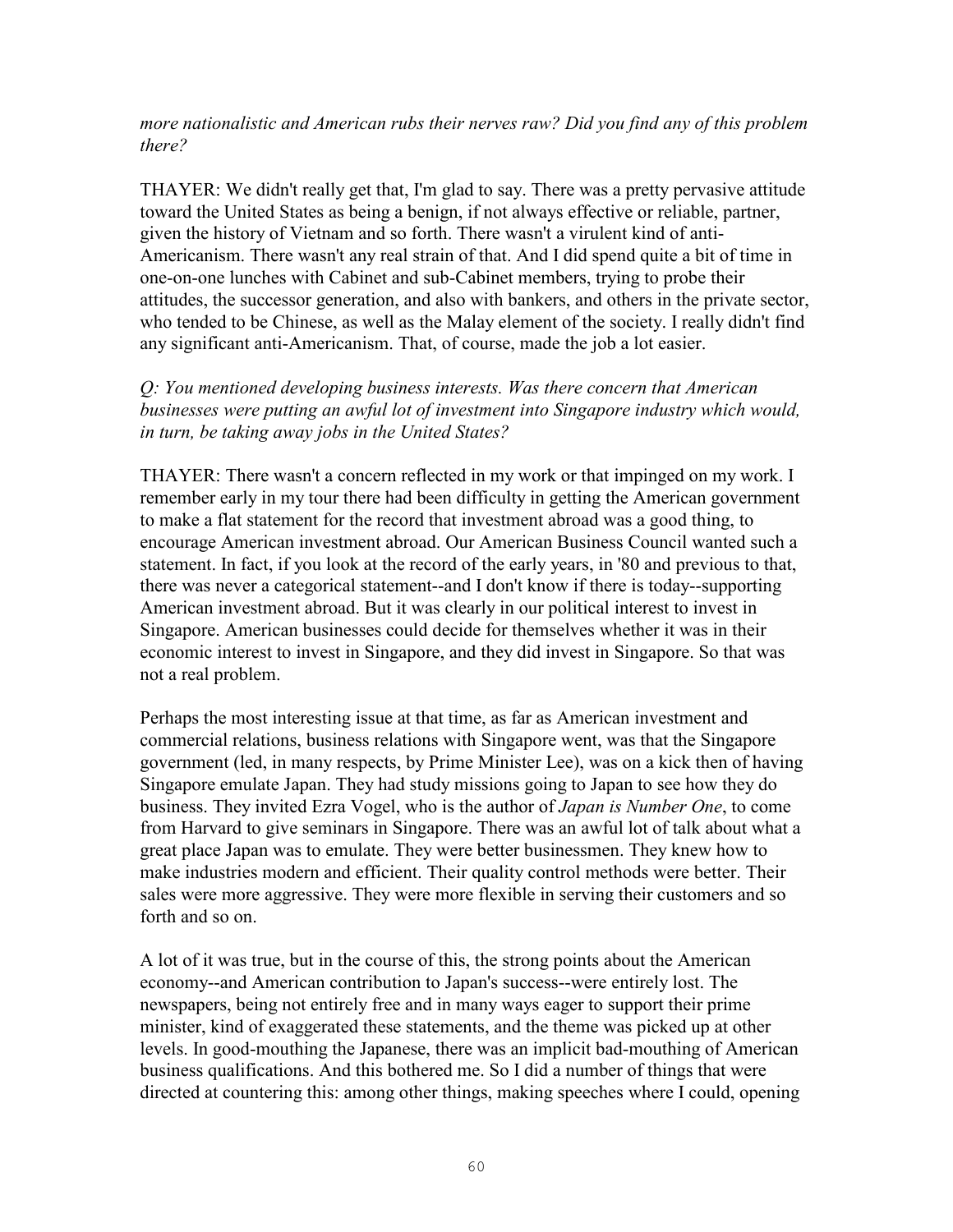every American investment--a Hardee's restaurant, a new factory, a pharmaceutical plant- -and making speeches on these occasions.

I was invited to give a speech to the Rotary Club, at the annual Rotary meeting, a consolidated Rotary meeting in Singapore, and I chose that forum in a big hotel room with a thousand people there, everybody having eaten too much and so forth, but I gave a very serious talk, which was well researched by our economic and USIS sections, on the history of American quality control and modern industrial practices, demonstrating how those things that the Singaporeans were trumpeting as attributable to the Japanese, how they all had their roots among more forward-looking American companies well before the Japanese gained such strength. I never mentioned Japan in this, but this was a speech designed not for the audience so much as it was for the newspapers, and it got a very good newspaper play.

I also quietly, without any publicity, conducted the President of Singapore on a visit to about fifteen American factories in Singapore. (This had the advantage, inter alia, of cementing my relations with the Americans in the private sector.) We would spend a full morning or a whole afternoon talking to the American managers about that particular American investment; how they were training the Singaporeans, how much they were paying the Singaporeans, what kind of workers they were, what more the Americans might do in the way of investment in Singapore. The President was very much interested in this, he having been a former labor leader. So there were various opportunities to do something to promote American business interests.

### *Q: What was your impression of the American business community? Were they with you? Were they flexible as far as dealing with the Singapore society?*

THAYER: The American business community was, I thought, very good, and very well organized. Incidentally, I found the same thing in Taiwan, which is a comparable place in terms of American investment. Very well organized. Their representatives, generally speaking, were intelligent, were sensitive to the special concerns of the Singaporeans, were good Americans and good guests. My relations with the American Business Council, as it was called in Singapore, were intimate. My econ/commercial chief was on the board of the American Business Council. I attended virtually every periodic meeting of the Business Council. Once every month or two months I had an open meeting at the residence in which I and my staff gave them a briefing on economic, political, all kinds of issues that the Embassy had some expertise in, that they might not have. When I went to attend the American meetings with ASEAN annually or went to Washington on consultations, I came back and would give a briefing to the business people on these meetings. My DCM, Mort Smith, followed by Ed Kempe, and my econ/pol counselor, Bill Spruce, gave me very good advice and made heavy contributions here.

The American Business Council not only was the American business community, it was also the same group of people who pretty much ran the American School. The American School was a very important institution for the Americans in Singapore and, therefore,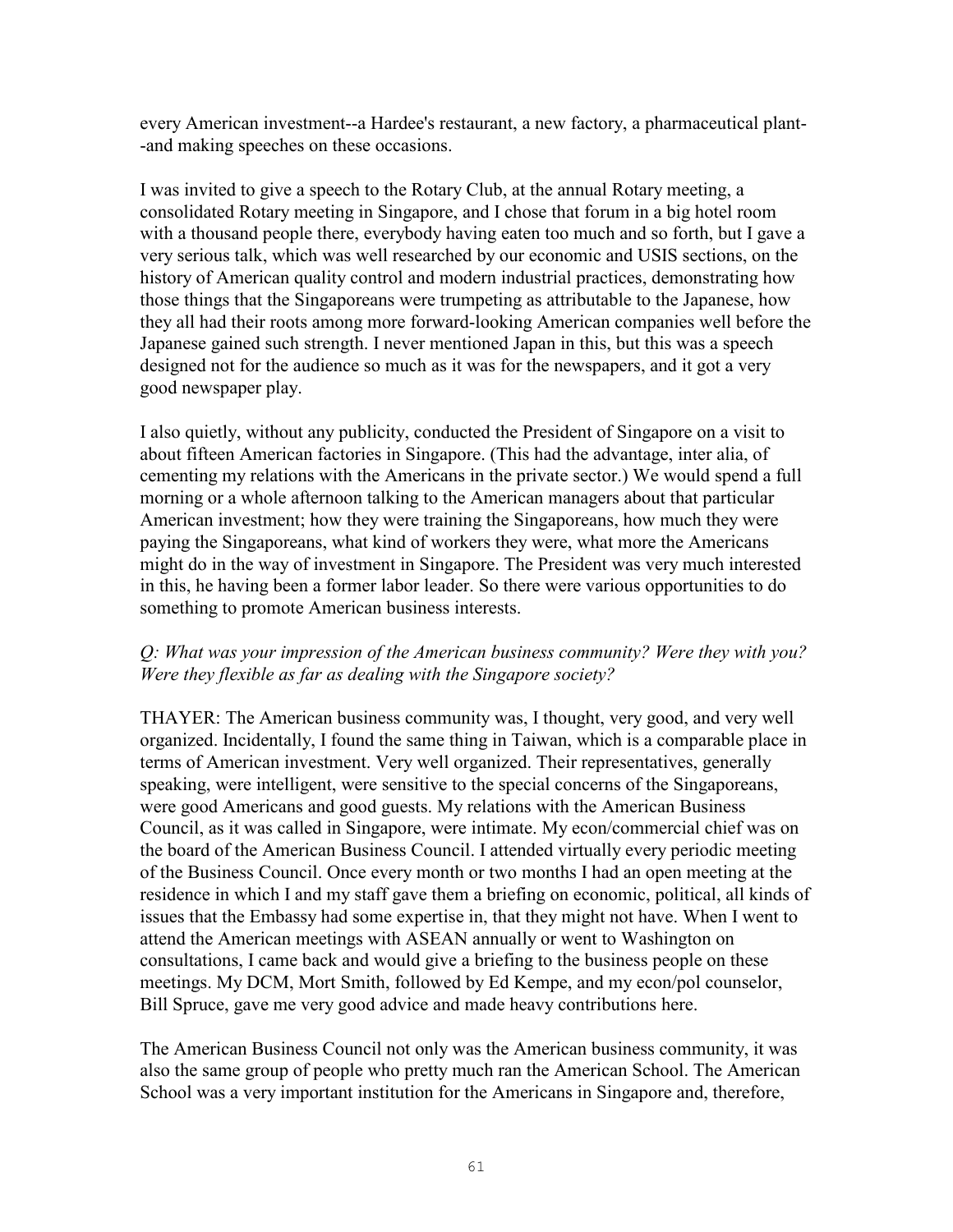very important to me and to my staff. The Singaporeans took the American business community seriously. They wanted more Americans there. The investment environment was very deliberately enhanced to entice the Americans to put money into Singapore.

The Americans sat on various committees that the government established, including the committees that set wage levels. So I would say not only were my relations with them intimate, but the Singapore government's relations with the American business community were intimate, and the business community had good access to the key Singaporean government people. The quality of the American business representatives, I felt, generally was very high, and to me it was very much a plus of the job. Incidentally, the Prime Minister's wife, a lawyer, told me at dinner one night that she regularly read the American community's newspaper, a monthly, as I recall.

## *Q: How about your staff at the embassy? How did you find them?*

THAYER: The staff at the embassy was very good. One of the reasons it was good is because Singapore has a reputation of being a desirable post, not because of the ambassador, but because Singapore is, in fact, a good place to live. The steady humidity and heat, unwavering, does get you down. It is isolated for those who can't afford airfare out of Singapore. But it's secure. The schools are good. The medical facilities are very good, etc. And so nobody had to be bludgeoned to go to Singapore. There were always good bidders for DCM jobs. We had a fine USIS contingent, had an agricultural officer and military attachés, plus a Coast Guard contingent that inspected ships being built in Singapore for American and other users. The staff generally was very good.

We had a larger economic and financial operation, Singapore being a financial center, than we did political. And we only had a couple of political officers. We had one officer who specialized in finance and various aspects of the economic scene, very high-quality officers. For me it was a marvelous learning opportunity because there were lots of brains around to pick. If ever you ran out of American brains, there was always this very bright Singapore civil service whose brains you could pick. So it was a great learning experience.

### *Q: Singapore has very tough laws on narcotics. Did you have any problem with Americans coming in? I'm talking about tourists and all getting involved.*

THAYER: I should have mentioned that we also had a DEA office in Singapore.

# *Q: Drug Enforcement Agency.*

THAYER: A Drug Enforcement Agency office--two fellows. Quite high quality. Worked well in the country team context. But they had a regional job. A principal job was exchanging information with the Singapore narcotics people and keeping track of this tremendous flow of ships and planes and so forth going through Singapore.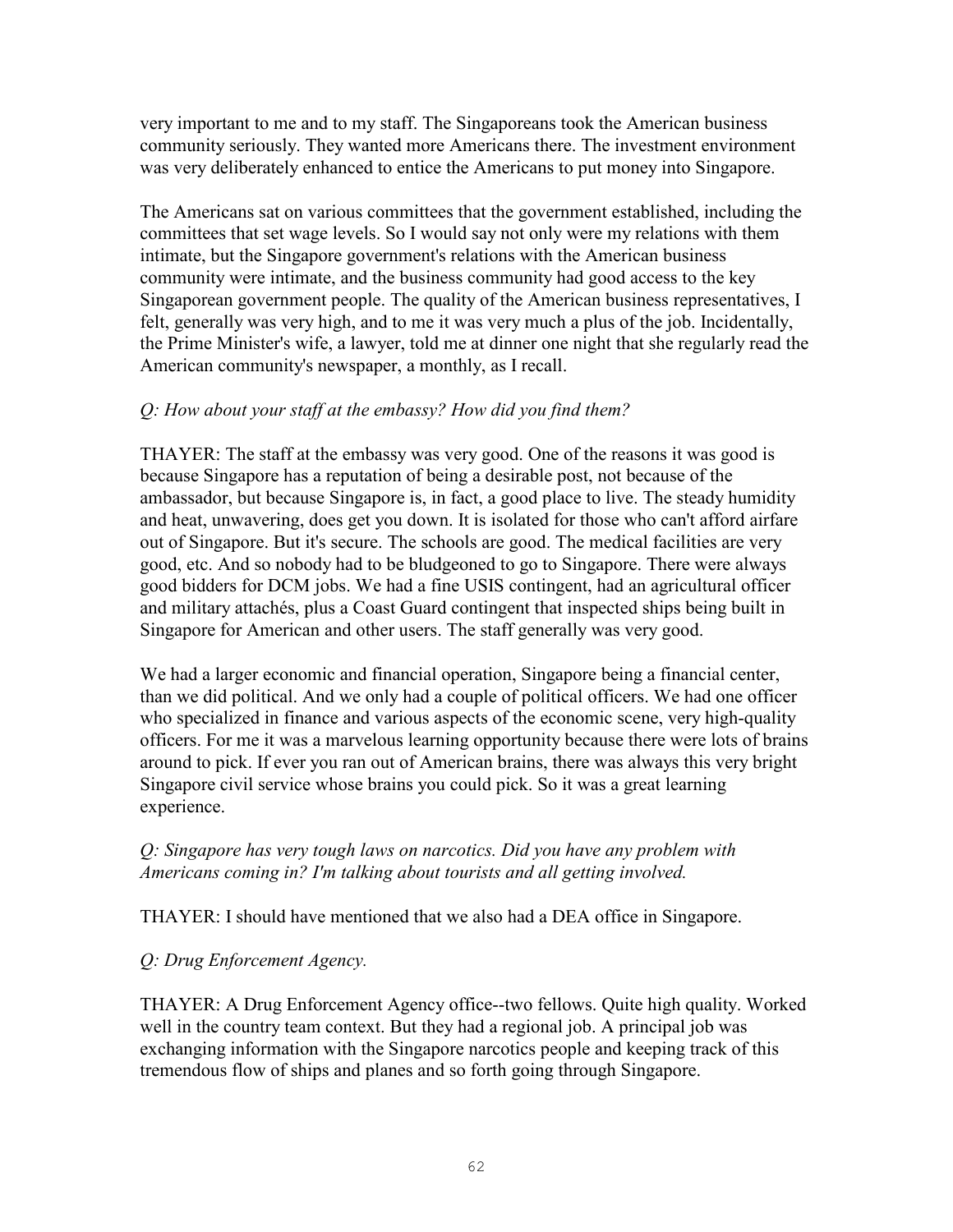We had a couple of Americans arrested in Singapore on minor narcotics charges. It was pretty clear to me that one day we were going to have an American arrested on a major one, and the problem of the possibility of his being executed was going to be there, or flogged. But the Singapore government was adamant about narcotics, and we could only be supportive of that, and our relationship with them is very good on this front.

### *Q: Did you have any major problems while you were there?*

THAYER: We did not have any major drug problem while I was there. On the other hand, we did have some very good cooperative drug busts with the Singaporeans.

### *Q: Were there any issues where you found yourself at loggerheads on world policy issues?*

THAYER: We were not at loggerheads on really major issues. We had a problem on international copyrights, for example, which, as you know, is not unique to Singapore. But the Singaporeans were quite reluctant, while I was there, to move on the protection of American intellectual property rights, particularly books, for example. The American book publishers were up in arms about the Singaporeans. In fact, while I was there, they were very critical of the failure of the Embassy to do what they thought was enough in support of them. But I will say that within a couple of years, partly because of Secretary Shultz's intervention with the prime minister, that we did come to--after my departure--I think, a satisfactory agreement with the Singaporeans.

*Q: Outside of just plain economic interest, I would think a country where many of the people had been trained in Great Britain, would have a respect for the rights of authors to receive the fruits of their labor. What was the rationale for not being very protective of this?* 

THAYER: As I recall, the rationale was that textbooks were often expensive and students shouldn't be asked to pay such huge amounts of money for textbooks if they didn't have to. I think that was the basic spoken rationale. I think there was kind of an underlying feeling of, "Well, hell, the Americans can afford it." This is not at the top so much as kind of the environment in which they're operating. (I handled book piracy for our then-Embassy in Taipei in the '60's, and the Chinese there had made the same argument about "poor students.")

Remember, audio tapes were also a big thing. I mean, the piracy of American music--you could go into a thousand different stores in Singapore and buy for two cents, roughly, tapes of almost anything, low-quality tapes, but without the slightest bit of royalties being paid. That was pretty upsetting to the American music publishers.

*Q: Were there any other things we might cover before we move to your next assignment?*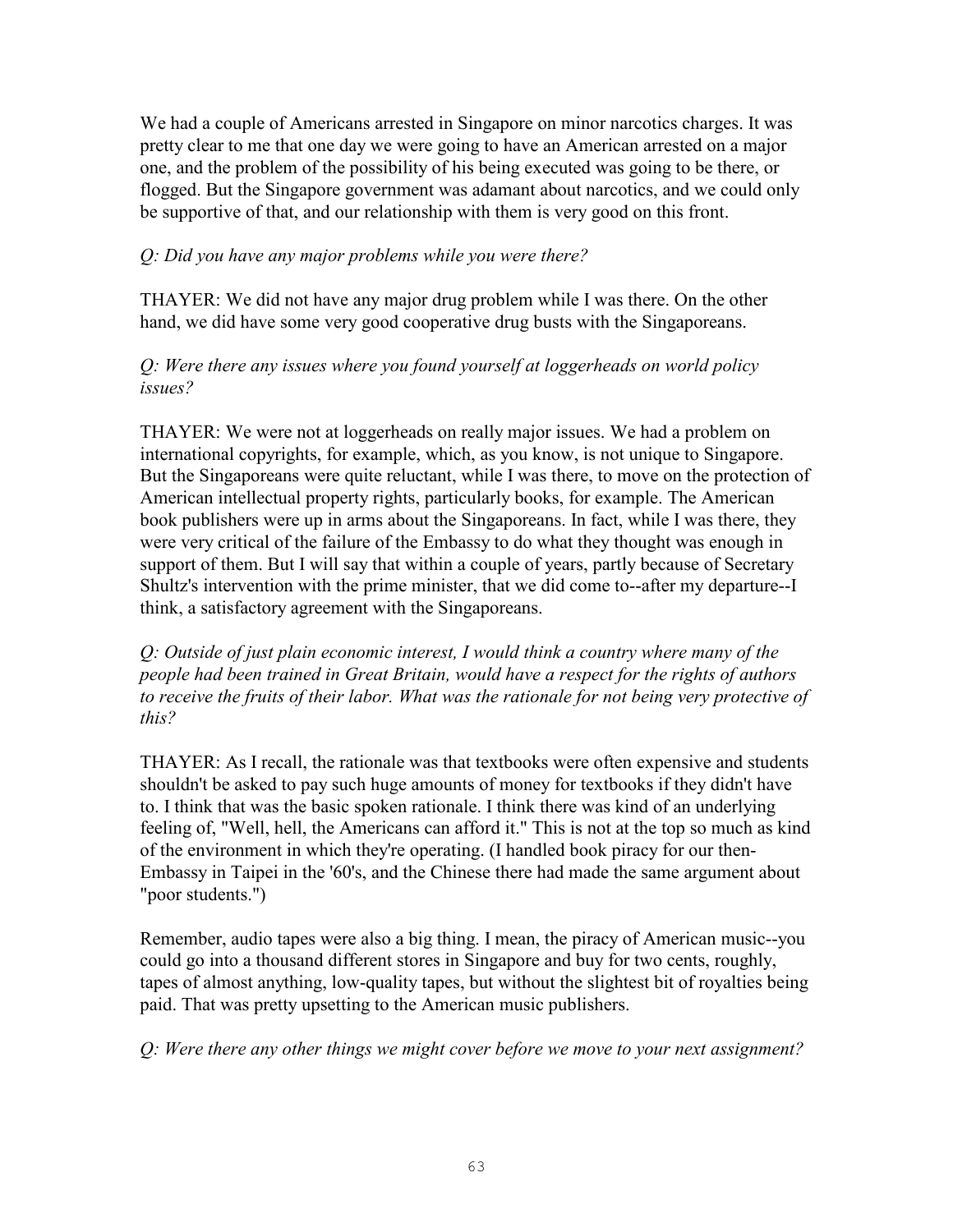THAYER: I think it's probably worth saying that one sore point with the Singaporeans throughout my tour was that the Singaporeans did not provide refuge for boat people. Refugees would come down from Vietnam on their boats, and they would come into Singapore Harbor. On one--notorious--occasion before I got there, the Singapore authorities simply pushed off a boat--towed it back to sea and a person drowned, a big scandal. Singaporeans, I believe, eventually became willing to refuel the boats, but they did not let them stay in Singapore, and they were adamant about that. Particularly since we were pressing other ASEANs to receive first asylum cases, this was a bone of contention with us. The UN did have a camp in Singapore up near the border with Malaysia, but that camp was mostly for refugees in transit between first asylum camps elsewhere and transport to the U.S. or other countries.

#### *Q: Did they make any contribution to some of the camps that were in other countries, or was any effort made to make the lot easier?*

THAYER: They were hospitable to our headquarters in Singapore for handling our interests in Galang, Indonesia, and they were hospitable to the UN High Commissioner's operation there. So there was that positive side.

### *Q: This was a very positive tour of duty in Singapore?*

## THAYER: Yes.

*Q: Should we move on then to your next assignment? [Tape Recorder Turned Off] How about with Congress?* 

THAYER: One can't speak about service in Singapore without mentioning that Singapore had a tremendous attraction for congressional visitors who would come by Singapore on their way from the Middle East. (The "straight-line-between two points" axion gets a bit distorted in this process!) Singapore seemed to be the shortest route to go through on the way from China to the United States. It was an important stopover place often on weekends for congressional visitors. This was for two reasons. In Singapore there's a lot of shopping and all those nice things about Singapore, which had a good reputation as a tourist place.

But also Singapore was known--correctly--to Congress, and is known, as a central Southeast Asian country whose leader, Lee Kuan Yew, is one of the most articulate, most brilliant, and most experienced leaders in the world. So the congressmen-- and everybody else, but congressmen especially--wanted to meet with Lee, and they wanted to hear what Lee had to say about American policy. Lee had lots to say about the American economy, which he followed extremely closely since Singapore was very vulnerable to fluctuations in the American economy. But Lee also had comments to make on the world scene, the Soviet Union, etc., etc., and congressmen wanted to hear this.

So we had a lot of congressional visitors. For us in the Embassy, this was an opportunity to help Congress, which was not ordinarily (for good reason) especially sensitive to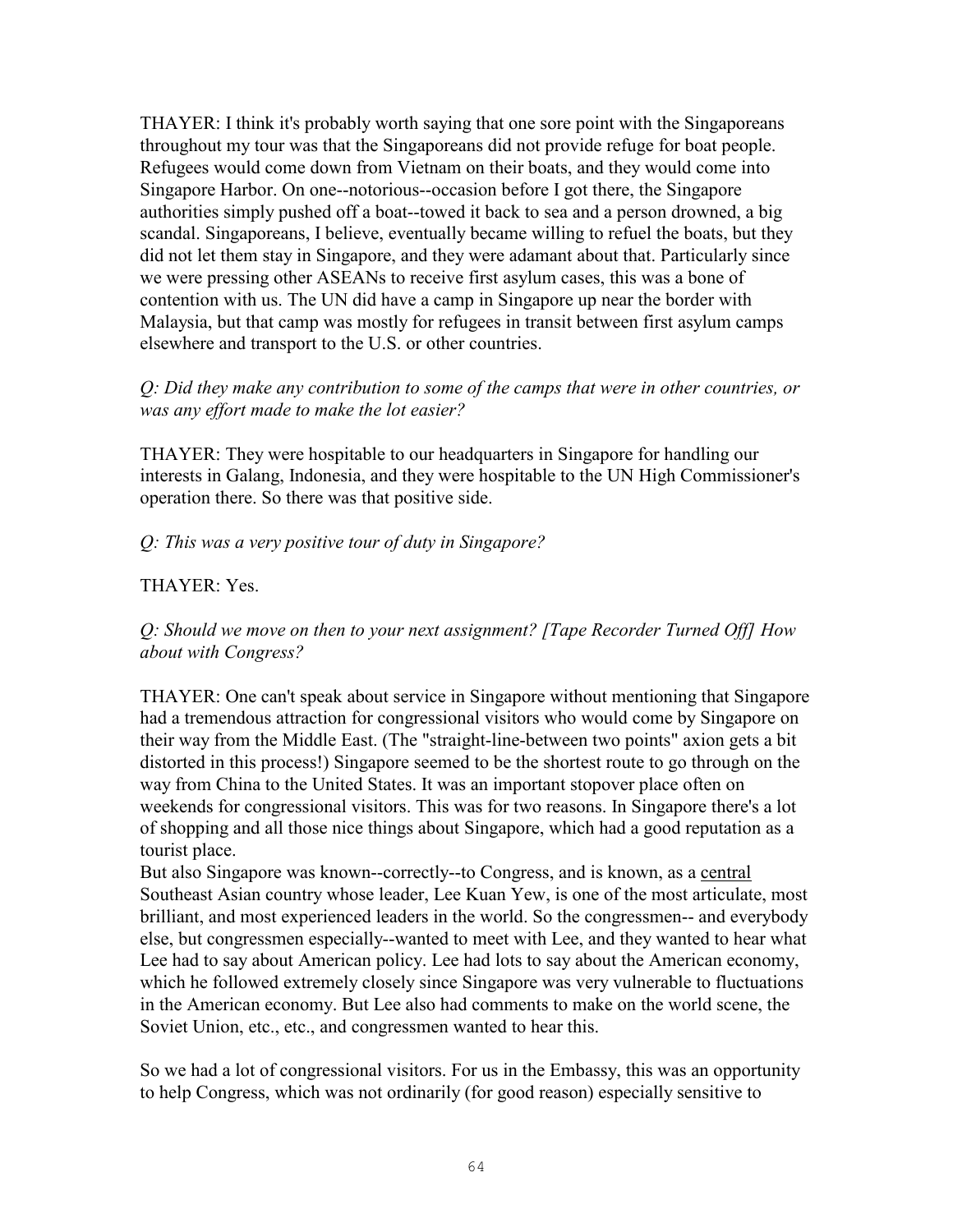what's going on in Southeast Asia, to become more familiar with that area, more familiar with the attitudes of some of the Southeast Asian players. So we took these visits very seriously and put a lot of effort into briefings and worked hard getting congressmen access to the key Singaporean leadership, especially the prime minister. And the Singaporeans recognized these congressional visits as valuable for their own purposes. So that was a big part of our life there.

*Q: That's very interesting because here you have both players, you might say, the embassy and the government itself, understanding that there is a very positive side to these congressional delegations, which sometimes is overlooked.* 

THAYER: It's sometimes overlooked, but, in any case, there was no question in our mind that there was a net benefit to having congressional visitors. This did lead to one interesting episode for me, a little minor footnote that Foreign Service officers encounter from time to time. Lee, being the forceful personality he is and is endlessly curious about everything, after I had been here for a couple of years and built up something of a relationship with Lee, at least where he would receive me on this or that issue and we could talk, I escorted two visiting congressmen in to see him one day. One of them was Dick Cheney, now secretary of defense, and the other, I can't remember who it was right now. But in any event, the group got to talking, Lee and the congressmen. I just sat in on the meeting, taking a few notes. Lee and the congressmen were talking about the American political scene, which Lee was very familiar with. I was sitting quietly there listening and taking notes. Suddenly Lee turned to me and he said, "By the way, Mr. Thayer, what party are you a member of?"

And I thought for about five seconds and decided, "I'm not going to be pushed around. I'm going to stand my ground on this." So I said, "Mr. Prime Minister, I'm a professional American diplomat, and how I vote, I think, is a private matter. If you don't mind, I'm not going to answer your question."

Lee's eyes kind of popped, and he kind of stared at me for a moment and then went on with his conversation. Afterward the congressmen both applauded my answer to him, but I think Lee was somewhat nonplused. But I think that his respect for me was maintained or it went up a little bit, because I did say no to him, and there weren't many people who said no. [Laughter]

# *Q: You left Singapore, really, to a very interesting job, one that was basically absolutely unique. Could you explain where you went and how did you get the job?*

THAYER: My job immediately after Singapore was director of the American Institute in Taiwan (AIT). The American Institute in Taiwan is and was the quasi-embassy, nongovernmental, non-official entity that we established as of January 1, 1979 when we normalized relations with the PRC and broke government-to-government diplomatic relations with the former Republic of China, which is Taiwan. The American Institute in Taiwan is a contract organization headquartered in Rosslyn, Virginia, across the river, on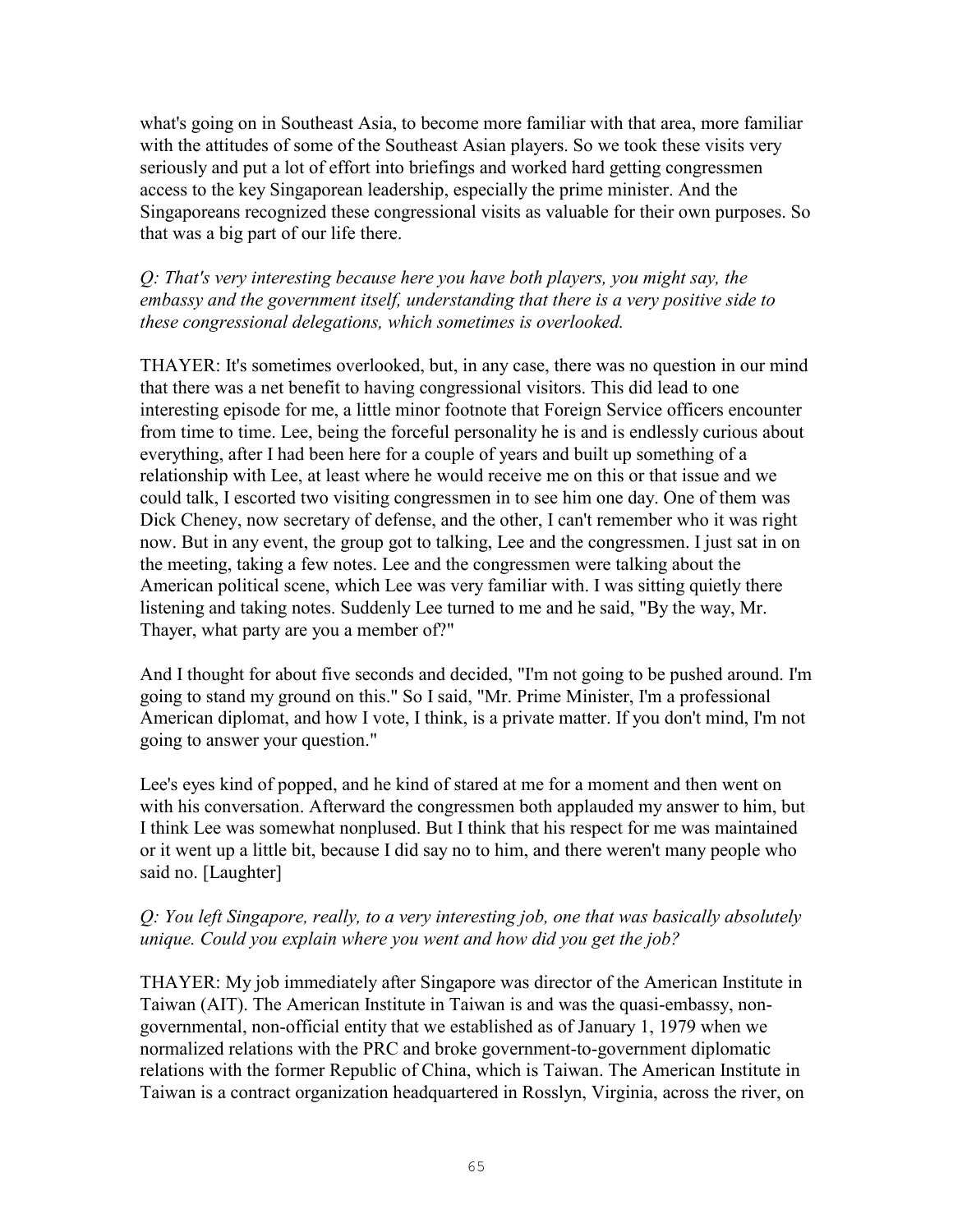contract to the State Department to carry out the people-to-people relationships-- that is, commercial, cultural, and other relations--between the people of Taiwan and the people of the United States.

None of the AIT staff is legally an official employee of the American government. All of us who were Foreign Service officers were legally separated from the State Department for the duration of our employment by the American Institute in Taiwan. Under the Taiwan Relations Act we were separated without losing the various emoluments we would have accumulated if we had remained Foreign Service officers during that period and gone on to serve in some country with which we had formal diplomatic relations.

But the American Institute in Taiwan, which is modeled after the Japanese equivalent entity that they established when they broke relations with the PRC, is set up to conduct relations with Taiwan in very much the same way as an embassy conducts relations. We were broken down into the same kind of sections--political, economic, and so forth. But we called them by different names. The political section was called the General Affairs Section (GAS), for example. The consular section--what we usually know as the "Consular Section"--was called the Travel Service Section (TSS), etc.

The point being that we wanted to remove all the symbols of government-to-government relations and all the symbols of an embassy, while still being able to carry out the substantive work. We had no American flag flying in Taiwan. I was not known as Ambassador; I was known as Director. I did not call on officials of Taiwan in their--I never went to the foreign ministry, did not go into the offices of ministers. Generally speaking, I went to no government offices. There were some exceptions, but we kept the visibility and the symbols of the government-to-government relationship down. If I wanted to complain to the Minister of Economic Affairs, as I did more than once, to get some trade problem straightened out, I would have to ask him to meet me either in a hotel room or a restaurant room which we would hire for the occasion, or in one of our buildings or in one of the Taiwan guest houses. In other words, an unofficial locus for an unofficial meeting between the representatives of two peoples rather than an official place where the representatives of two governments met.

This was an awkward way to do business. Having been on part of the team that helped establish the relationship with Beijing and dis-established the relationship with the government of the Republic of China (when I was head of the PRC desk 1976-79), I entirely approved of this anomaly that we created. But working on it day-to-day, which is one of the things that attracted me to the job, turned out to be a lot more complicated than I had anticipated. There wasn't a day that went by without having some decision about modalities, which would have come quickly and easily if AIT were an embassy, made in a way to maintain the unofficial aspect of the relationship. For example, making a demarche on a given subject required a decision about where--not automatically the traditional host government building--to use it.

#### *Q: Would you explain what a demarche is?*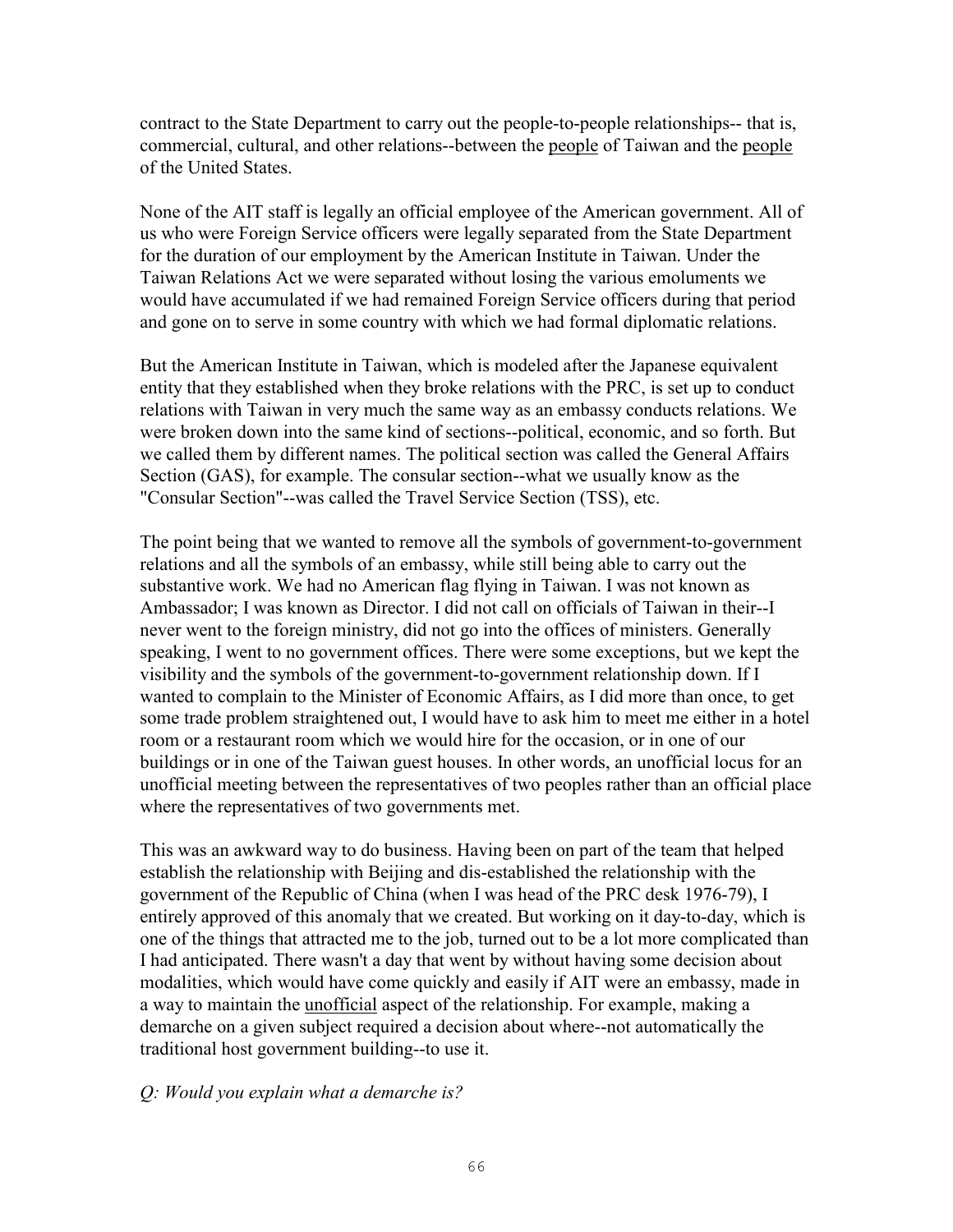THAYER: A demarche, at least as I use the term, is if we have a message to give another government asking them to do something or complaining about their not doing something, we would speak to a representative of the other government trying to get the government to take or not take certain actions.

I will say that the Taiwan authorities have their counterpart organization established at the same time as we established AIT. They had their counterpart organization in Washington, which is called the Coordination Council for North American Affairs (CCNAA), and they operate here in the same way as we operate there. In Taiwan, I technically didn't deal with the Foreign Ministry. I dealt with the head office of the Coordination Council for North American Affairs, which was my counterpart. Things that we did were always under the rubric of that relationship between the AIT and CCNAA. We did have some direct contact with government officials, but they were in an unofficial setting or at a lower level.

*Q: I would think that just this sort of diplomatic dance would get a little bit annoying for both of you, because it was a time-waster, wasn't it, to get to places? The only comparable place I can think of at all is the trip our people have to make to go from Tel Aviv up to Jerusalem to do any business at the foreign ministry because we won't put our embassy in Jerusalem.* 

THAYER: It did take time. It was also awkward. And it is a difficult arrangement for the Taiwan authorities. For a government--that using in lower case, as I must--the "Republic of China" had a great pride in itself. The government servants, particularly in the Foreign Ministry but also throughout the Government, had a pride in serving the "Republic of China". The formal diplomatic relationship with the United States was very important to them for reasons we're all familiar with. To suddenly be told, "We're going to pretend that you're not a real government, and you're going to need to deal with us on this basis," was hard for them to take. It was a matter of bitter contention, as we have talked about, in the United States Congress at the time and between the Taiwan authorities and ourselves at the time of normalization. And it continued to rankle not just the authorities in Taiwan, but also people around the government, senior businessmen and others, to be treated like a second-class country. In fact, we treated them as not a country but as a political entity which was part of China and an entity with which we did not have official relations.

So there was the awkwardness. It's a time-waster. Whatever the realties of the situation required, one cannot help but empathize with the members of the Taiwan organizations responsible for dealing with the Americans, empathize with their feeling of insult when we did not treat them as a sovereign entity. I agree entirely with the policy, which I worked hard on myself, but from a human point of view, it's easy to understand why it would be difficult for a senior official, somebody who is an official in the "Government of the Republic of China" for twenty-five years, to suddenly be treated as if he were not an official of a government in good standing.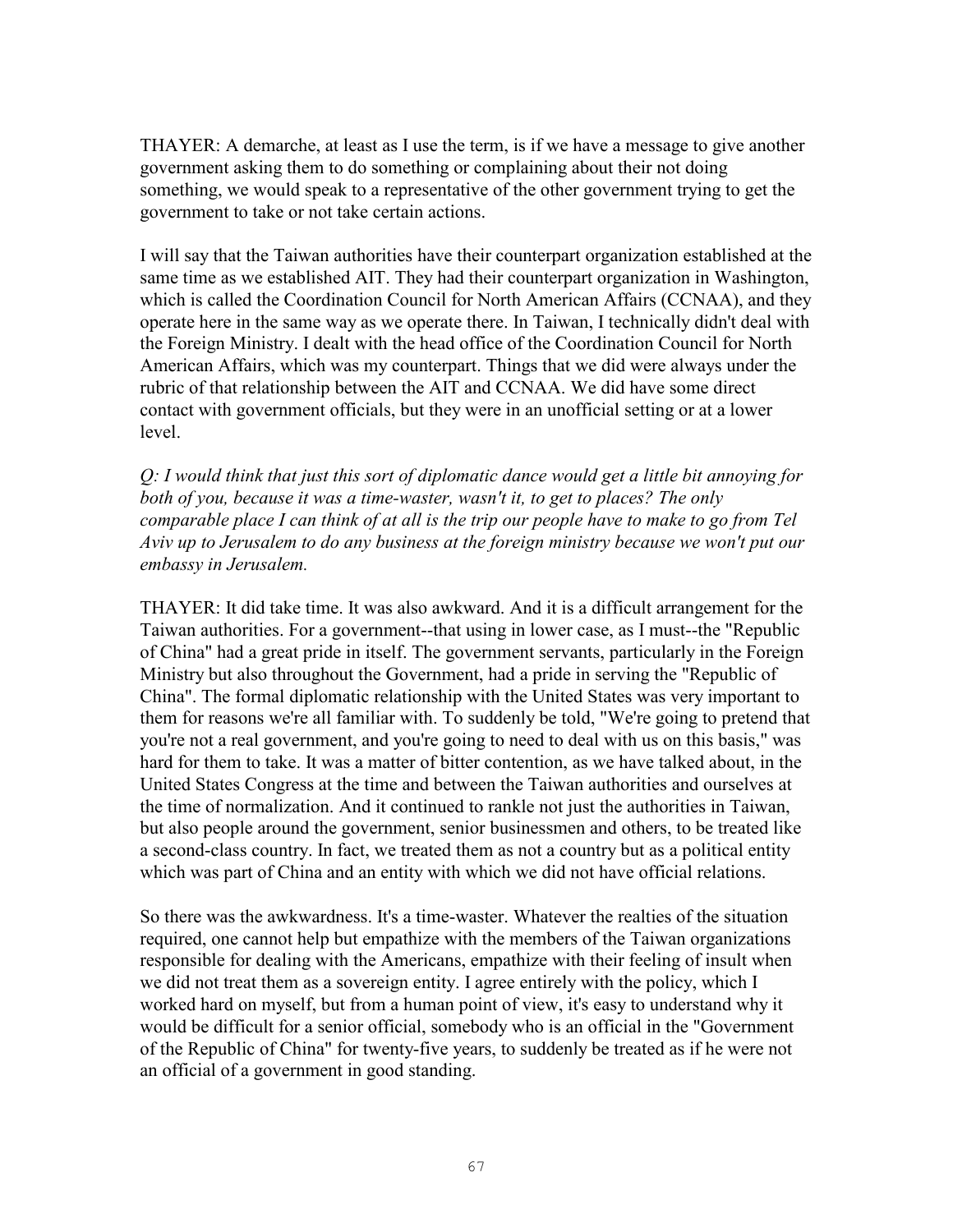*Q: This was about five years after the AIT had been set up, wasn't it? Were you the third director?* 

THAYER: I was the third director.

*Q: Had a real modus vivendi been worked out so that you could pick up the phone and settle a lot of things this way, or did you just say, "Oh, just meet me out in front of the building and let's get this over with," or were they still being very prickly?* 

THAYER: We didn't quite get to the point of, "Meet me out in front of the building." But you're quite right in raising this question, because when the relationship was first established, there was little confidence, or certainly not full confidence, on the part of our friends in Taiwan that we could have an unofficial relationship that really worked. By the time I got there, thanks in part to not only those who preceded me in the job, Chuck Cross and Jim Lilley, but also because of the conduct of the whole of the American government in working out the relationship, by the time I got there, there was general acceptance that this relationship was a workable one, that the non-official relationship could adequately handle the substantive affairs that needed to be handled in the interests of both, as we say, the people of the United States and the people of Taiwan.

So we'd gotten past that period of serious doubts that it was workable. We were into a period where, nevertheless, some of the detailed activities rankled, and that continues to this day. While I was there, I was often bearded by counterparts or friends among the Taiwan authorities who would say, "Why can't you guys put up a flag? Why can't you at least give us the dignity of having an American flag in here?" And other questions of that sort. And we always discussed very frankly what we felt our interests were; that is to say that if we were going to recognize the PRC as the legal government of China, certain things were corollary to that, and our interest was in making the most of the substantive relationship with Taiwan and making sure that worked, and that's what we should concentrate our efforts toward. By and large, I think our friends in Taiwan also saw substance as the important thing. The relationship today is, I think, a very friendly one. But we've been very careful from the very beginning to adhere to the undertakings made to Beijing in the normalization agreement by the statements of President Carter about conducting our relations with the people of Taiwan on an unofficial basis.

*Q: Harry, to get to the substance of this thing, in a way we're watching this peculiar relationship and we have made the statement that, "Oh, yes, there's one China, and eventually this will be settled." From somebody who's an outsider, I mean, it seems so apparent that Taiwan and mainland China have gone separate ways, separate systems, and eventually they're going to be two countries. I find it very difficult to see a melding, but this is from the outsider. Is the Chineseness of both sides such that they will coalesce? What was the feeling when you were there at that time? Where was this going to go?* 

THAYER: Well, there's no unanimity of feeling. As you know, there have been for decades people advocating an independent Taiwan. But the current arrangement and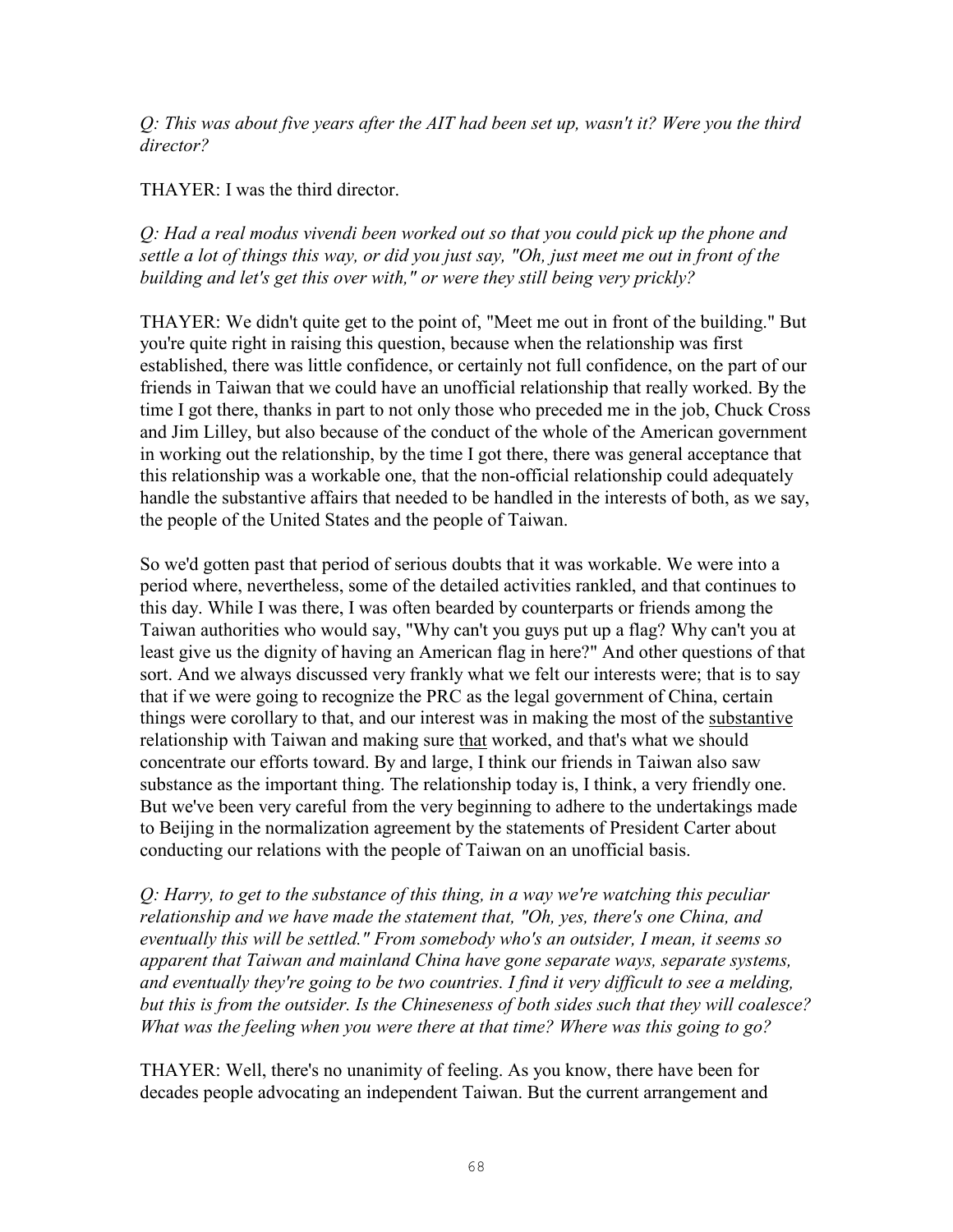relationship to each other could continue, more or less, this way indefinitely for decades and decades without any substantive formal change in the relationship but simply a more relaxed intercourse between them. It's easy to see this current situation continuing indefinitely.

I think our interest is not in having it settled in any particular way, but in a peaceful solution, and that's been our interest since the 1950s, and that continues to be our interest today. We're not tied to a particular solution of the differences. We're just tied to a peaceful solution. We're not in the business of expediting that, and that wasn't my business when I was director of AIT, certainly. Our desire is to conduct a healthy relationship with both sides of the China equation and let them figure out how to sort out their own relationships.

*Q: Speaking of when you were in Singapore, did you have any problem with congressional visits and other visits like that-- of having particularly congressmen or congresswomen coming in, sounding off on their own, particularly those who didn't like the relationship and getting headlines and all, and there you were, having to deal with that?* 

THAYER: We did have some. There are a lot of congressmen who were very friendly for a long time with the former Republic of China, now Taiwan, and who made their views clear, particularly when they were in Taiwan on visits. There were lots of "friends of the ROC"--people formerly from the Hill--who visited Taiwan when I was there, for a notable example, Senator [Barry] Goldwater, whose views haven't changed much on the issue. And these people are lionized. They are given plenty of attention in the press, and they say their thing and we say, or more likely don't say, our thing, since we keep a fairly low profile out there. That simply is understood to be part of the game. I never made any attempt to tell a senator or a representative what he should or shouldn't say. Sometimes we'd be asked for our view, and I would give it frankly. But for the most part, whatever was said, it didn't embarrass us because we, as contractors for the administration, were doing our people-to-people job and not attempting to tell the Congress what to do.

*Q: You could do a certain amount of ducking, too, couldn't you? Because if you were an embassy, you'd have a USIS office that would be having to respond to everything that concerned America. But being where you were, you could kind of duck things that normally a full-blown embassy would have to respond to.* 

THAYER: I guess that's true. We did, however, consider it part of our job, being conscientious contractors to the United States Government, to have the government's viewpoint well known, and, therefore, our Cultural Information Service, which would be called USIS at another post, did issue reports about events in America, purveying the American government's viewpoint on given issues. There were certain things we didn't do in that respect. I can't remember what they were offhand, but we were very careful to continue to wear our non-governmental colors.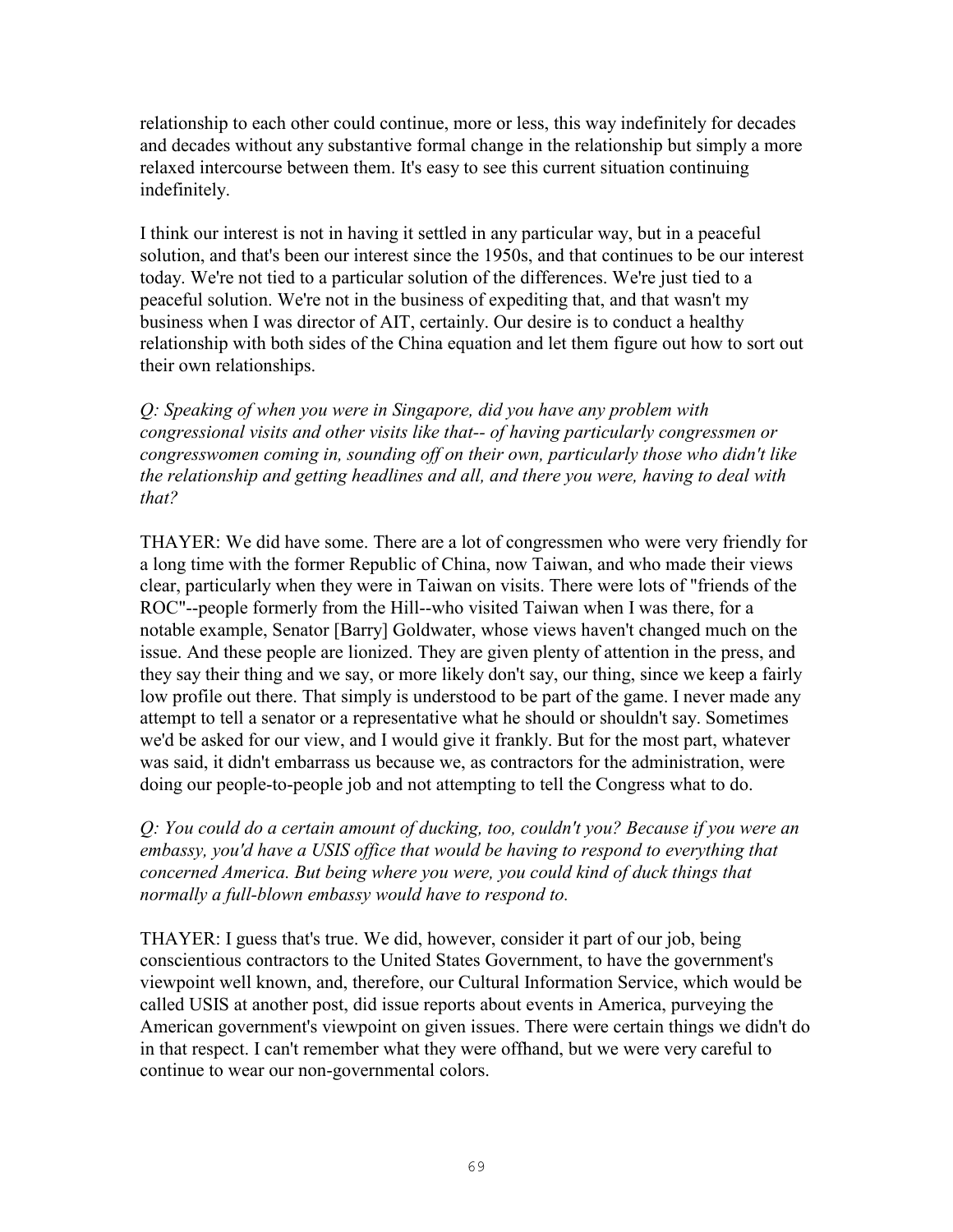### *Q: Were there any major issues that you had to deal with in this time between the United States and Taiwan?*

THAYER: The major issues we had that I can discuss here were in the trade area. Taiwan was targeted by the USTR, United States Trade Representative's office, for a number of negotiations--and Section 301 actions were threatened more than once. We had some very heated times with the authorities in Taiwan over trade matters, and some of them got to be quite unpleasant. The most unpleasant was, for me, the American effort to get Taiwan to open its market to American cigarettes. Taiwan wasn't the only place where we've done that. This was an issue in Korea, too, and also elsewhere, Thailand and so forth. Because of a combination of circumstances, the tone of this debate on cigarettes got to be quite nasty and made me extremely uncomfortable. The press was very hard on us. We brought a lot of pressure. This pressure on Taiwan provoked statements by the Taiwan tobacco people and others that were unhelpful. The trade issue thus became a big political issue, with overtones of pushing opium on the Chinese--this kind of thing.

### *Q: This goes back to the 1840s.*

### THAYER: That's right.

### *Q: The opium wars in China.*

THAYER: So it was really quite nasty. It was bad enough so that I took the initiative to have meetings with the major publishers and/or editorial boards of some of the newspapers in Taiwan, the key ones, in which I and the economic counselors and others involved in these tobacco negotiations sought to make sure they understood where we were coming from and so that we would reduce the acrimonious press treatment of this tobacco issue, which was souring the atmosphere on other issues.

Let me say that the fact is that Taiwan has a tobacco monopoly bureau and Taiwan makes its own cigarettes, and a good deal of revenue was earned by this. Their market was closed, relatively speaking, to American cigarettes, closed to American cigarette advertising, but open to Taiwan advertising. There's no question about where the equities were. Taiwan being an otherwise very mature player in international trade--and a very effective player--was, for various reasons we're familiar with (a lot of them domestic reasons)--not opening up its cigarette market, and we wanted it open. Of course, the American tobacco companies wanted it open.

We handled it in a way that was not the best. USTR had the responsibility, but we at AIT failed to anticipate what should have been obvious: If we didn't orchestrate carefully, the "P.R." could be harmful. We--I--failed to caution USTR adequately, and that was our job. One set of negotiations I remember in particular was held in Taiwan for a week or so. The way we allowed our presence to be characterized was faulty. We had a whole bunch of American negotiators in a downtown hotel. The press--the local press, which can be very aggressive on such things--had very easy access to the Americans. And so we had the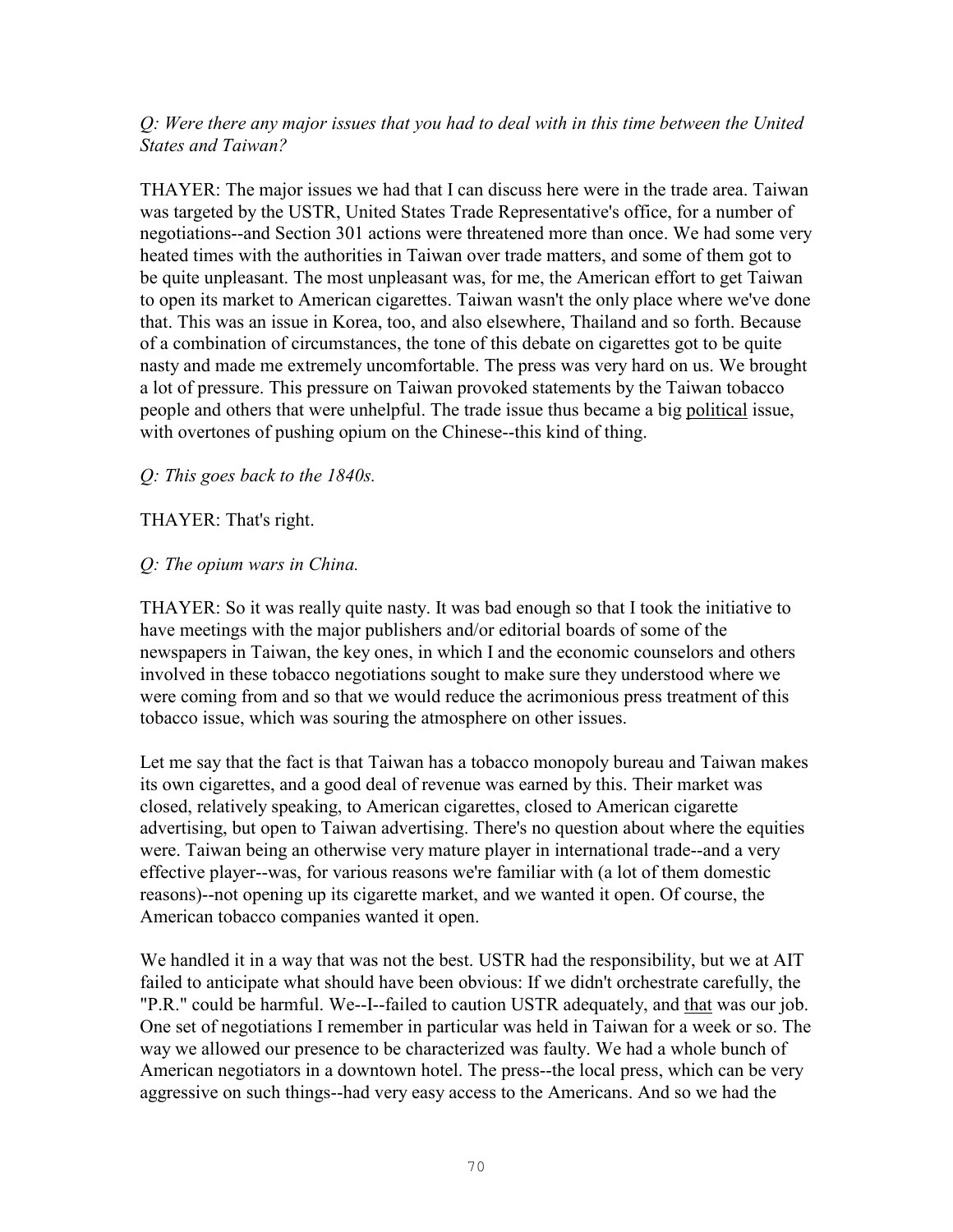papers just flooded with reports about what the Americans were doing and how many there were and all of them bringing this huge pressure on poor innocent Taiwan, Americans pushing poison, cancer-inducing substances, on the people of Taiwan. It was a very, very unpleasant business.

I, myself, continue to have deep misgivings about this aspect of our trade policy, that is, the tobacco aspect. It's not a new idea, but it made me damn uncomfortable to see us bringing such government resources to bear to ensure that we were able to sell to other countries what is in fact our cancer- inducing product.

If AIT simply had warned of the potential problems, we could have avoided much of them, perhaps, by insisting the negotiations not be conducted in Taiwan, but rather in the U.S. or even elsewhere.

*Q: To put this into context, in today's Washington Post, February the first, the Center for Disease Control announced that approximately a half a million Americans died last year because of tobacco-related diseases. This has been well known for at least the last decade or so.* 

THAYER: Yes. And one can do one's professional thing by treating the trade as a matter of principle. This trade issue, like intellectual property rights, or anything else, is a matter of principle. But there is this human side, and as a Foreign Service professional, I did my professional thing. But I continue to have real doubts about where my moral obligations lie in such a situation.

*Q: In all the communications and the people you talked to, was there an unease in both the communications from Washington and the people about this? Nobody today can pretend that this is not an extremely addictive, extremely dangerous form of indulgence.* 

THAYER: No, I think that the people involved in these kinds of negotiations (it's natural) it's natural, have long since gone past the dilemmas that some people have the time for. These people--and we--had their job to do. It was to open up the world trading system. Tobacco was one obvious place where it wasn't opened, and it should be treated like everything else. I never detected much misgivings on the part of the people involved in these negotiations, including those in my own staff, because the Taiwan restrictions did not give, as we say, a level playing field. And for the high moral postures of the Taiwan press on this matter, the fact is that the Taiwan monopoly was pushing their cigarettes as hard as they could. So a lot of this was, of course, hypocritical posturing on the part of our Taiwan interlocutors.

Nevertheless, as a personal matter, I felt--and I still feel--deep regret that I was involved in this. This is not to exaggerate my role. These trade things go on. Chiefs of missions do their modest thing, but they're not very important to it. Although I did make a number of representations on this subject and tried very hard to explain the American position. I did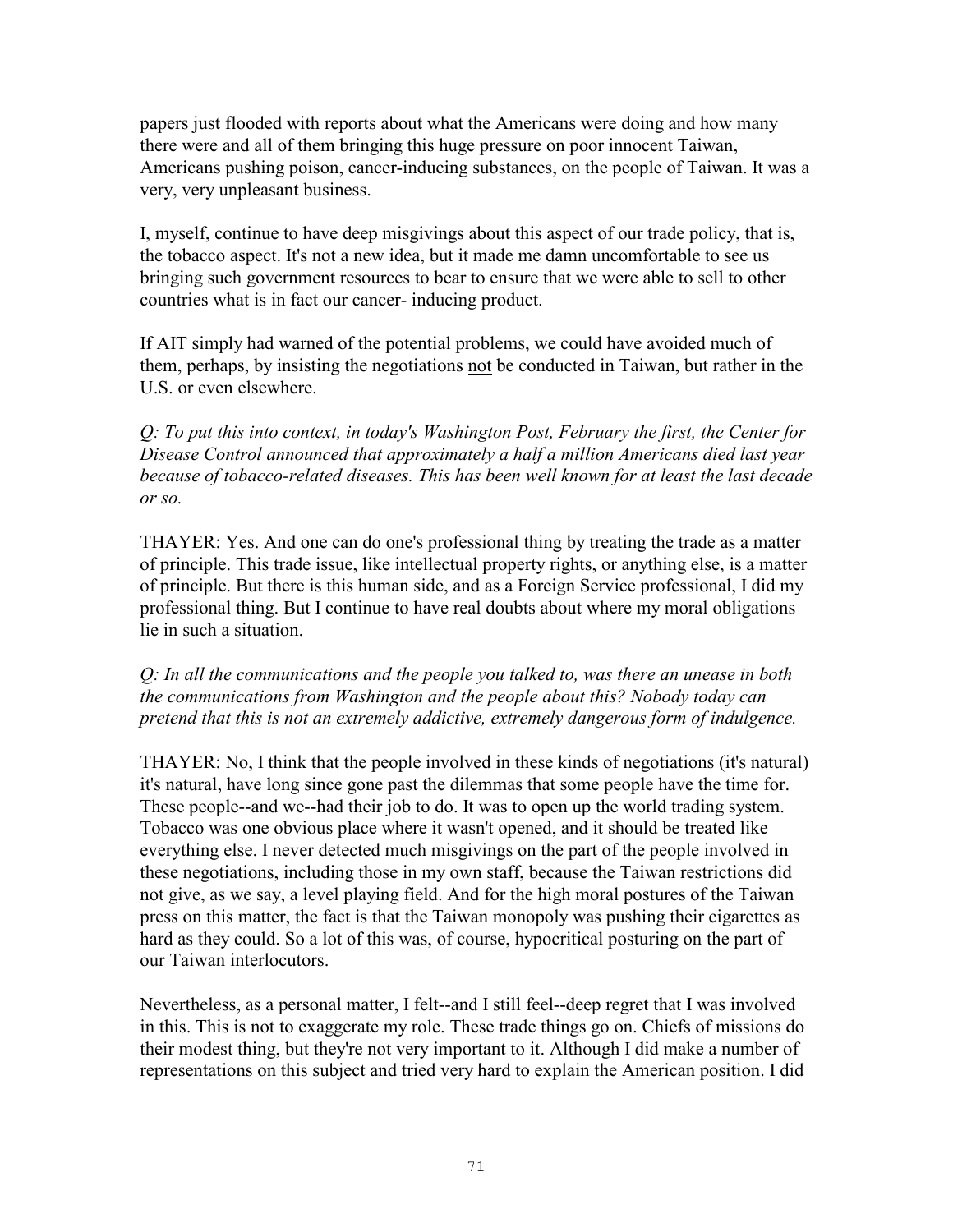this publicly and privately, as I did on many economic matters. But still, tobacco was special, and I didn't like it.

## *Q: Did anything come out of this while you were there?*

THAYER: I'm not quite sure where we stand now. There has been a lot of progress, I believe, on the tobacco front and on a lot of fronts for that matter. I think we now have reached a higher level of understanding with Taiwan on a range of issues that are in USTR's purview. I think the relationship is going quite well.

## *Q: Any other major issues that you had to deal with when you were there?*

THAYER: Another very unpleasant issue was the murder of Henry Liu, who was a Chinese-American resident in California. The responsibility for this murder lay with one of the intelligence branches of the Taiwan government.

## *Q: Where was he murdered?*

THAYER: He was murdered in California. There were a lot of discussions between us and our friends in Taiwan, a lot of American outrage about the murders. It eventually surfaced that these were connected to officially connected people, and three of them were, in fact, convicted in Taiwan court and jailed. They have, I believe, recently been released, having served a number of years. But that was a very unpleasant episode in relations between us and Taiwan. In many ways it cast a pall over a lot of the other things that were going on during my time.

*Q: What was your reading of something like this? Nothing could hurt relations more than to do this type of thing, and here you have the Taiwan government, which is a very knowledgeable government and understands the United States. Was this sort of a rogue elephant operation or what?* 

THAYER: The responsibility was at a fairly high level in the intelligence branch, and the key guy, as far as we know, was convicted; and justice, as far as we know, was done. So in the end, it was an issue that was taken care of, but it went on for a while, and it was a difficult one, because it was murder on American soil and obviously something that the Americans had to take very seriously. But, ultimately, the Chinese courts handled the thing appropriately, and, as I say, justice seemed to have been done. But we had to express our outrage--forcefully and at high levels--before action was taken.

## *Q: So you feel it was caught at the appropriate level. This was not a scapegoat thrown to protect a major government policy?*

THAYER: I don't think there's anything more that I can say about it. As far as I know, justice was done. We wanted to see it done as fast as possible and have our concerns respected.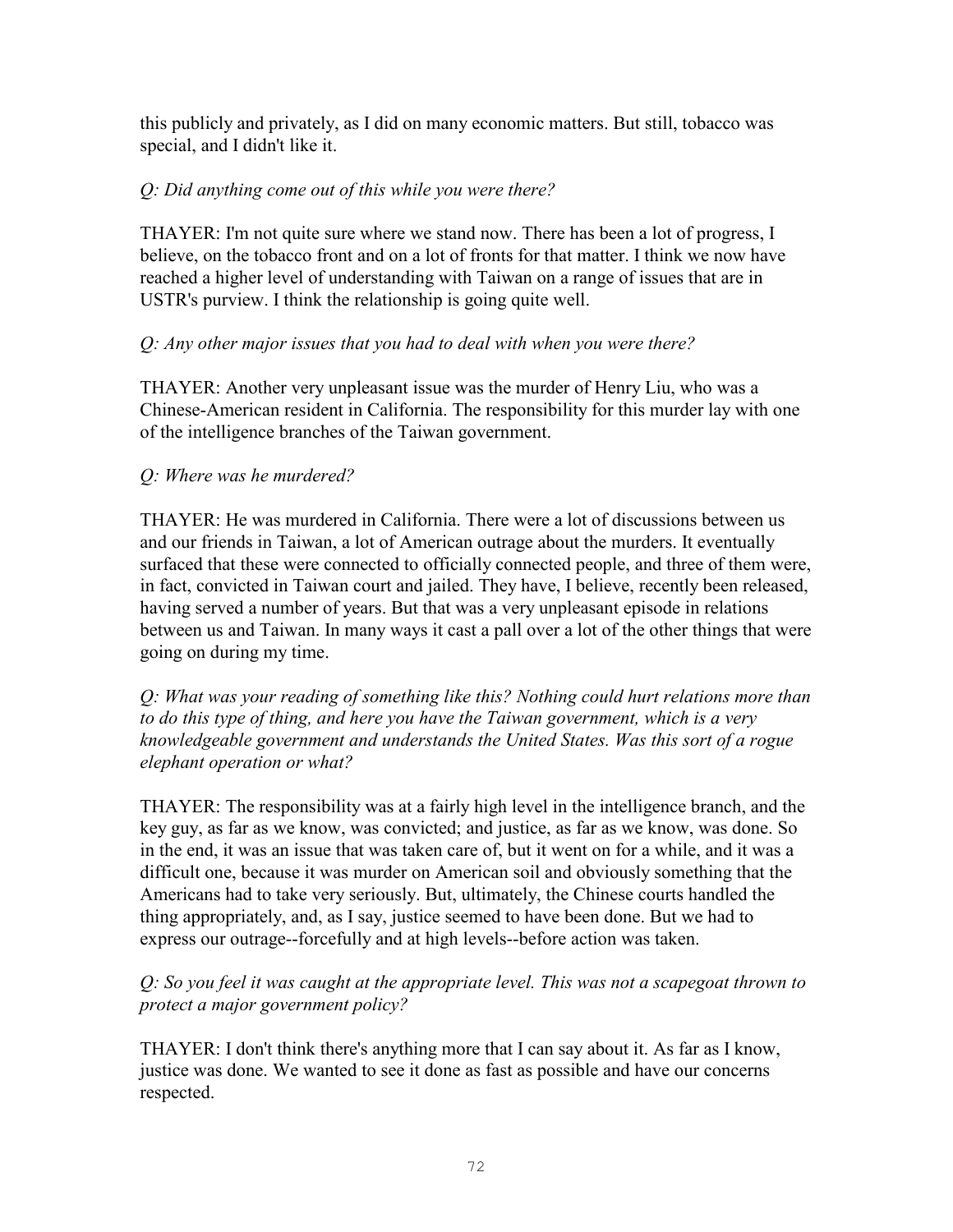### *Q: You left Taiwan in '86?*

### THAYER: I left Taiwan in '86.

#### *Q: Then you were the dean of the language school at the Foreign Service Institute.*

THAYER: Right. I had decided that after Taiwan I wanted to come back home, and I was very much interested in the whole training operation. We still have a Chinese language training school in Taiwan, very important to the State Department and other agencies concerned with a China specialty. But I have an interest in the training in general, the development of the professional cadre. So I sought this job, if it came open. I asked to have it after Taiwan, and it came open at just the right time. So I served as dean of the language school, and I saw that as kind of a transition to my retirement which I saw coming up in the next few years.

#### *Q: Looking at the language training, what would you say were the strengths and weaknesses of the Foreign Service Institute's approach to it?*

THAYER: There are many strengths, and one of them is we pioneered in training adults how to speak foreign languages. Some of it was done during the Second World War at Yale and other places, Cornell, I guess. But we began to do it in the State Department in a fairly well-budgeted way and developed our own texts and our own teaching methods and our own testing methods. We did so very effectively, although we still have our critics..

In the language school we have a score or more of MA and Ph.D.-level scientific linguists who are the core of our training effort, who I found to be intellectually very high class. These are the people who run the language programs. These were a very creative and devoted and professional group in whose presence I found myself enormously stimulated. I had a lot of fun with these people, learning what they were doing, helping get the money to help them do it better. My job, in part, also was to be sure that what these professional language trainers were doing was conforming with the very special needs of the Foreign Service. Under these linguists, we have all native speakers actually teaching our students, as you know.

The weakness of the Foreign Service language program, I believe, as do many others, is that we focus on training a mass of people, but we don't have enough money to train many of them deeply. That is to say we train people to a 3-2 level, but don't train enough to a 4-4 level.

#### *Q: 3-3 being speaking and reading on a rating of 5 as highest.*

THAYER: Right. A level of so-called professional fluency, reading and speaking. But, in fact, it would be better if we had the money to train more people to a higher level. In fact, we are putting a little bit more money in training to a higher level, and we are doing other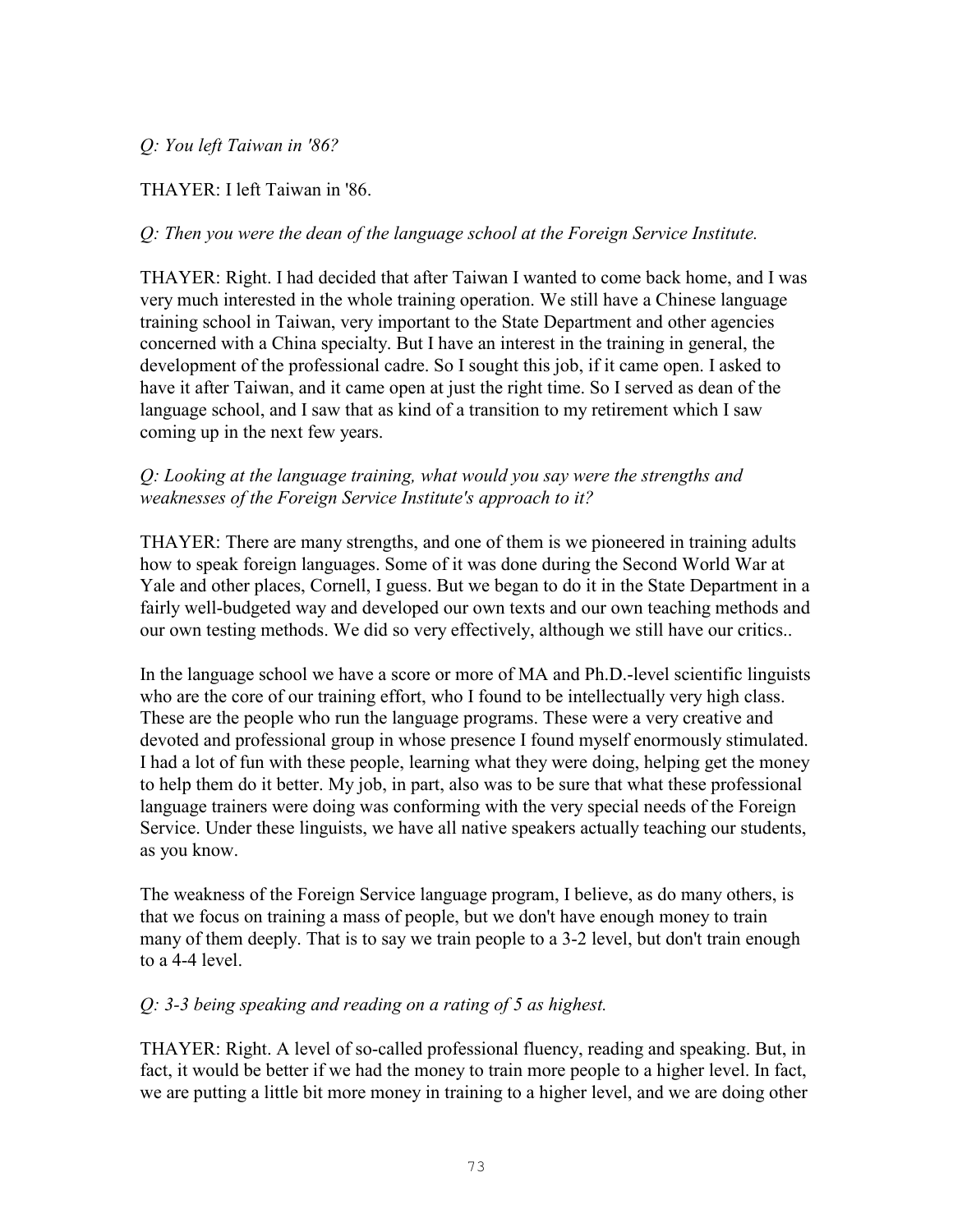things. We were, before I got there and we still are after I left, doing things to train certain people to a higher level than the standard 3-3. But the effort to train a mass of people well involves also constantly developing new materials, up-to-date materials. Languages evolve like anything else, and unless you have money to do that, you can't do it. Unless you have money to be able to pay for the man hours involved, you can't train your teaching cadre adequately or develop adequate new materials.

The language training operation, when I was there, was vastly underfunded. It still is underfunded, and it's a great shame that more money cannot be put into the language training operation. I think we do very well with what we've got, but it could be a lot better.

### *Q: Did you find that universities more or less fed off of the Foreign Service operation and language training?*

THAYER: Well, there are not many universities that train in the spoken language the way we do. Georgetown, Middlebury, Monterey Institute--not the Army, but the private institute--Cornell, there are institutions which do train in the spoken. But we train for particular purposes and for very directly practical purposes and are unique in the mass of training that we do, as well as the number of languages that we do. We do forty-plus languages. So we're able to attract to the Ph.D. linguist level, very high-class people from the universities. And the Ph.D.s who came to us are interested in the challenge and the rewards of training people--adults--to go right to work in a language. The process of developing textual material and teaching methods in an atmosphere that encourages creativity, to develop systems to produce people who can go into a foreign country and use the language, that is a very rewarding thing for many people who are professional linguists, and that was very important to us.

Middlebury, for example, has an extremely good program, and they have a total immersion program that I visited, their summer program. It is very good. In some respects, universities have questions about what the Foreign Service Institute does, and in some respects they are all praise for what we do. So it's a mixed bag, but my impression is generally that the prestige of the Foreign Service Institute language operation is really very high.

# *Q: You retired in 1989?*

# THAYER: I retired in 1989.

# *Q: Looking back on it, what do you feel about your career in the Foreign Service?*

THAYER: I'm very happy with my career. I left the newspaper work, came into the Foreign Service, in part, because I wanted to have a piece of history, play a part in history, as I conceived it at the time, with a particular interest in Chinese affairs; and I have been